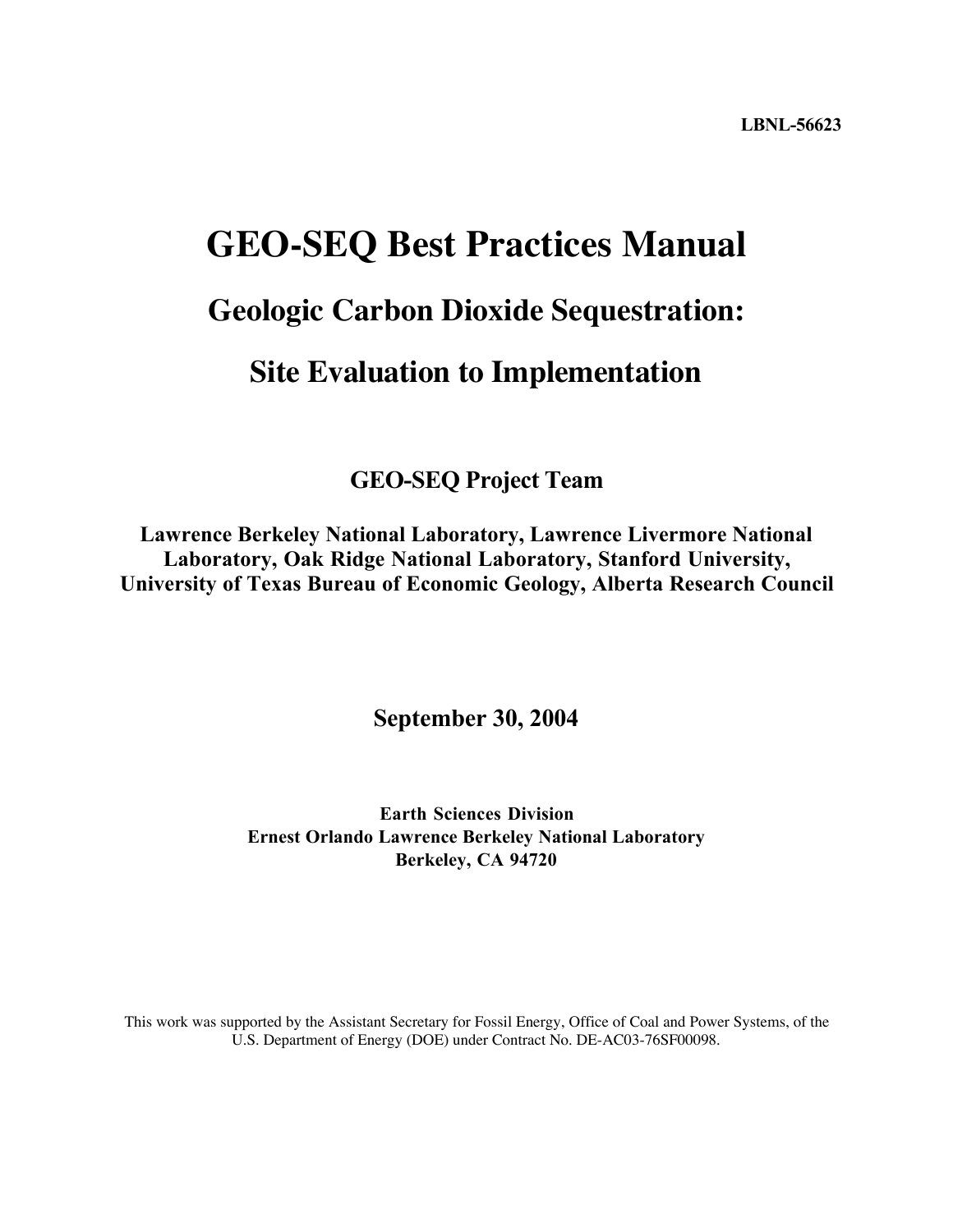#### **DISCLAIMER**

This report was prepared as an account of work sponsored by an agency of the United States Government. Neither the United States Government nor any agency thereof, nor any of their employees, makes any warranty, express or implied, or assumes any legal liability or responsibility for the accuracy, completeness, or usefulness of any information, apparatus, product, or process disclosed, or represents that its use would not infringe privately held rights. Reference herein to any specific commercial product, process, or service by trade name, trademark, manufacturer, or otherwise does not necessarily constitute or imply its endorsement, recommendation, or favoring by the United States Government or any agency thereof. The views and opinions of authors expressed herein do not necessarily state or reflect those of the United States Government or any agency thereof.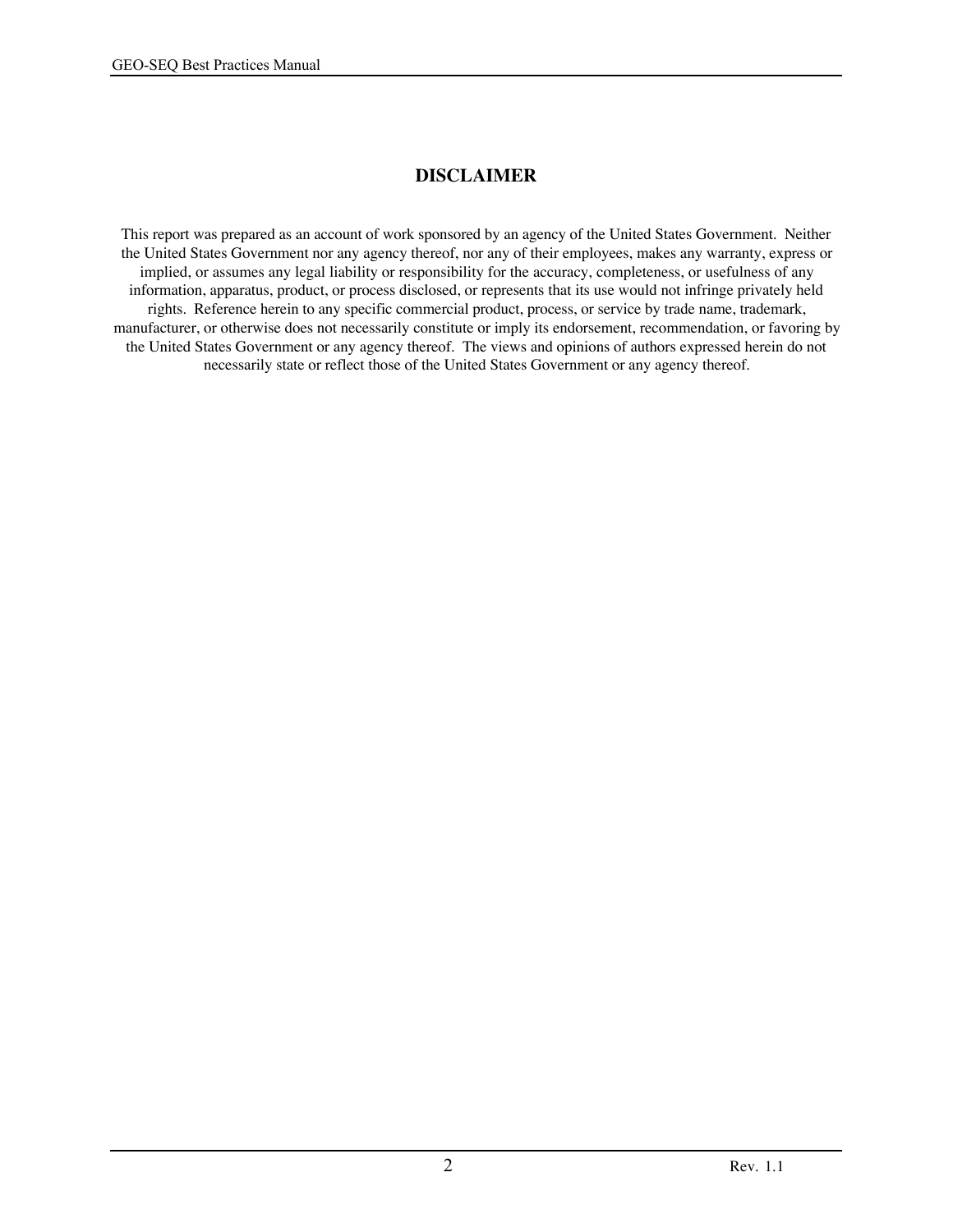# **TABLE OF CONTENTS**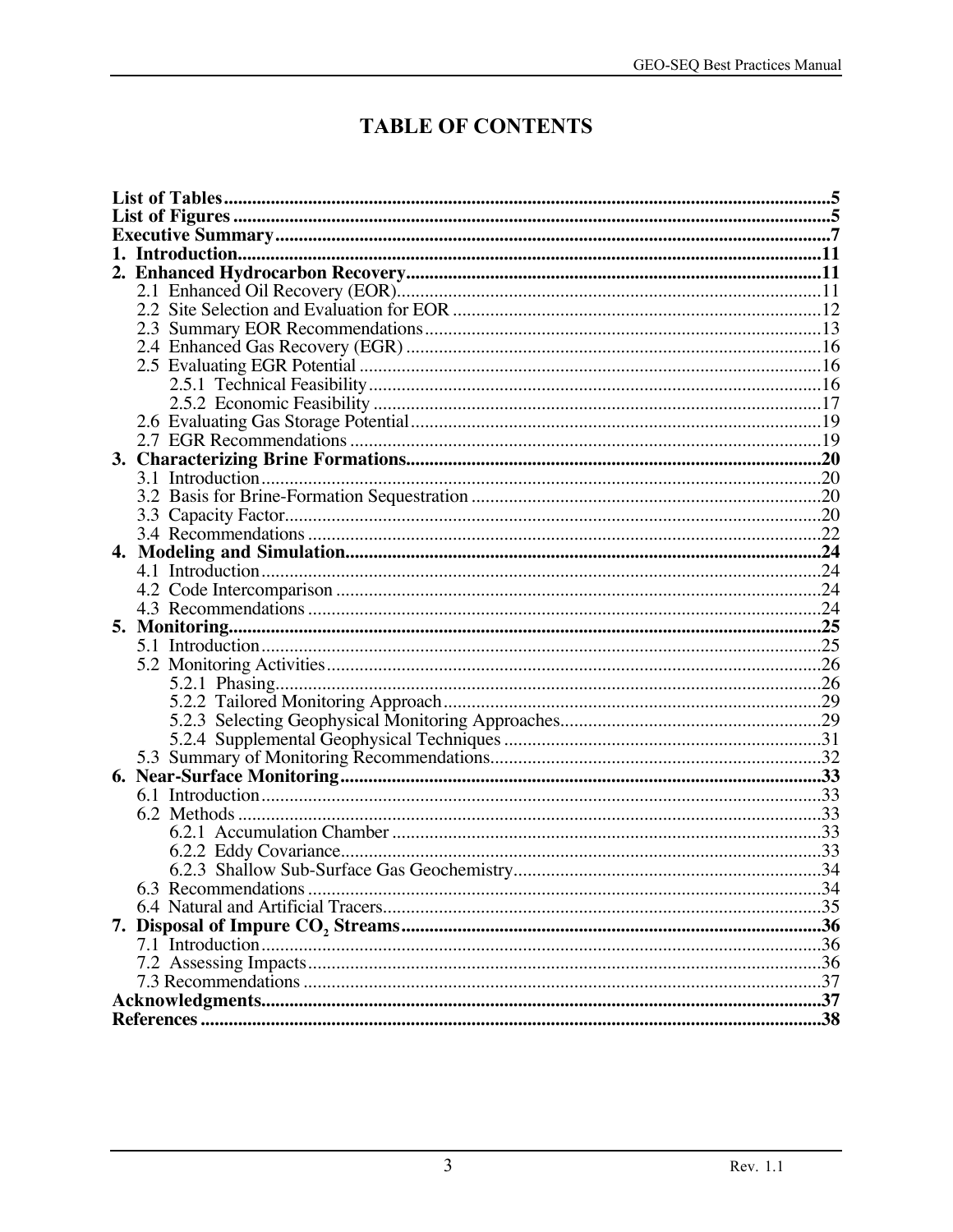This page left intentionally blank.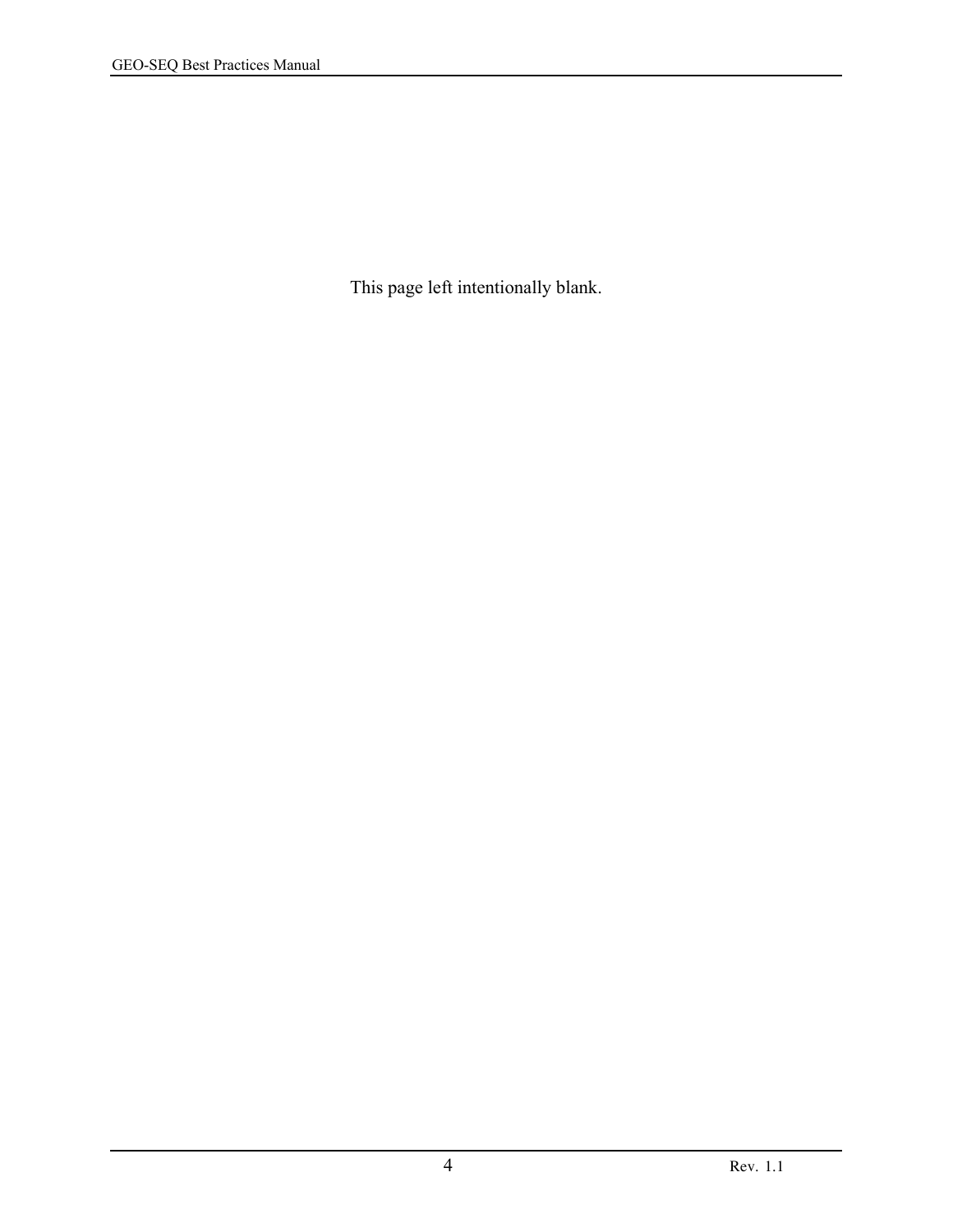### **LIST OF TABLES**

| Table 2.1. Screening criteria for anthropogenic CO <sub>2</sub> -EOR and CO <sub>2</sub> sequestration14 |
|----------------------------------------------------------------------------------------------------------|
| Table 5.2. Summary of the purposes for monitoring during the phases of a storage project27               |
|                                                                                                          |

# **LIST OF FIGURES**

| Figure 3.1. Schematic views of the CO <sub>2</sub> distribution (red) in a brine-saturated formation23   |  |
|----------------------------------------------------------------------------------------------------------|--|
| Figure 5.1. Schematic showing requirements for safe and effective geologic storage of CO <sub>2</sub> 25 |  |
|                                                                                                          |  |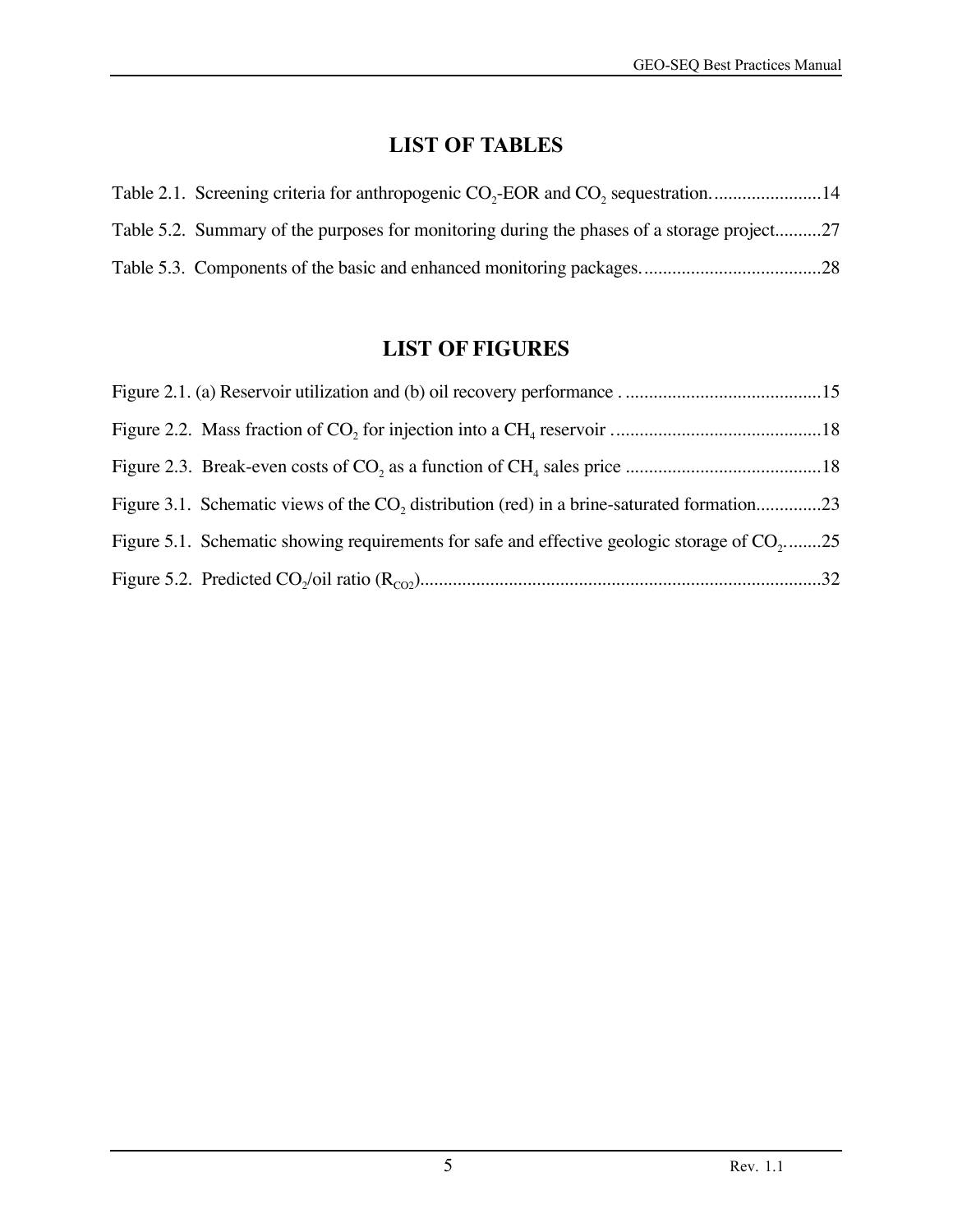This page left intentionally blank.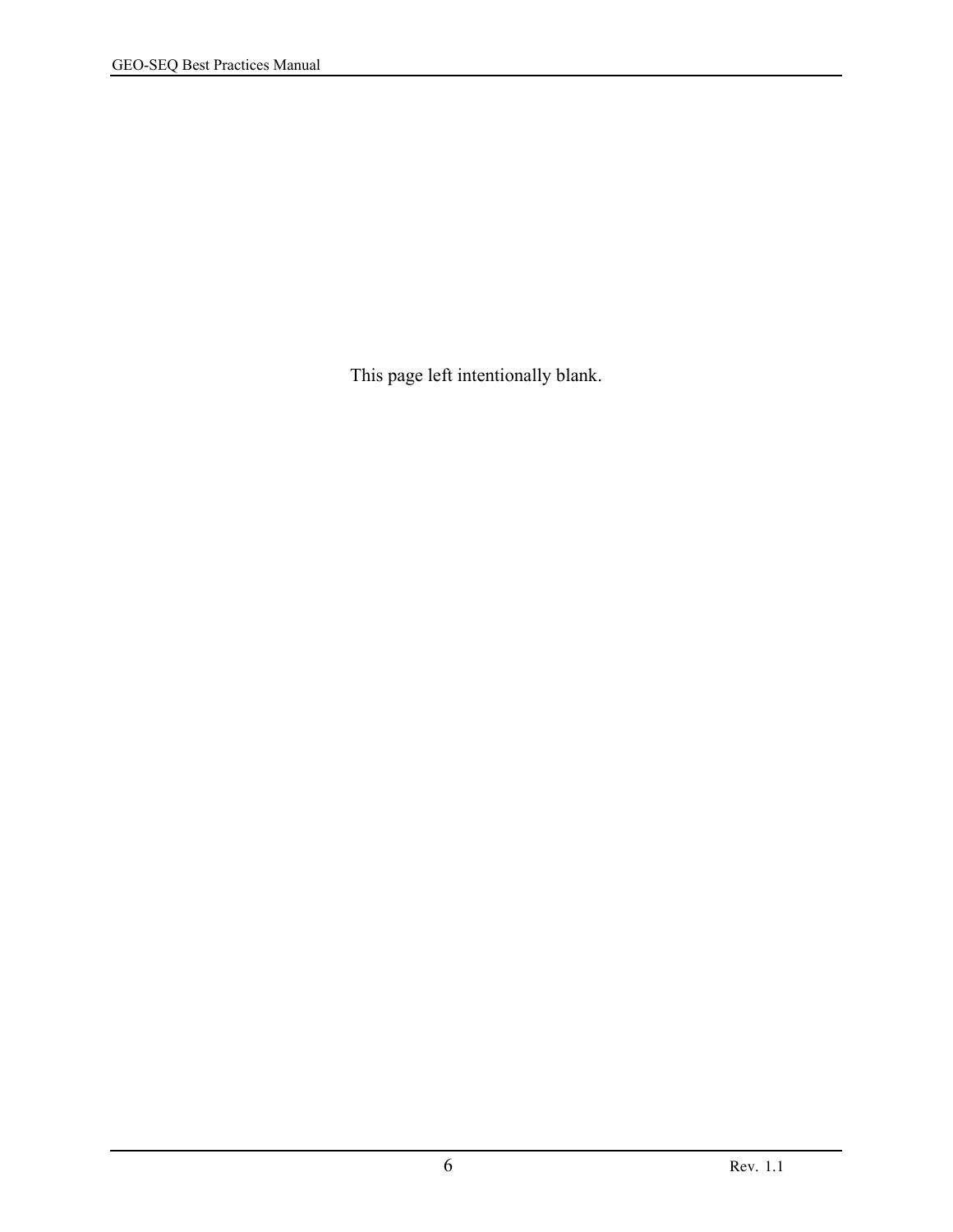# **EXECUTIVE SUMMARY**

The first phase of the GEO-SEQ project supported research in the areas of enhanced hydrocarbon recovery, capacity assessment, code intercomparison, and monitoring to reduce the cost and risk of geologic  $CO_2$  sequestration. Project results were widely published in peerreviewed journals and in numerous conference proceedings, as well as in a summary report entitled, "The GEO-SEQ Project Results" (Benson et al., 2004a). Although widely disseminated to the scientific community through peer-reviewed articles, the results of the GEO-SEQ project have not been presented in the context of a how-to manual aimed at project managers interested in developing geologic  $CO_2$  sequestration projects. This Best Practices Manual is our attempt to fill this need. The scope of the manual directly reflects the scope of the first phase of the GEO-SEQ project–namely, activities up to, but not including,  $CO_2$  injection, a phase we refer to as the design phase. The design phase encompasses activities such as selecting sites for which enhanced recovery may be possible, evaluating  $CO<sub>2</sub>$  capacity and sequestration feasibility, and designing and evaluating monitoring approaches. It is also recognized that the definition of best practices will continue to evolve as experience in geologic sequestration is gained. Of particular value will be the results of field pilot studies, such as the Frio Brine Formation Injection Experiment, which is the current focus of GEO-SEQ project efforts.

A straightforward way to reduce the cost of geologic  $CO<sub>2</sub>$  sequestration is to enhance resource recovery through the injection of  $CO<sub>2</sub>$ . This has been achieved by  $CO<sub>2</sub>$  injection into oil reservoirs for over 25 years for the purposes of enhanced oil recovery (EOR). The complementary objective of sequestering  $CO<sub>2</sub>$  as cheaply as possible presents the cooptimization problem of getting as much oil out of the ground while leaving as much  $CO<sub>2</sub>$  behind. Our work showed that characterization of the reservoir is critical for co-optimizing  $CO<sub>2</sub>$ -EOR. We recommend that simulations be done using streamline models to study the effect of heterogeneity for trapping  $CO<sub>2</sub>$ . Based on our simulation studies, we recommend active well control and the use of solvents to co-optimize oil production and  $CO<sub>2</sub>$  sequestration.

A process in some ways analogous to  $CO<sub>2</sub> EOR$  can be performed in gas reservoirs and is called Carbon Sequestration with Enhanced Gas Recovery (CSEGR). Although CSEGR is a novel concept that has never been tried in the field, our simulations and economic analyses suggest that it can be technically and economically feasible. Favorable conditions for CSEGR exist if the reservoir has a significant thickness, if there is significant gas remaining in the reservoir, and if the reservoir is still under production rather than abandoned. Upon the end of  $CH_4$  production, the reservoir can potentially be used as a gas storage reservoir, with  $CO<sub>2</sub>$  as the cushion gas. We recommend that consideration be given to CSEGR when considering gas reservoirs as a target for  $CO<sub>2</sub>$  sequestration.

Although hydrocarbon reservoirs are attractive sequestration targets, brine-filled formations are much more widespread and offer the greatest potential capacity. Selection and design of potential  $CO<sub>2</sub>$  sequestration sites within a region of brine-filled formations involve estimating capacity. We found that capacity is a function of five factors: (1) intrinsic capacity, controlled by multiphase flow and transport; (2) gravity, controlled by buoyancy forces; (3) heterogeneity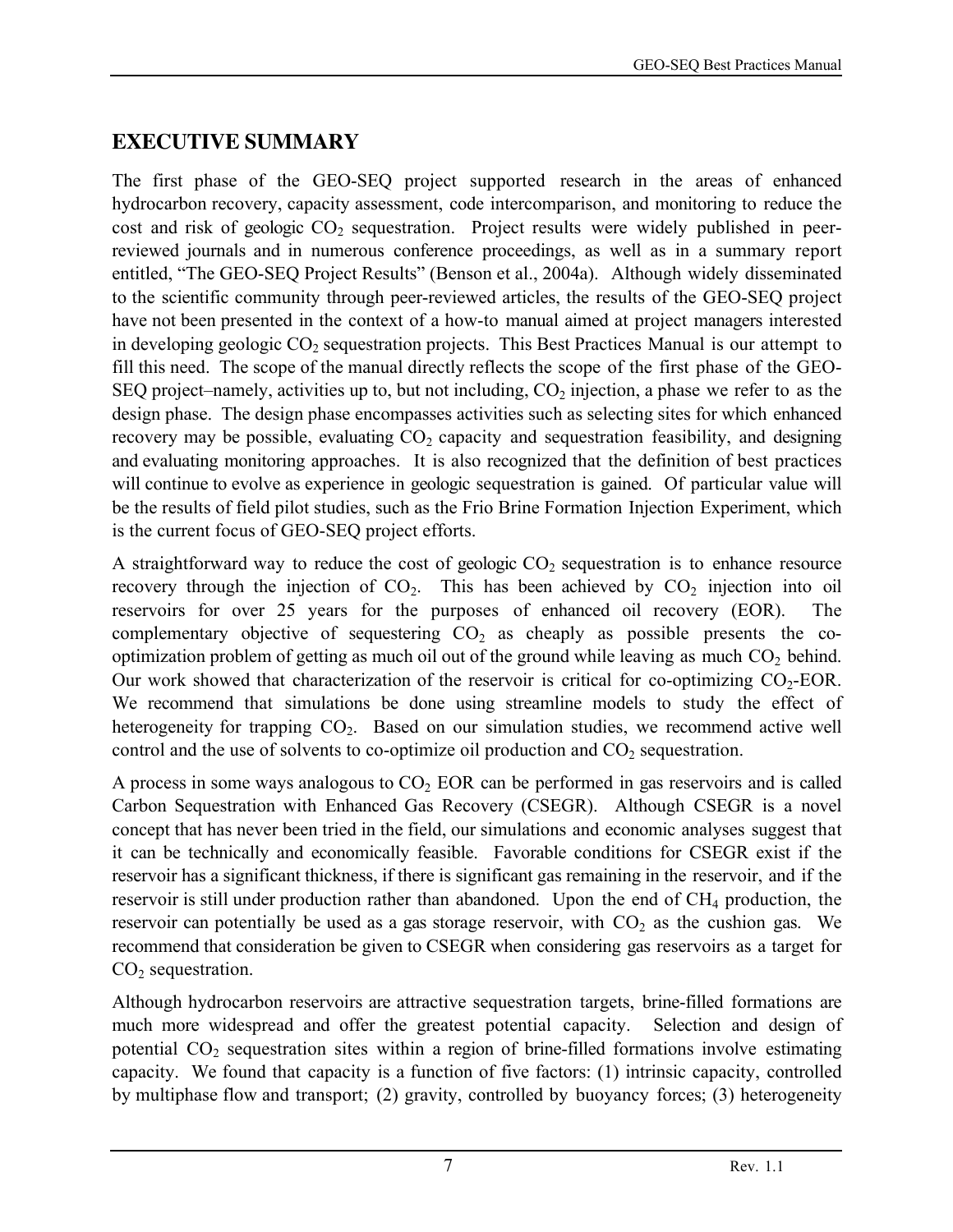of the formation; (4) structures such as folds and fault blocks; and (5) porosity. Numerical simulations using realistic geologic conditions demonstrate the complex nature of the capacity concept, and point out that careful analyses are needed to assess capacity. We recommend that the capacity factor concept be further tested and extended to other geological sequestration target environments.

Because geologic  $CO_2$  sequestration is new, research and development in the field rely heavily on numerical simulation and modeling. The modeling tools being used are typically modifications of codes developed primarily for other purposes. We carried out a code intercomparison study to evaluate how well modelers and their codes could handle relevant geologic  $CO<sub>2</sub>$  sequestration problems. Our study showed that overall agreement on a suite of test problems was good. However, some discrepancies were noted and found to be caused by sensitivities to fluid properties and discretization effects. In general, the simulation codes were shown capable of simulating complex phenomena associated with geologic carbon sequestration. We recommend that models consider geomechanical and geochemical coupling effects insofar as these are relevant for  $CO<sub>2</sub>$  injection.

Monitoring will be an essential part of geologic  $CO_2$  sequestration to ensure that  $CO_2$  remains in the reservoir and does not cause adverse health, safety, or environmental effects. We have identified a number of different monitoring activities that should be done at different phases over the lifetime of a geologic  $CO_2$  sequestration project. The four main phases of a project are  $(1)$ pre-operational, (2) operational, (3) closure, and (4) post-closure. Standard and enhanced monitoring packages can be chosen to achieve specific requirements, depending on the location of the project. We investigated geophysical monitoring by gravity, electromagnetic (EM), and seismic methods. We recommend that modeling be done to identify a suite of methods that will be effective at a particular site, and that geophysical surveys focus on time-lapse and repeat surveys to detect changes in the  $CO<sub>2</sub>$  plume. In addition to traditional approaches, crosswell seismic and EM technology, electrical resistance measurements, tilt, and streaming potential measurements should be included in the portfolio of potential geophysical methods.

Surface and near-surface monitoring of soil gas and geochemistry can also potentially be used for monitoring and verification. Surface flux can be measured using accumulation chambers for point measurements, and eddy-correlation towers for aereal measurements. Shallow gas concentrations at different depths can be measured using gas sampling probes to understand the sources of  $CO<sub>2</sub>$ and other soil gas components. The natural carbon cycle and its variability will make it difficult to discern any potential leakage or seepage signal. Therefore, careful background measurements should be part of any monitoring program so that natural variability is understood. Carbon isotopes can also be used to distinguish fossil-fuel  $CO<sub>2</sub>$  from biogenic sources.

The use of tracers for monitoring has also been investigated under GEO-SEQ. Natural and artificial tracers have the potential to assist in characterizing reservoirs, and calibrating models as well as indicating leakage and seepage.

The lower separation costs associated with using impure  $CO<sub>2</sub>$  streams have the potential to greatly reduce the overall cost of geologic  $CO<sub>2</sub>$  sequestration. We have investigated by geochemical modeling the effects of impurities such as  $H_2S$  and  $SO_2$  in the reservoir. We found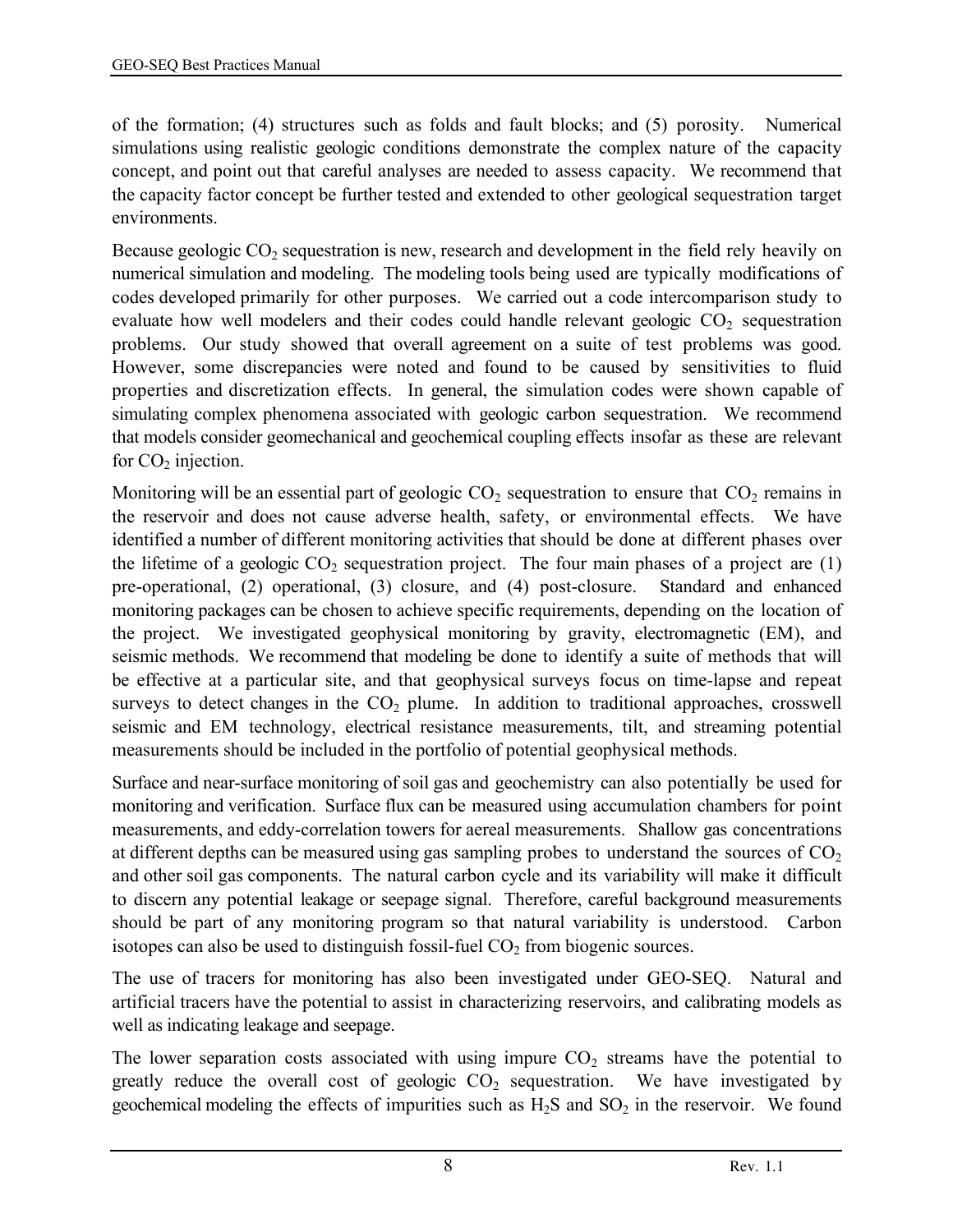that large amounts of co-injected  $H_2S$  should not prove problematic for a  $CO_2$  injection process in terms of impact on sequestration. In the case of  $SO_2$ , if conditions allow the sulfur to be oxidized to sulfate (and this reaction is thermodynamically favored), only minor amounts of this gas could be tolerated.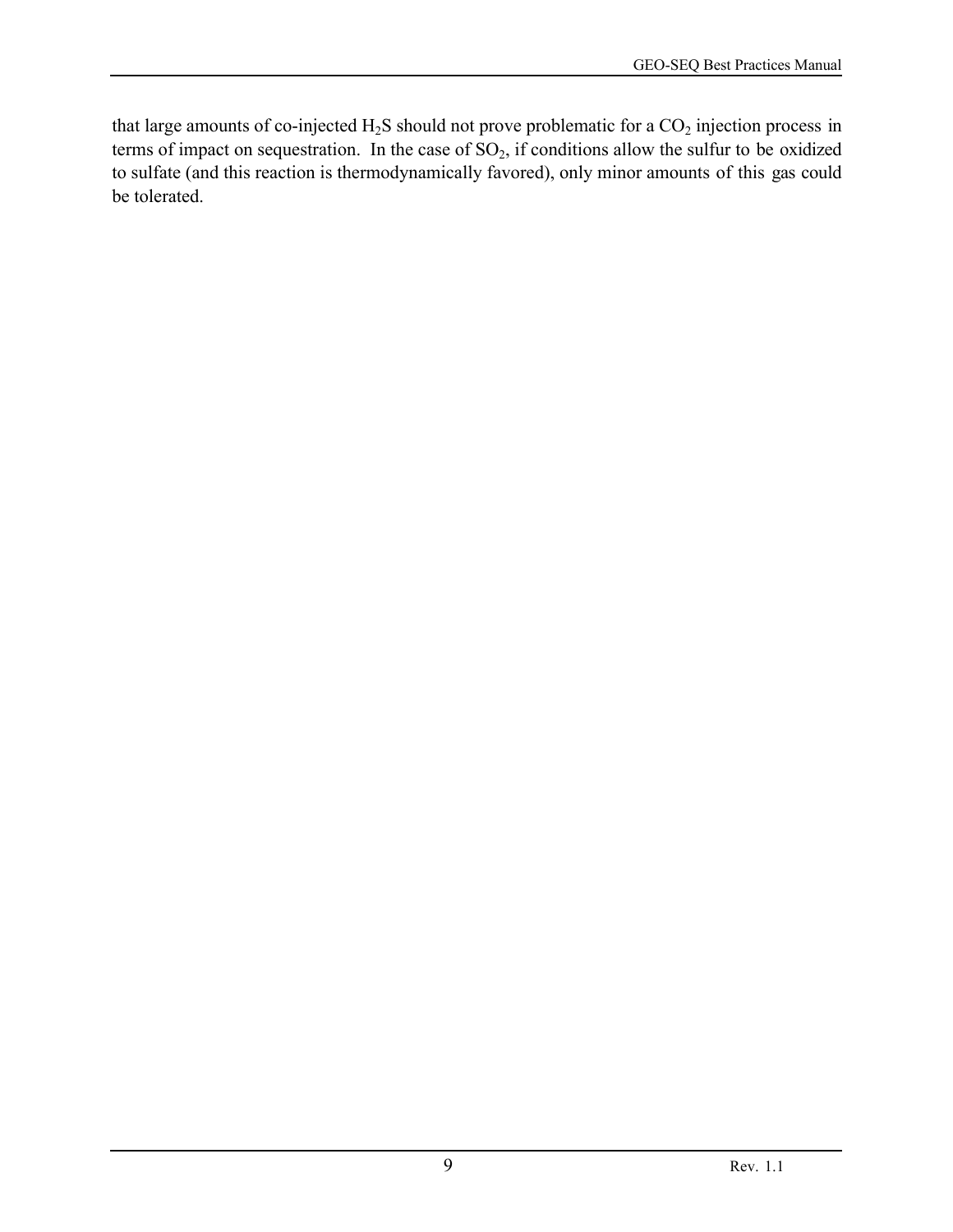This page left intentionally blank.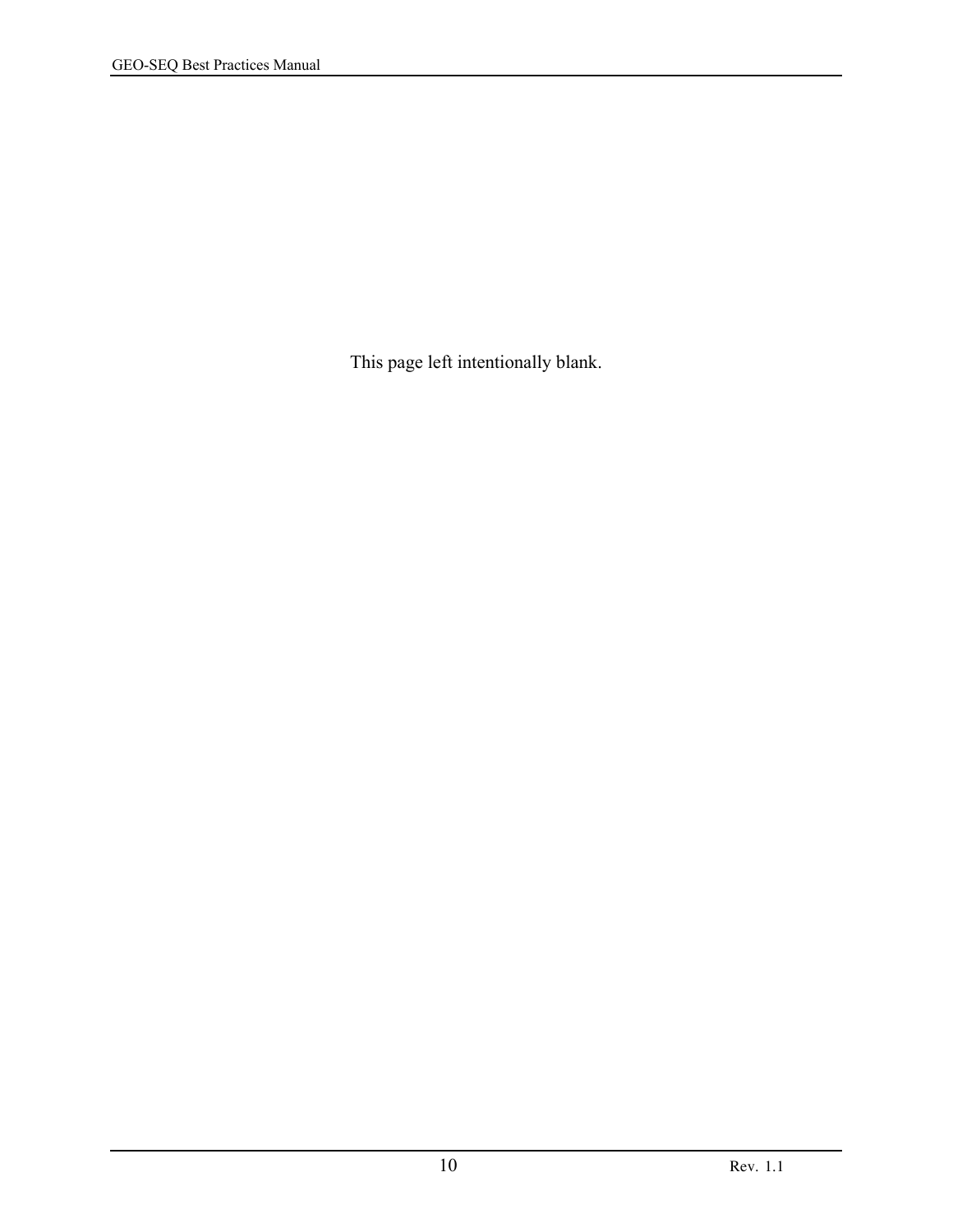# **1. INTRODUCTION**

The first phase of the GEO-SEQ project was a multidisciplinary effort focused on investigating ways to lower the cost and risk of geologic carbon sequestration. Through our research in the GEO-SEQ project, we have produced results that may be of interest to the wider geologic carbon sequestration community. However, much of the knowledge developed in GEO-SEQ is not easily accessible because it is dispersed in the peer-reviewed literature and conference proceedings in individual papers on specific topics. The purpose of this report is to present key GEO-SEQ findings relevant to the practical implementation of geologic carbon sequestration in the form of a Best Practices Manual. Because our work in GEO-SEQ focused on the characterization and project development aspects, the scope of this report covers practices prior to injection, referred to as the design phase. The design phase encompasses activities such as selecting sites for which enhanced recovery may be possible, evaluating  $CO<sub>2</sub>$  capacity and sequestration feasibility, and designing and evaluating monitoring approaches.

Through this Best Practices Manual, we have endeavored to place our GEO-SEQ findings in a practical context and format that will be useful to readers interested in project implementation. The overall objective of this Manual is to facilitate putting the findings of the GEO-SEQ project into practice.

# **2. ENHANCED HYDROCARBON RECOVERY**

# **2.1 Enhanced Oil Recovery (EOR)**

Selecting successful geologic CO<sub>2</sub> sequestration projects involves optimizing multiple objectives, among which are lowering cost, minimizing risk, and gaining public acceptance. Because hydrocarbon reservoirs are one of the primary subsurface targets for geologic carbon sequestration, enhanced hydrocarbon recovery from these sites is one of the obvious ways to offset  $CO<sub>2</sub>$  injection costs at low risk and with demonstrated public acceptance. In this section, we present results and best practice recommendations for enhanced oil recovery (EOR).

Oil reservoirs are attractive early targets as  $CO<sub>2</sub>$  sinks because of the potential cost offsets from enhanced oil recovery (EOR) using  $CO<sub>2</sub>$ . It is estimated that upwards of 80% of oil reservoirs worldwide might be suitable for  $CO<sub>2</sub>$ , injection based upon oil recovery criteria alone.

There are two fundamentally different scenarios for  $CO<sub>2</sub>$  sequestration in oil reservoirs. In the first, anthropogenic  $CO_2$  is provided at a cost competitive with naturally occurring  $CO_2$ , but current economic and regulatory drivers remain unchanged. In this case,  $CO<sub>2</sub> EOR$  processes are typically designed to obtain maximum oil production while injecting minimum  $CO<sub>2</sub>$ . This is a mature technology, with established practices for estimating costs.

In the second scenario, storage of  $CO<sub>2</sub>$  provides additional revenue through tax credits or emission trading. In this case, the objective will change to one of maximizing the amount of  $CO<sub>2</sub>$  left behind at the end of recovery, while also increasing oil production. The GEO-SEQ Project refers to the simultaneous production of oil and maximization of the volume of  $CO<sub>2</sub>$  as co-optimization of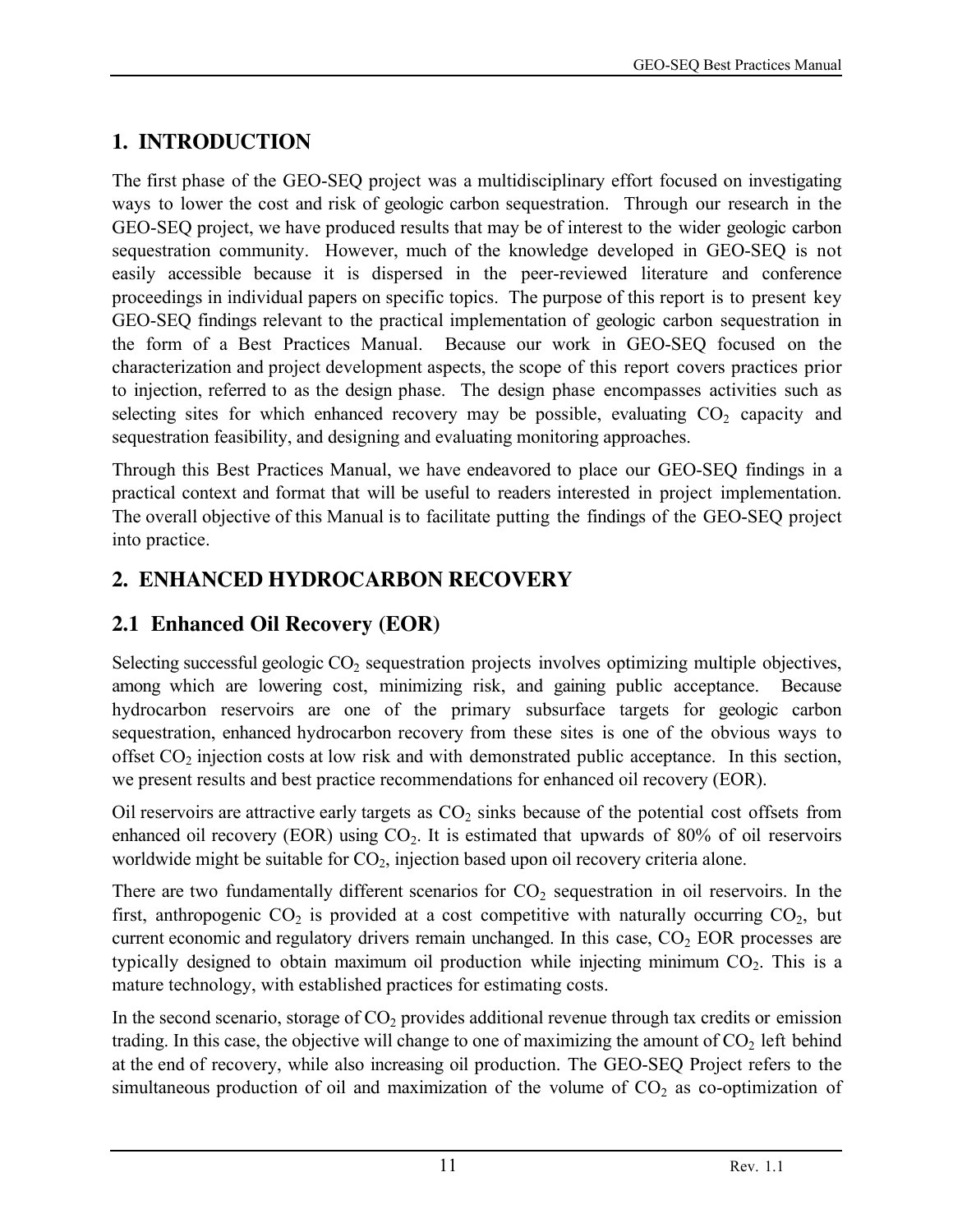EOR and sequestration. The results of work in the GEO-SEQ Project indicate that design of cooptimized EOR and sequestration projects differs considerably from conventional EOR projects. For example, conventional WAG (water after gas) techniques for control of gas mobility appear to be inappropriate. In this section, we present the results and recommendations from our research on co-optimized  $CO<sub>2</sub> EOR$ .

# **2.2 Site Selection and Evaluation for EOR**

The first step in a combined sequestration and oil recovery project is to identify potential reservoirs amenable to the process. Aspects to be considered include reservoir depth, storage capacity, formation thickness, permeability, and the state of reservoir seals (Kovscek, 2002). Screening criteria are summarized in Table 2.1.

Once a site has been identified, a workflow for design of a co-optimized process (Kovscek and Wang, 2005) is given by the following steps:

- 1) Describe the reservoir, including the uncertainty in permeability distribution.
- 2) Quantify the magnitude of uncertainty with respect to flow prediction and  $CO<sub>2</sub>$  retention.
- 3) Choose an appropriate injection gas composition. Economics dictate either maximization of the injected concentration of  $CO<sub>2</sub>$  or minimization of the purchase cost of injectant.
- 4) Identify reservoir processes that jointly maximize oil production and the volume of  $CO<sub>2</sub>$ in place while minimizing the production and cycling of  $CO<sub>2</sub>$ .
- 5) Design well placement and completions to reduce the preferential flow of injected gas through high permeability zones.
- 6) As required and as economics dictate, implement gas mobility control to increase the time required for the transport of injectants to a producer.

Typical methods for quantifying uncertainty (step 2, above) employ exhaustive flow simulations of multiple stochastic realizations of the geological architecture of a reservoir. Such approaches are computationally intensive, time consuming, and costly. Based on development work carried out as part of the GEO-SEQ Project (Kovscek and Wang, 2005), it is recommended that an analytical streamline-based proxy for full reservoir simulation be employed, which allows rational selection of a representative subset of equally probable reservoir models that encompass the uncertainty. Unit mobility ratio streamlines correlate approximately with results from non-unit mobility ratio reservoir simulation, but require much less time to compute. Streamlines also provide important information about the connectivity, or lack thereof, among injectors and producers and the distribution of heterogeneities within a reservoir.

It is also recommended that active well control using the producing GOR (gas-oil ratio) and injection pressure as control parameters should be considered as a means of increasing the fraction of the reservoir holding  $CO<sub>2</sub>$ . At the same time, results indicate that ultimate oil recovery is the same as that from an optimized WAG recovery process. This recommendation derives from studies in the GEO-SEQ Project on approaches to maximize both field-wide oil recovery and sequestration of  $CO_2$  (Jessen et al., 2005; Kovscek and Cakici, 2005). Figure 2.1 indicates an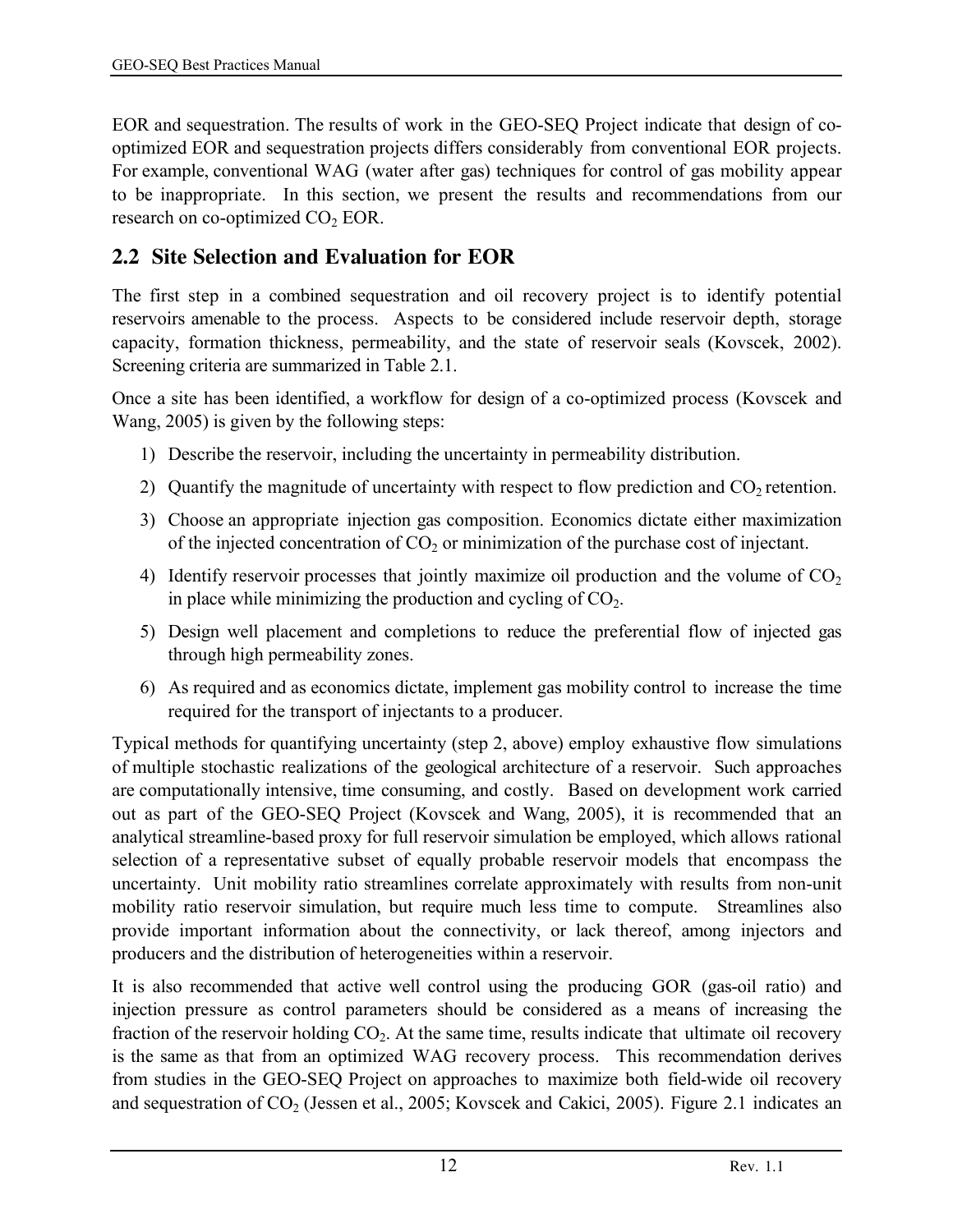essential problem when conventional WAG recovery techniques are applied for sequestration. Figure 2.1(a) shows the fraction of the reservoir volume filled with  $CO<sub>2</sub>$ , illustrating that water employed to reduce the tendency of  $CO<sub>2</sub>$  to channel selectively through the reservoir fills a substantial volume of pore space, blocking the access of  $CO<sub>2</sub>$ . By way of background, the figure presents fully compositional numerical simulation results for fieldwide  $CO<sub>2</sub>$  sequestration for the reservoir model described above. Scenarios have used pure  $CO<sub>2</sub>$  as an immiscible injection gas and a solvent gas composed of about  $2/3$  by mole  $CO<sub>2</sub>$ .

Figure 2.1 compares WAG drive mode with immiscible and miscible gas injection, gas injection after waterflood (GAW), and a scheme employing active well control (WC) based on the producing gas-oil ratio (GOR). The first two scenarios are designed so that the mobilities of the injected phases in the reservoir are reduced. In the last scenario, production wells are actively controlled to limit the amount of produced gas and increase the contact of gas with reservoir volume. Control parameters are the producing GOR and the injection pressure. In all cases, oil production is discounted by the equivalent amount of energy needed to compress produced gas. Schemes that incur excessive gas cycling pay a penalty with respect to oil production.

Figure 2.1(a) illustrates that the well control scheme with immisible  $CO<sub>2</sub>$  injection sequesters roughly 2.5 times the  $CO<sub>2</sub>$  of an optimized WAG process. Further, Figure 2.1(b) demonstrates that oil production obtained from pure  $CO<sub>2</sub>$  injection with well control is on par with that obtained in an optimized WAG process. In general, gas-controlled production of pure  $CO<sub>2</sub>$ appears to limit gas cycling and maximize  $CO<sub>2</sub>$  storage, while allowing identical ultimate oil recovery compared to WAG. Figure 2.1(b) shows, additionally, that oil recovery is greatest as a result of miscible gas injection. With miscible gas injection, the local displacement efficiency approaches unity, and recovery is maximized. Among the scenarios with miscible gas injection, well-controlled injection resulted in oil recovery 7 to 12 % greater than the other cases and approaches 80% of the oil in place. Compared to cases employing pure  $CO<sub>2</sub>$ , recovery from schemes using solvent is over 30% greater.

# **2.3 Summary EOR Recommendations**

To carry out a successful  $CO<sub>2</sub>-EOR$  co-optimization, we recommend characterization and reservoir evaluation tailored to meet the dual objectives of maximizing both recovery of oil and storage of  $CO<sub>2</sub>$ . Streamline modeling should be used to study the effects of reservoir heterogeneity. Our simulations showed that co-optimization was best achieved if active well control, based on the producing GOR, is employed. Use of solvent also enhances oil recovery.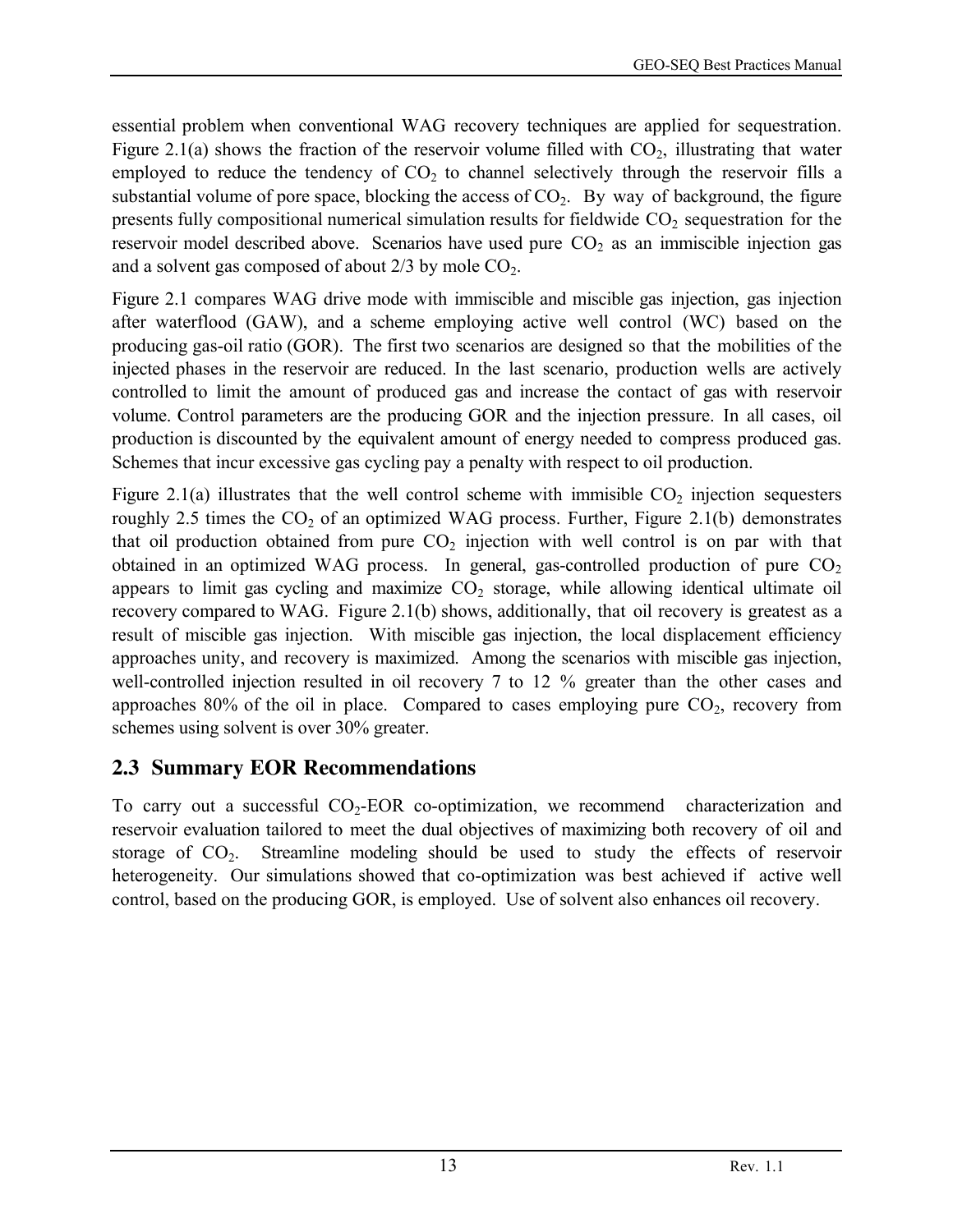|                                     | <b>Positive Indicators</b>                                                                            | <b>Cautionary Indicators</b>                                                   |
|-------------------------------------|-------------------------------------------------------------------------------------------------------|--------------------------------------------------------------------------------|
| Reservoir<br><b>Properties</b>      |                                                                                                       |                                                                                |
| $S_o \phi$                          | $\geq 0.05$                                                                                           | < 0.05                                                                         |
|                                     |                                                                                                       | Consider filling reservoir voidage if<br>capacity is large                     |
| kh $(m^3)$                          | $\geq 10^{-14} - 10^{-13}$                                                                            | $< 10^{-14}$                                                                   |
|                                     |                                                                                                       | If kh is less, consider whether injectivity<br>will be sufficient              |
| Capacity<br>(kg/m <sup>3</sup> )    | $>10$                                                                                                 | < 10                                                                           |
| seals                               | Adequate characterization of caprock,<br>minimal formation damage,                                    | Areas prone to fault slippage                                                  |
| Oil<br><b>Properties</b>            |                                                                                                       |                                                                                |
| $\rho$ (°API,                       | > 22,<br>900                                                                                          | < 22                                                                           |
| $kg/m^3$ )                          |                                                                                                       | Consider immiscible $CO2 EOR$ , fill<br>reservior voidage if capacity is large |
| $\mu$ (mPa s)                       | < 10                                                                                                  | >10                                                                            |
|                                     |                                                                                                       | Consider immiscible CO <sub>2</sub> EOR                                        |
| composition                         | High concentration of $C_5$ to $C_{12}$ ,<br>relatively few aromatics                                 | n/a                                                                            |
| <b>Surface</b><br><b>Facilities</b> |                                                                                                       |                                                                                |
| corrosion                           | $CO2$ can be separated to 90% purity;<br>development of epoxy coated pipe and<br>corrosion inhibitors | $H2O$ and $H2S$ concentration above 500<br>ppm each                            |
| pipelines                           | Anthropogenic $CO2$ source is within 500<br>$km$ of a $CO2$ pipeline or oil field                     | Source to sink distance is greater than<br>500 km                              |
| synergy                             | Pre-existing oil production and surface<br>facilities expertise                                       | Little or no expertise in $CO_2$ -EOR<br>within a geographic region            |

*Table 2.1. Screening criteria for anthropogenic CO<sub>2</sub>-EOR and CO<sub>2</sub> sequestration.* 

 $\rho = density$ 

ºAPI = degrees API gravity (measure of density)

 $\mu$  = viscosity

 $\phi = \text{porosity}$ 

 $S_0$  = oil saturation

kh = permeability-thickness product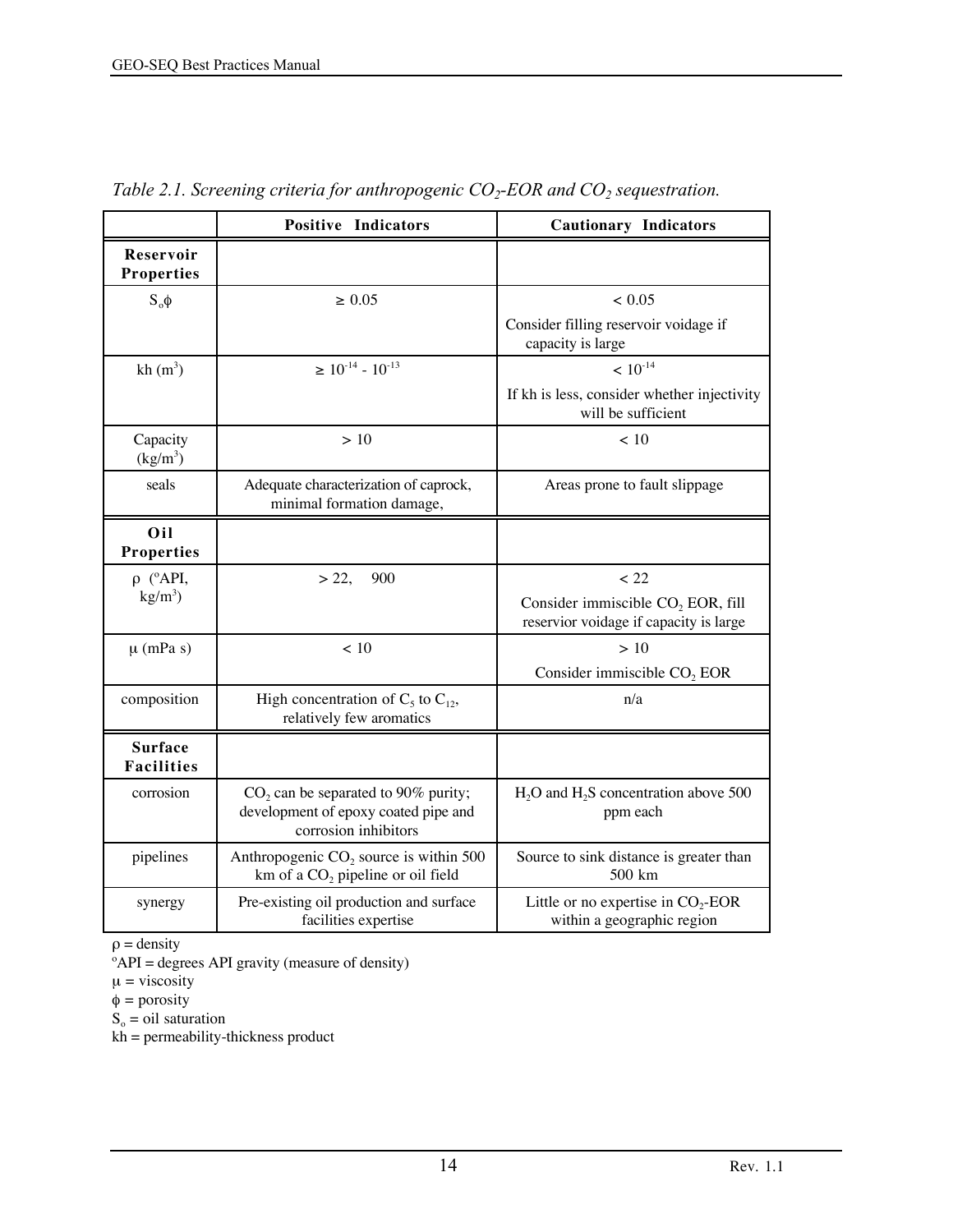



*Figure 2.1. (a) Reservoir utilization and (b) oil recovery performance of different gas injection processes from a 3D, heterogeneous, compositional reservoir example (PV = pore volume).*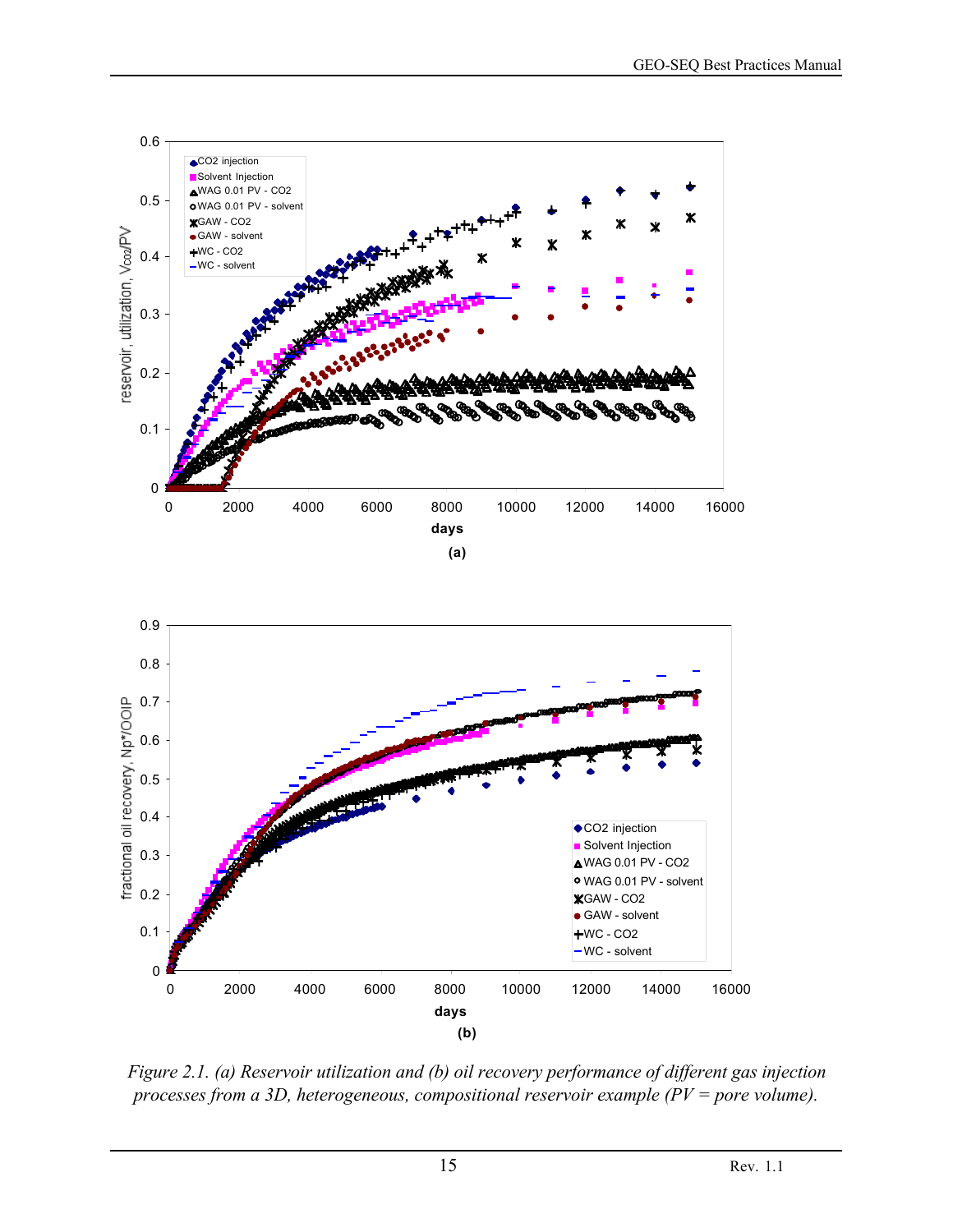# **2.4 Enhanced Gas Recovery (EGR)**

Depleted natural gas reservoirs are a promising  $CO<sub>2</sub>$  injection target by virtue of their proven long-term containment of natural gas, history of land use, and generally well-characterized nature (Oldenburg et al., 2001). An additional benefit of  $CO<sub>2</sub>$  injection into depleted or depleting gas reservoirs is the possibility of enhancing or accelerating methane  $(CH<sub>4</sub>)$  recovery. Depending on the type of reservoir, a significant amount of  $CH<sub>4</sub>$  is often left unproduced in the gas reservoir (Laherrere, 1997). Enhancing or accelerating CH<sub>4</sub> recovery would offer obvious economic advantages to offset the cost of  $CO_2$  injection. EGR differs from  $CO_2$ -EOR in that it has never been tested nor used, and thus our analyses to date rely entirely on modeling.

# **2.5 Evaluating EGR Potential**

#### **2.5.1 Technical Feasibility**

The injection of  $CO_2$  for the joint purpose of  $CO_2$  sequestration with enhanced gas recovery is referred to by its acronym CSEGR. The basic idea is to inject  $CO<sub>2</sub>$  into a depleted or depleting natural gas reservoir at locations far away from  $CH_4$  production wells. The  $CO_2$  serves two purposes: (1) it displaces  $CH_4$  toward production wells, and (2) it repressurizes the reservoir, thereby accelerating CH4 production and discouraging water entry into the reservoir. The large density and viscosity of  $CO<sub>2</sub>$  relative to  $CH<sub>4</sub>$  tend to limit the degree to which the two gases will intermingle and mix, especially when the reservoir has significant vertical extent (e.g.,  $> 20$  m) and the dense  $CO_2$  can be injected at the bottom of the reservoir while  $CH_4$  is produced from the top. An example simulation of CSEGR in a three-dimensional quarter five-spot geometry is shown in Figure 2.2. As shown,  $CO<sub>2</sub>$  is injected at a low elevation in the reservoir and tends to fill the reservoir from the bottom up as  $CH<sub>4</sub>$  is produced from higher up in the reservoir.

The potential for successful CSEGR depends on the nature of the reservoir. Gas reservoir production can be of two end-member types: (1) depletion drive, and (2) water drive. In depletion drive reservoirs, the gas flows out of the wells under its own pressure, as it would flow out of a small hole in a large pressurized tank. In a depletion-drive reservoir, the pressure decline is a direct function of the gas removed. In water-drive reservoirs, water in surrounding rock formations enters the reservoir as natural gas is produced, causing a smaller pressure decrease than would be expected from the rate of gas production from a pure depletion-drive reservoir. Depletion-drive reservoirs are ideal in that the well can conduct the gas out of the reservoir as long as there is a driving force. In contrast, water drive reservoirs fill up with water as the gas is removed, and the water kills the wells, preventing recovery of a substantial portion of the total gas in the reservoir.

The world-wide average recovery factor (ratio of gas produced to gas in place) is approximately 75% (Laherrere, 1997). Depletion-drive reservoirs can have recovery factors of 75–90%, while water-drive reservoirs usually have recovery factors of 50–75%. Even a reservoir with only 10% gas remaining may be a good candidate for CSEGR if it were a very large reservoir to begin with.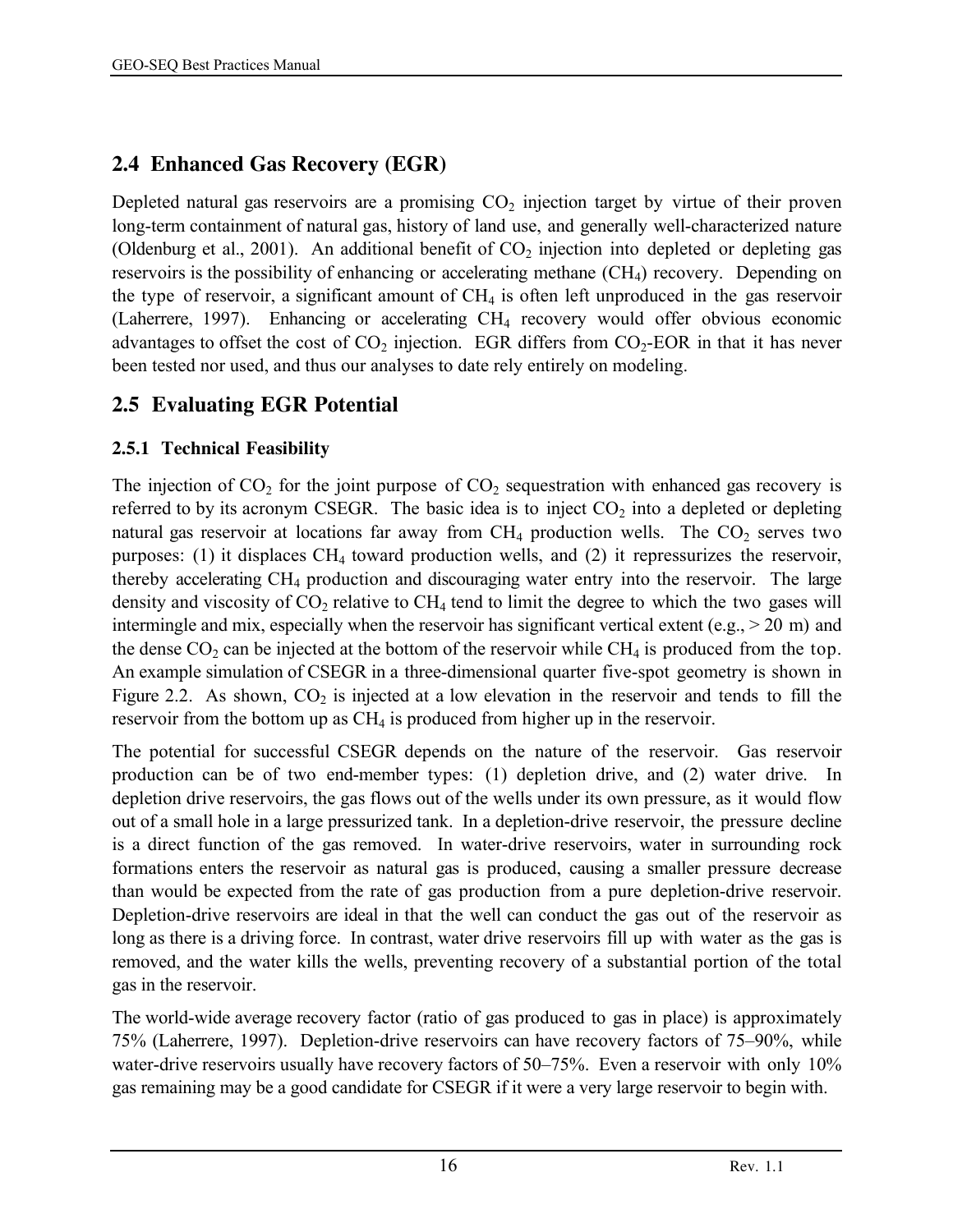Water-drive reservoirs are best exploited through CSEGR while still under production. In this way, pressure can be maintained throughout the production process, thereby keeping water from coning upward into wells.

Another characteristic that aids the feasibility of CSEGR is a large vertical extent of the reservoir. Our simulations have shown that if there is a large vertical extent of the reservoir, greater than 20 m or so,  $CO<sub>2</sub>$  can be injected into the lower parts of the reservoir while CH<sub>4</sub> is produced from the higher parts. The vertical extent allows the density contrast between  $CO<sub>2</sub>$  and  $CH<sub>4</sub>$  to help diminish mixing.

Reservoirs with significant fracture porosity (as opposed to matrix porosity) are thought to be less desirable for CSEGR. Nevertheless, this aspect has not been specifically investigated and therefore remains an open question.

### **2.5.2 Economic Feasibility**

The final and key characteristics of the reservoir are related to economics. First, one needs to know how much gas is left. If significant gas remains, there obviously is greater potential for both gas recovery and  $CO_2$  sequestration. Second, the prices of  $CH_4$  and  $CO_2$  are critical external factors that will control the feasibility of CSEGR. Other costs include the need for additional wells and modifications to existing wells to handle  $CO<sub>2</sub>$  injection, and the need for monitoring wells and/or other monitoring infrastructure.

Regarding the economics of CSEGR, we have found that feasibility is critically dependent on three factors: (1) the cost of  $CO<sub>2</sub>$ , (2) the price of  $CH<sub>4</sub>$ , and (3) the ratio of  $CO<sub>2</sub>$  injected to incremental CH4 produced. Implicit in the economic analysis is the existence of a significant amount of additional gas that can be recovered. As reflected in Figure 2.3, our analysis showed that CSEGR could be economical with no subsidy at a  $CO<sub>2</sub>$  cost of approximately \$10/ton  $CO<sub>2</sub>$ (Oldenburg et al., 2004). This is well below current capture costs, but approximately equal to the cost of natural  $CO_2$  as it is used currently in EOR. Note in Figure 2.3 the dependence on the ratio of  $CO<sub>2</sub>$  injected to incremental  $CH<sub>4</sub>$  produced. It is obviously economically beneficial to produce as much  $CH_4$  as possible for a given amount of  $CO_2$ .

There are potential secondary benefits beyond enhanced recovery associated with CSEGR, particularly for reservoirs still in active production, i.e., depleting but not depleted. For example, injecting  $CO<sub>2</sub>$  during the normal operation of a gas reservoir can maintain reservoir pressure, and thereby reduce water entry. The pressure support provided by injected  $CO<sub>2</sub>$  can also be used to prevent land subsidence, a serious problem in some gas fields. In general, CSEGR is recommended for depleting gas reservoirs (as opposed to abandoned reservoirs) because the infrastructure is in place, and the ongoing history of gas production at the site will be more acceptable to neighbors than a startup of  $CO<sub>2</sub>$  injection at an abandoned site. A final possible benefit of CSEGR is that the fully  $CO_2$ -charged reservoir may have potential use as a gas storage reservoir, as discussed below.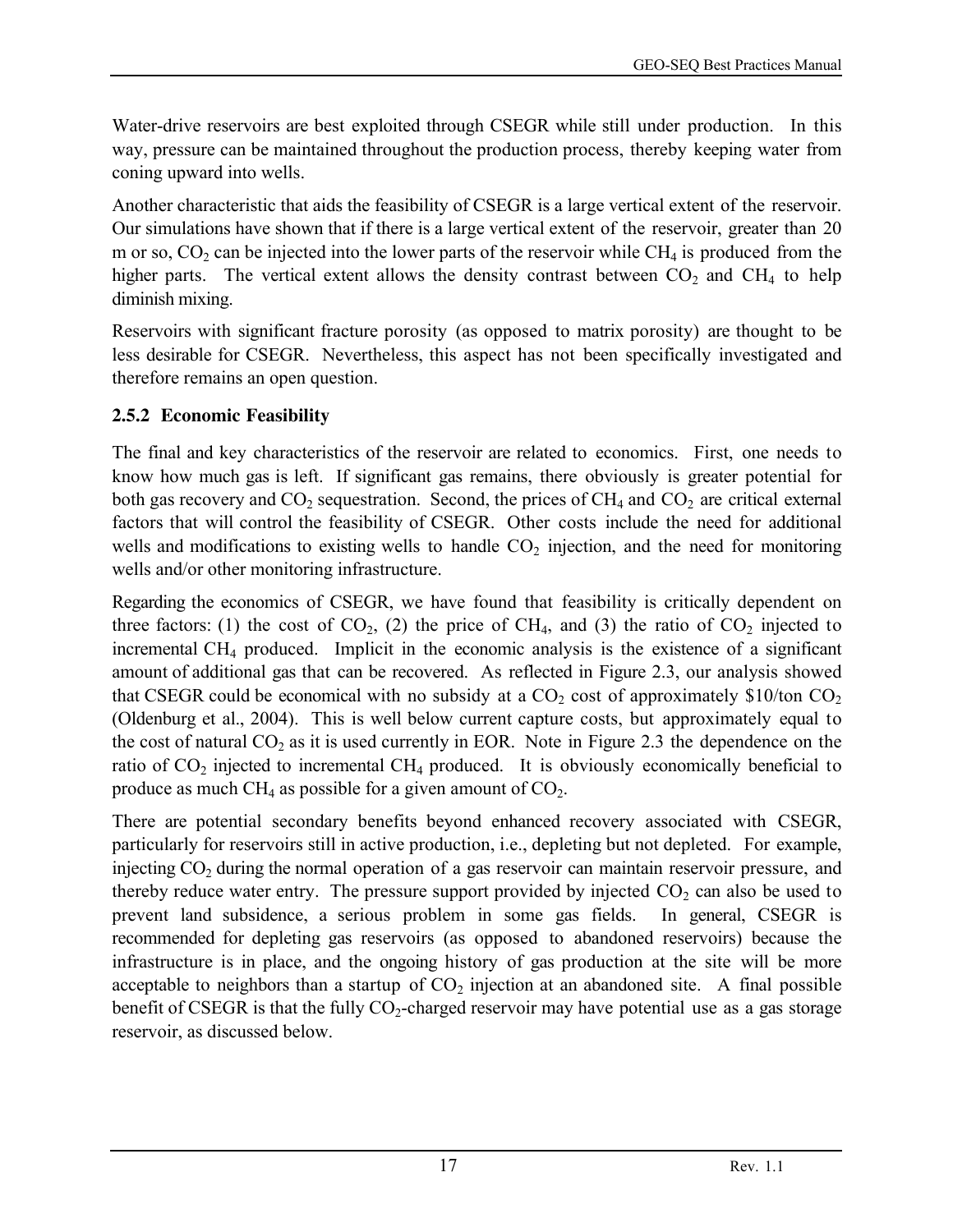

*Figure 2.2. Mass fraction of CO<sub>2</sub> for injection into a CH<sub>4</sub> reservoir for the case in which CO<sub>2</sub> is injected low in the reservoir and CH4 is produced from high in the reservoir.*



*Figure 2.3. Break-even costs of CO<sub>2</sub> as a function of CH<sub>4</sub> sales price for three different injection volume ratios.*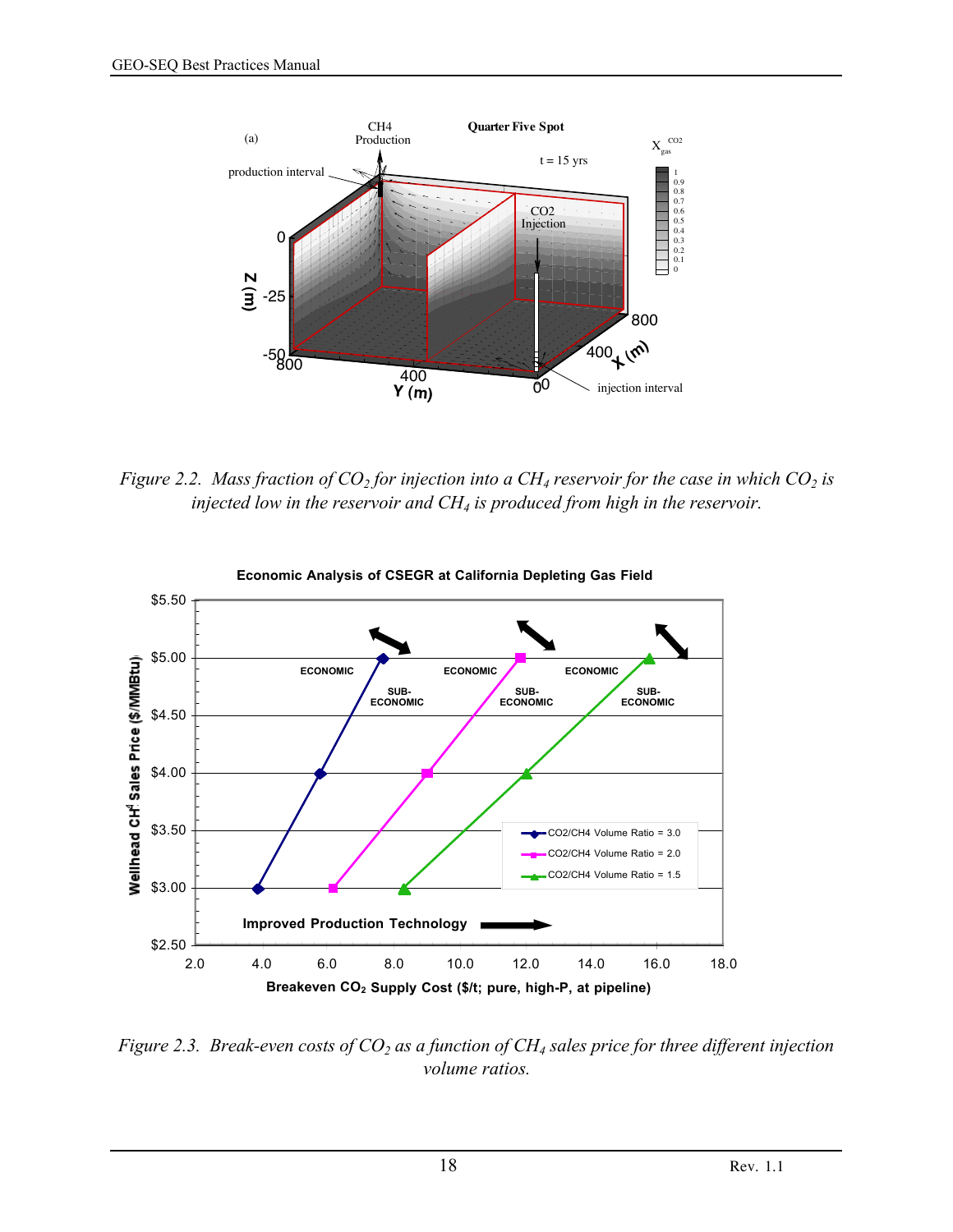# **2.6 Evaluating Gas Storage Potential**

The end-stage of a CSEGR project will be a reservoir filled largely with  $CO<sub>2</sub>$ . Our simulation studies suggest that 5–10 years of CSEGR may be a typical time scale over which relatively pure  $CH<sub>4</sub>$  can be produced during  $CO<sub>2</sub>$  injection. After this time,  $CO<sub>2</sub>$  separation from the produced gas may have to be done before selling the gas. At some point, the reservoir will become uneconomical as a hydrocarbon resource, and benefit will be derived solely for its role as a  $CO<sub>2</sub>$ sink. However,  $CO<sub>2</sub>$  has some properties that allow it to be a very effective cushion gas, making the final  $CO_2$ -charged reservoir at a mature CSEGR site a potentially effective gas storage reservoir (Oldenburg, 2003).

To achieve the conditions under which  $CO<sub>2</sub>$  can be an effective cushion gas, the gas storage reservoir needs to operate between subcritical and supercritical pressures of  $CO<sub>2</sub>$  (e.g., between 50 and 100 bars), and the temperature should be on the low side, e.g., 40–50 ˚C. The reason for this is to exploit the large change in  $CO<sub>2</sub>$  density that occurs between subcritical and supercritical pressures ( $P_c$  = 74 bars) near the critical temperature ( $T_c$  = 31 °C). Operating the reservoir between these pressures allows the  $CO<sub>2</sub>$  gas to act as a super cushion, compressing more than a native  $CH_4$  cushion would during the  $CH_4$  injection season, and expanding more during the withdrawal season.

Our simulations of a model system suggest approximately 30% more gas can be stored for a given volume if  $CO_2$  is the cushion gas relative to the case of a native  $CH_4$  cushion (Oldenburg, 2003).

# **2.7 EGR Recommendations**

We recommend that CSEGR be applied to depleting as opposed to depleted reservoirs because the infrastructure present, working operator knowledge of the field, and land-use history are all favorable for continued gas production. Whether the reservoir is water-drive or depletion drive, promising candidate reservoirs for CSEGR must have significant gas remaining in the reservoir. Reservoirs with large vertical extent are especially favorable for CSEGR, because  $CO<sub>2</sub>$  can be injected in the lower regions while  $CH_4$  is produced from the upper regions. Upon filling of the reservoir with  $CO_2$ , it may be feasible to use the reservoir as a gas storage reservoir with  $CO_2$  as the cushion gas, although this novel concept will require much more investigation and testing before it can be recommended.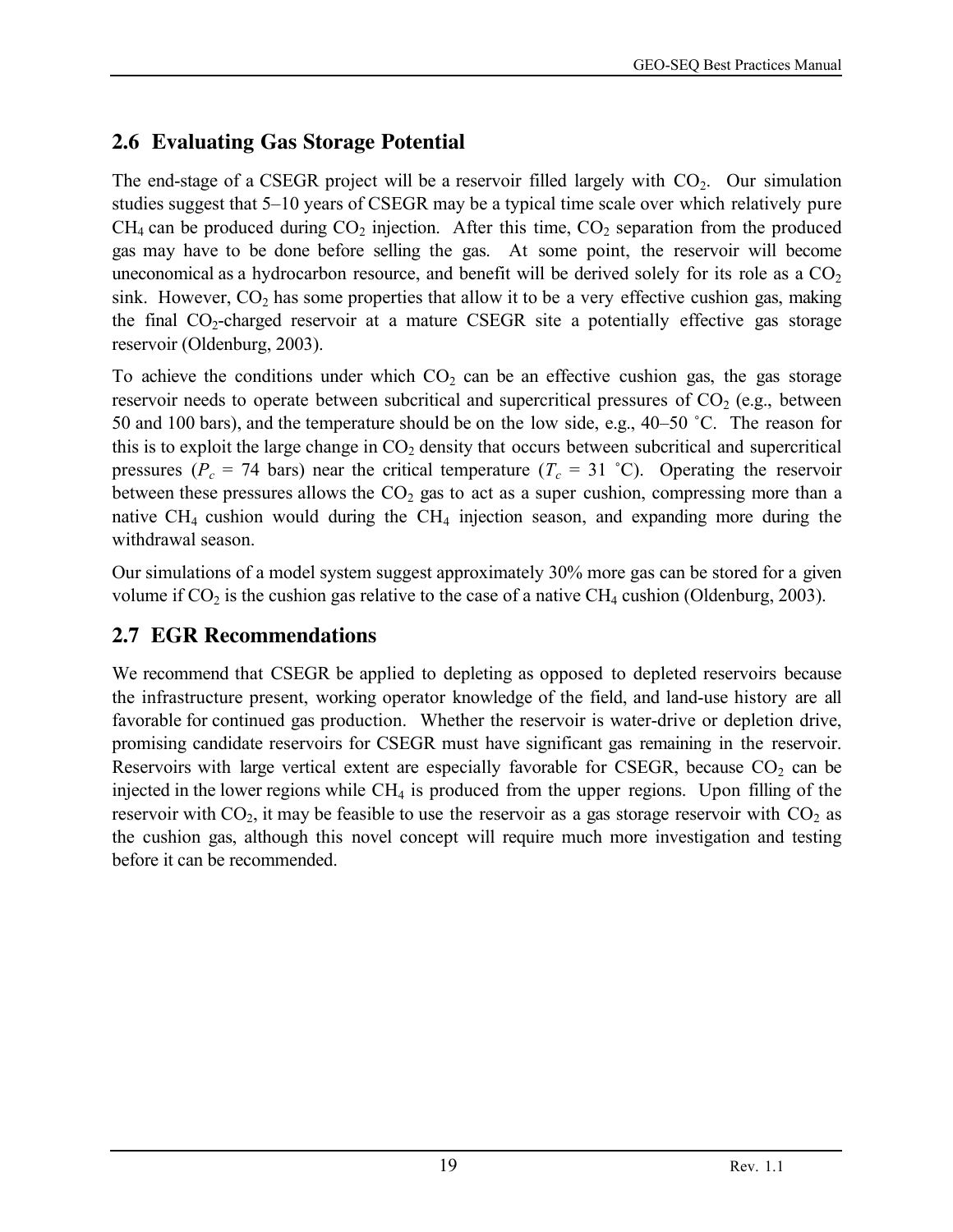## **3. CHARACTERIZING BRINE FORMATIONS**

### **3.1 Introduction**

Site characterization has two primary objectives for geologic sequestration of  $CO<sub>2</sub>$  in brinebearing formations. First, it provides the input necessary for estimating the sequestration capacity of the site, and second, it provides information needed to design an effective sequestration operation. In this section, we discuss the basis for brine-formation sequestration, and the use of capacity factor to evaluate the potential capacity of a given brine-bearing formation. Details of this and related work can be found in Doughty et al. (2001, 2002), Doughty and Pruess (2004), and Hovorka et al. (2001, 2004a,b).

## **3.2 Basis for Brine-Formation Sequestration**

Deep brine formations generally have few or no competing uses, and may be well-characterized if they occur in conjunction with oil- or gas-producing formations. Depths greater than about 800 m below the ground surface are generally considered suitable for  $CO<sub>2</sub>$  sequestration for at least two reasons. First, deep sequestration sites are far from the biosphere, with a long potential flow path capable of mitigating potential leakage effects. Second, at depths greater than 800 m,  $CO<sub>2</sub>$ does not form distinct gas and liquid phases, but primarily exists as an immiscible supercritical phase with a high density, enabling more efficient storage. Although supercritical  $CO<sub>2</sub>$  is very dense compared to  $CO<sub>2</sub>$  at atmospheric conditions, it is less dense and less viscous than the surrounding brine, making it behave as a gas-like phase in the subsurface relative to brine. In addition to the plume of supercritical  $CO<sub>2</sub>$  that will form upon injection, a fraction of the injected  $CO<sub>2</sub>$  will dissolve in the brine, creating a small increase in overall brine density.

# **3.3 Capacity Factor**

The capacity factor is a fundamental measure of how much  $CO<sub>2</sub>$  a given subsurface formation can hold. We define capacity factor *C* as the volume fraction of the subsurface within a defined stratigraphic interval available for  $CO_2$  sequestration. *C* is the sum of terms for the immiscible supercritical (gas-like) phase,  $C^{gas}$ , and the  $CO_2$  dissolved in the brine,  $C^{liq}$ . We have  $C^{gas}$  =  $\langle \phi S_g \rangle$  and  $C^{liq} = \langle \phi S_l X_l^{CO2} \rho_l / \rho_g \rangle$ , where  $\phi$  is porosity,  $S_g$  and  $S_l$  are the volume fractions of the pore space containing supercritical  $CO_2$  and liquid, respectively,  $X_l^{CO2}$  is the mass fraction of  $CO_2$ dissolved in the brine,  $\rho_l$  and  $\rho_g$  are the densities of the supercritical and liquid phases, respectively, and the angle brackets represent an average over the spatial domain of sequestration.

We conceptualize  $C$  as the product of five factors: (1) the intrinsic capacity, controlled by multiphase flow and transport phenomena; (2) a gravity capacity factor, controlled by buoyancy forces; (3) a heterogeneity capacity factor, controlled by local geologic variability such as sand channels and shale lenses; (4) a structural capacity factor, controlled by larger-scale geological structures such as anticlines or fault blocks; and (5) the formation porosity  $\phi$ , the fraction of void space within the formation. These five factors are illustrated schematically in Figure 3.1.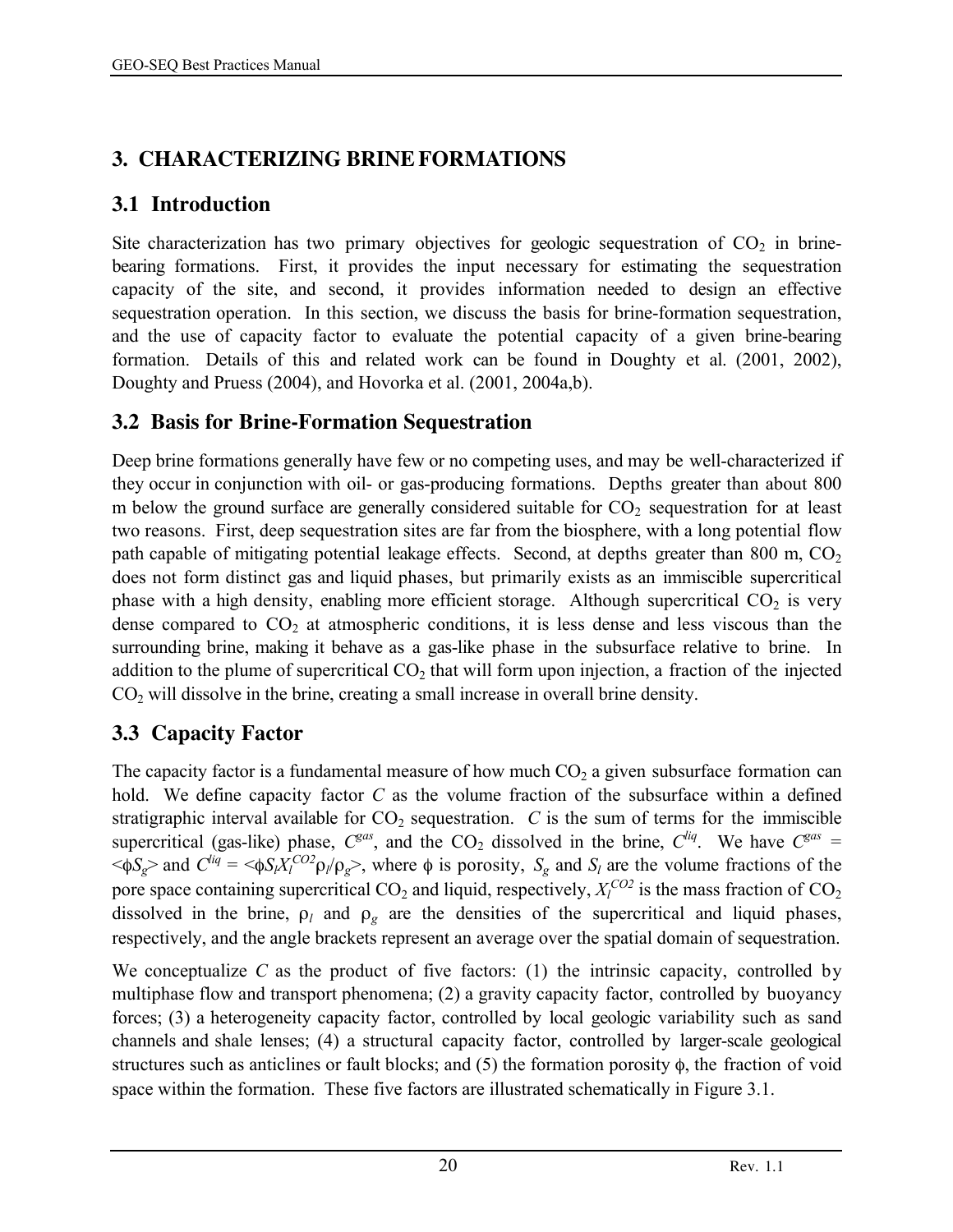Analytical solutions are available for studying multiphase flow phenomena (e.g., Buckley and Leverett, 1942) and buoyancy flow (e.g., Sorey, 1975) for simple flow geometries, but for more realistic situations involving heterogeneous media, a numerical approach is needed. To investigate  $CO<sub>2</sub>$  sequestration capacity, we use a version of the numerical simulator TOUGH2 (Pruess et al., 1999), which was enhanced to accurately represent supercritical  $CO<sub>2</sub>$  (Pruess and García, 2002) and considers all flow and transport processes relevant to a two-phase (liquid-gas), threecomponent  $(CO<sub>2</sub>, water, dissolved NaCl) system.$ 

A three-dimensional numerical model is developed of a 1 km x 1 km x 100 m region of a fluvialdeltaic sedimentary formation. Permeability varies by nearly five orders of magnitude in the model, making preferential flow a significant effect. Our hypothetical sequestration problem specifies that  $CO<sub>2</sub>$  is injected at a rate of 0.75 million tonnes per year for a period of 20 years into a well at the center of the model. This injection rate is roughly one-third the rate at which  $CO<sub>2</sub>$  is produced by a 1,200 MW gas-fired power plant.

Through a suite of numerical simulations, we have studied how the five components of *C* shown in Figure 3.1 depend on multiphase flow parameters, formation and injection well configuration, and geologic heterogeneity. Maximum capacity corresponds to a highly idealized case in which purely radial flow occurs through a homogeneous medium ( $C_g = C_h = C_s = 1$ ), whereas for a highly buoyant plume that reaches the spill point of the storage volume rapidly ( $C_g \ll 1$ ,  $C_h = 1$ ,  $C_s \ll 1$ , capacity is much smaller. Adding heterogeneity  $(C_h \leq 1)$  generally counteracts buoyancy flow, increasing  $C_g$  and  $C_s$ , and ultimately *C* itself.

Based on our conceptualization of the capacity factor as a product of five terms and the supporting simulation results, we can assess and optimize sequestration capacity:

#### **Intrinsic Capacity Factor:**

 $C_i$  depends on the relative permeability to  $CO_2$  and the viscosity ratio between brine and  $CO_2$ . A high  $C_i$  means the supercritical  $CO_2$  fills up a large fraction of the pore space compared to the brine (large  $S_g$ ), leading to a compact  $CO_2$  plume. Conversely, a low  $C_i$  describes a more diffuse plume (small  $S_g$ ). Although a larger subsurface volume is required to store a given amount of  $CO_2$ in the latter case, more brine is in contact with immiscible  $CO<sub>2</sub>$ , leading to more  $CO<sub>2</sub>$  dissolution. Because dissolved  $CO_2$  is not buoyant, it may represent more securely stored  $CO_2$ . Two particular factors that have a large impact on  $C_i$  are the residual phase saturations  $S_{lr}$  and  $S_{gr}$ , the saturations below which the liquid and gas-like phases, respectively, are immobile. For the case with large  $S_{gr}$  and small  $S_{lr}$ , the gas-like phase is only mobile at high values of  $S_g$ , thus creating a high  $S_g$  plume. For the opposite case with small  $S_{gr}$  and large  $S_l$ , the reverse is true. Furthermore, for large values of  $S_{gr}$ , more  $CO_2$  is trapped in the pore space, hampering the long-term migration of the  $CO<sub>2</sub>$  plume away from its injection site.

#### **Gravity Capacity Factor:**

 $C_{\rm g}$  increases as intrinsic permeability decreases or medium anisotropy increases (i.e., vertical permeability decreases).

#### **Heterogeneity Capacity Factor:**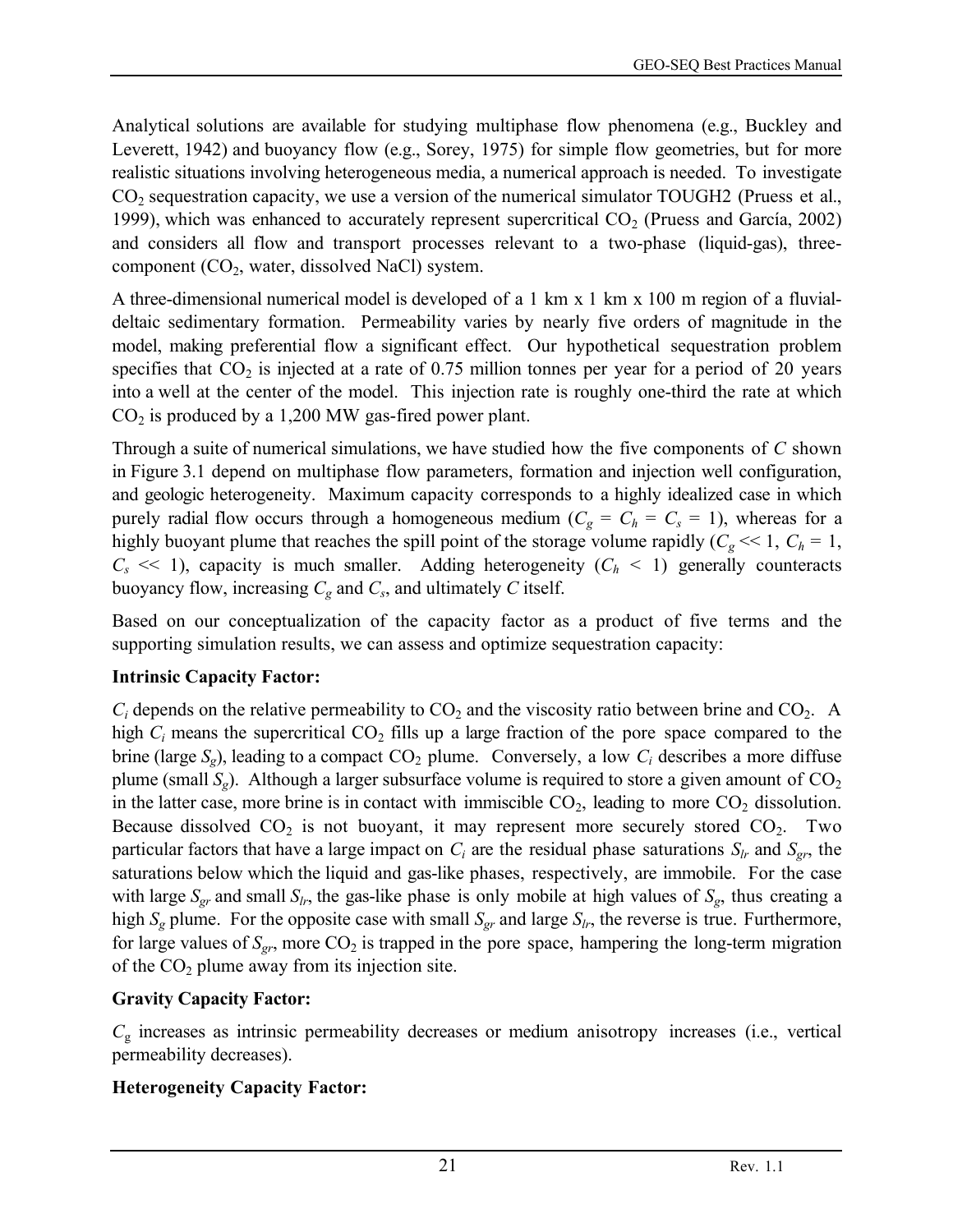$C_h$  increases as the quantity of shale or other low-permeability material bypassed by flow decreases; however, layered-type low-permeability features enhance  $C_g$  by diminishing buoyancy flow.

#### **Structural Capacity Factor:**

*Cs* reflects large-scale geologic features, and may be optimized by careful placement of injection wells.

#### **Porosity:**

A large value of φ signifies that a large pore volume is available for sequestration. However, insofar as permeability is usually correlated to porosity, larger φ tends to reduce *Cg*.

## **3.4 Recommendations**

The first step in designing an effective sequestration operation is to do a capacity assessment, and compare the results of that assessment to the magnitude of the  $CO<sub>2</sub>$  source. Next, more detailed investigation of the sequestration boundaries must be carried out. The integrity of the top seal is most critical, owing to the buoyant nature of the supercritical  $CO<sub>2</sub>$ . In specific circumstances, bottom seal integrity may be required to isolate  $CO<sub>2</sub>$  from deeper petroleum resources. Depending on the geologic structure, lateral boundaries may be crucial to trapping sequestered  $CO<sub>2</sub>$ , for example, the updip limit of a tilted formation. Isolated fault blocks may provide good natural traps, but compartmentalization has the disadvantage of increasing pressures accompanying  $CO<sub>2</sub>$  injection.

In general, a series of successive numerical models should be developed as knowledge about the target sequestration site increases:

- 1) Geologically constrained probabilistic model (during site selection process; use for capacity assessment)
- 2) Same model adapted to test a specific site (incorporating local structure; begin to scope out required number, spacing, and injection rates of wells, expected evolution of  $CO<sub>2</sub>$ plume)
- 3) Site data from detailed reservoir model (based on existing well logs, 3D seismic, literature properties of target formation; investigate the impact of poorly constrained model parameters such as boundary conditions, integrity of seals, two-phase flow properties)
- 4) Fully deterministic reservoir model (based on new well logs, core analyses, pressuretransient testing, tracer testing; simulate well-tests to determine flow properties and validate model, simulate  $CO<sub>2</sub>$  injection to optimize operational conditions)
- 5) Generalized regional model (to study the far-field impact of the sequestration process, both under ideal conditions and in the event of a leak)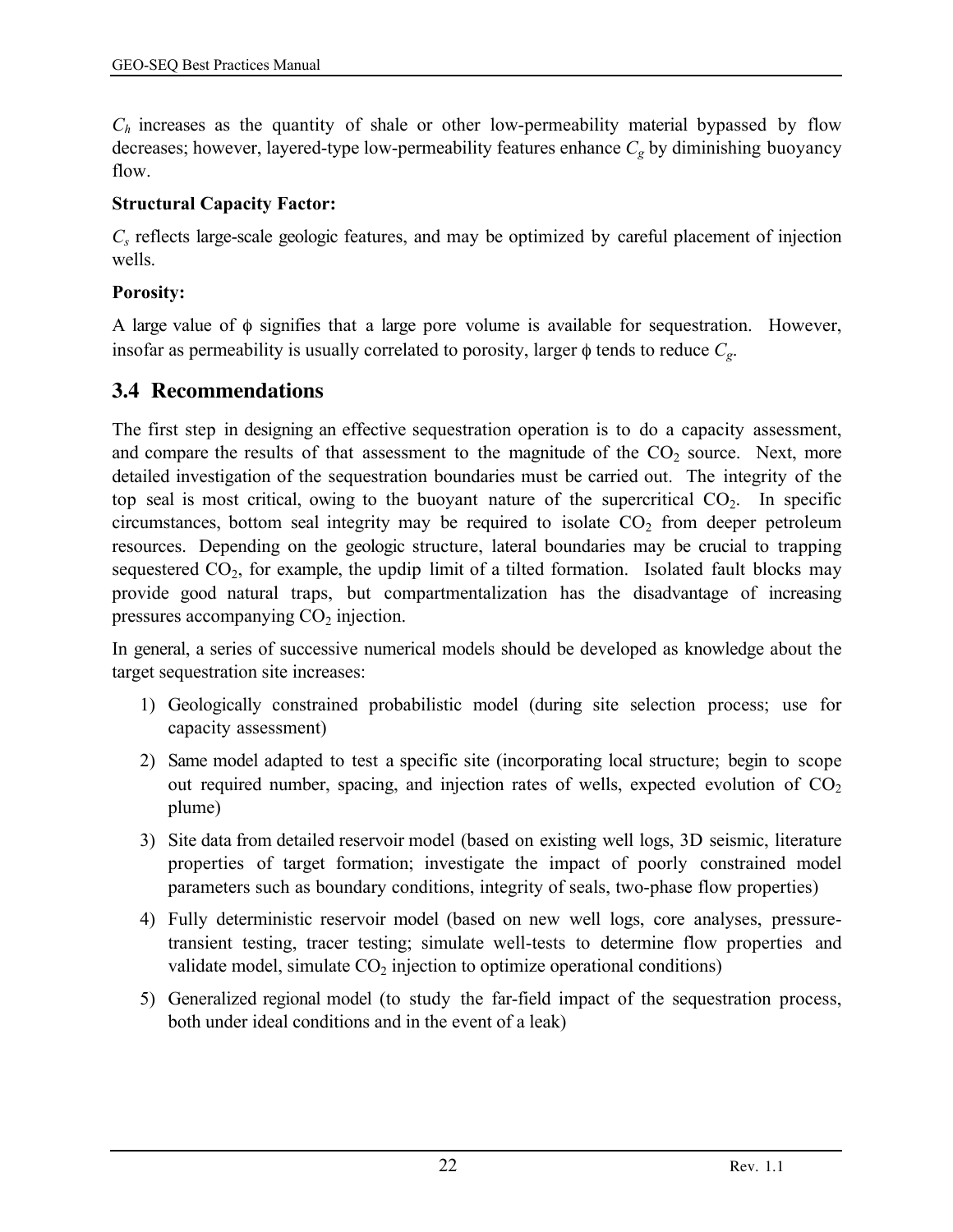This comprehensive series of steps will be an important element of early sequestration projects. As experience is gained in carrying out storage projects, it may be possible, under some circumstances, to adopt less rigorous approaches.



*Figure 3.1. Schematic views of the CO<sub>2</sub> distribution (red) in a brine-saturated formation for increasingly complex model assumptions, and the component of the total capacity factor* C that *describes the corresponding effects.*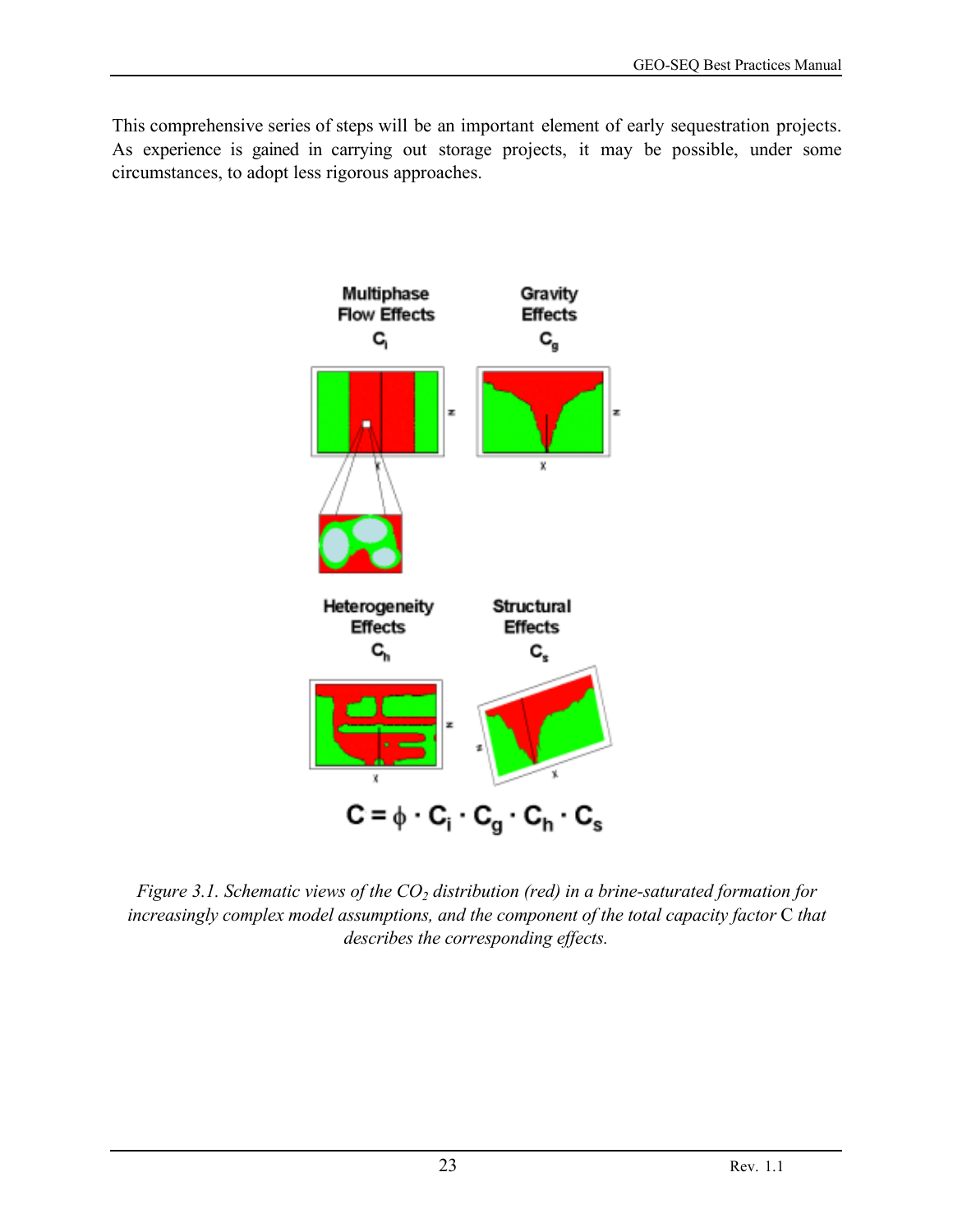# **4. MODELING AND SIMULATION**

## **4.1 Introduction**

Modeling and simulation are an intrinsic part of the design phase of a  $CO<sub>2</sub>$  injection project. From capacity assessments to estimating travel times for potential leakage routes, multiphase and multicomponent reservoir simulation provides the basis for defensible decisions and understanding of the system. However, it is essential that simulation tools are used by competent engineers and scientists who understand the pitfalls and complexities of subsurface reservoir simulation. Furthermore, the practice of  $CO<sub>2</sub>$  injection is immature; there is little field experience in the physical processes involved, and therefore extra scrutiny must be given to simulation results.

# **4.2 Code Intercomparison**

Because of the need to demonstrate the effectiveness of numerical simulation of geologic carbon sequestration before it is relied upon for design and performance in actual projects, we conducted a code intercomparison study. The objective of the code intercomparison study was to test and evaluate numerical simulation codes to establish their ability to model complex processes related to CO2 injection and migration. The approach of the study was to have a group of scientists and engineers from around the world submit test problems, which they and others then solved using different simulation codes. Results were submitted and compiled to provide a direct comparison. There were eight test problems and ten groups from six countries participating.

The conclusion of the intercomparison study was that most simulation codes in the hands of the experienced analysts who participated in the study, yielded similar results on the various test problems. However, some discrepancies were noted and found to result from sensitivities to fluid properties and discretization effects. In general, the simulation codes were shown capable of simulating complex phenomena associated with geologic carbon sequestration. The details of the test problems and results of the study can be found in Pruess et al. (2004).

## **4.3 Recommendations**

In general,  $CO<sub>2</sub>$  injection problems involve a high degree of coupling between geochemical, geomechanical, and hydrologic processes. For this reason, coupled simulation capabilities are often needed. In some cases, multiple codes may be needed to model different scales and time frames. For example, compositional well-bore simulators are needed to model well-bore flow, while reservoir simulators are needed for larger-scale flow processes. Analysts working closely with earth scientists will be in the best position to recommend which codes are to be used. Because the field of geologic carbon sequestration is new, we recommend that analysts use simulators for which the source code is available, so that minor code changes can be made by the analyst when the need for new scenarios or processes arises.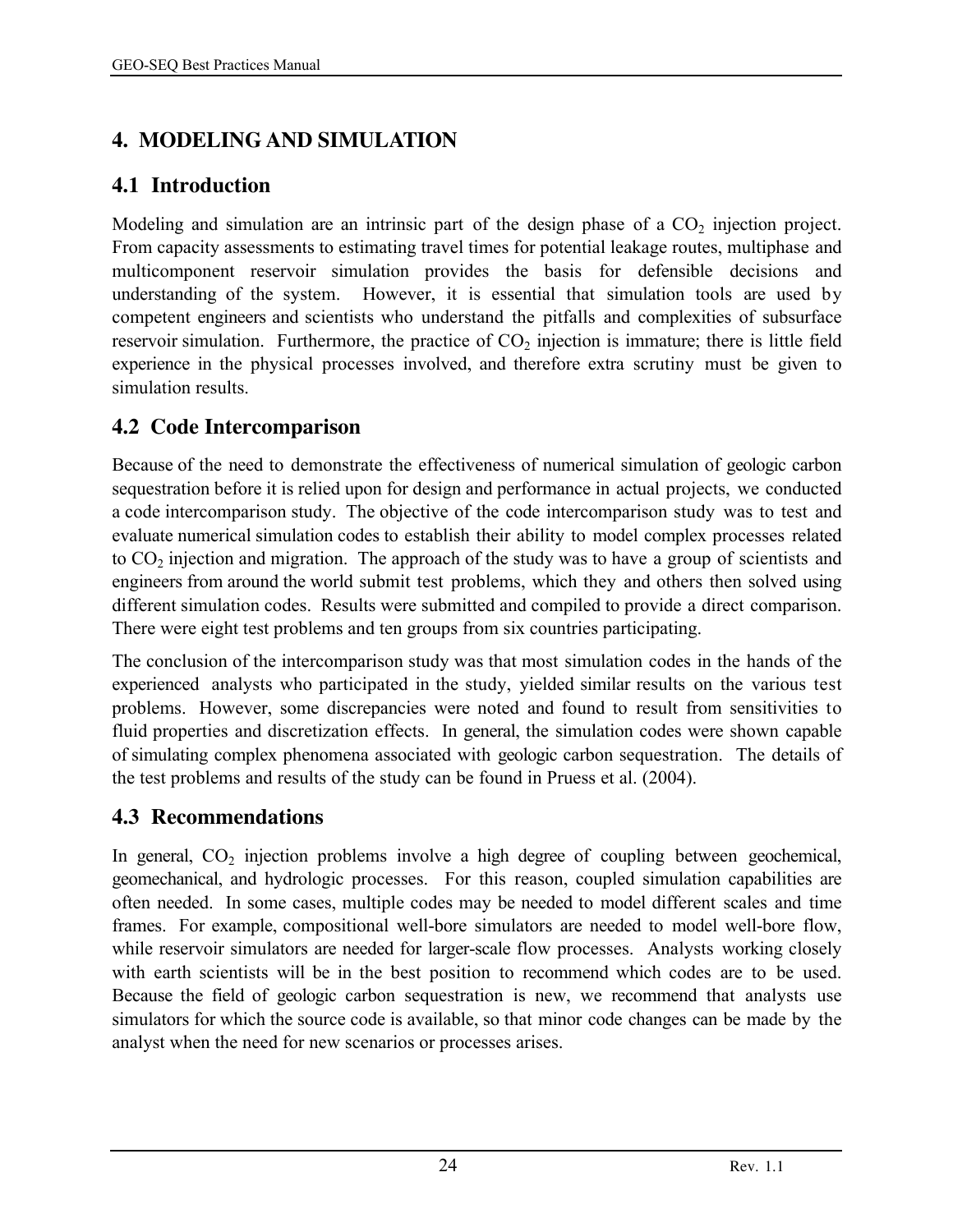# **5. MONITORING**

# **5.1 Introduction**

Monitoring of geologic  $CO<sub>2</sub>$  sequestration sites will be used to demonstrate that geologic storage is successful at keeping injected  $CO<sub>2</sub>$  from entering the atmosphere. There are three overarching purposes for monitoring:

- 1) Ensure that  $CO<sub>2</sub>$  sequestration is safe from a human-health perspective;
- 2) Ensure that  $CO<sub>2</sub>$  sequestration does not create adverse local environmental impacts;
- 3) Ensure sequestration effectiveness, i.e., ensure that  $CO<sub>2</sub>$  is not being released to the atmosphere.

While a broad range of safety and environmental issues must be addressed to ensure safe and effective sequestration, the majority of these issues hinge on two primary factors; namely, (1) implementation of effective controls on injection well completion, injection rates, and wellhead and formation pressures; and (2) assurance that the  $CO<sub>2</sub>$  remains trapped and does not leak out of the intended storage reservoir(s). The relationship between these factors and the overarching purposes for monitoring are illustrated in Figure 5.1 (Benson et al., 2004b).



*Figure 5.1. Schematic showing requirements for safe and effective geologic storage of CO2.*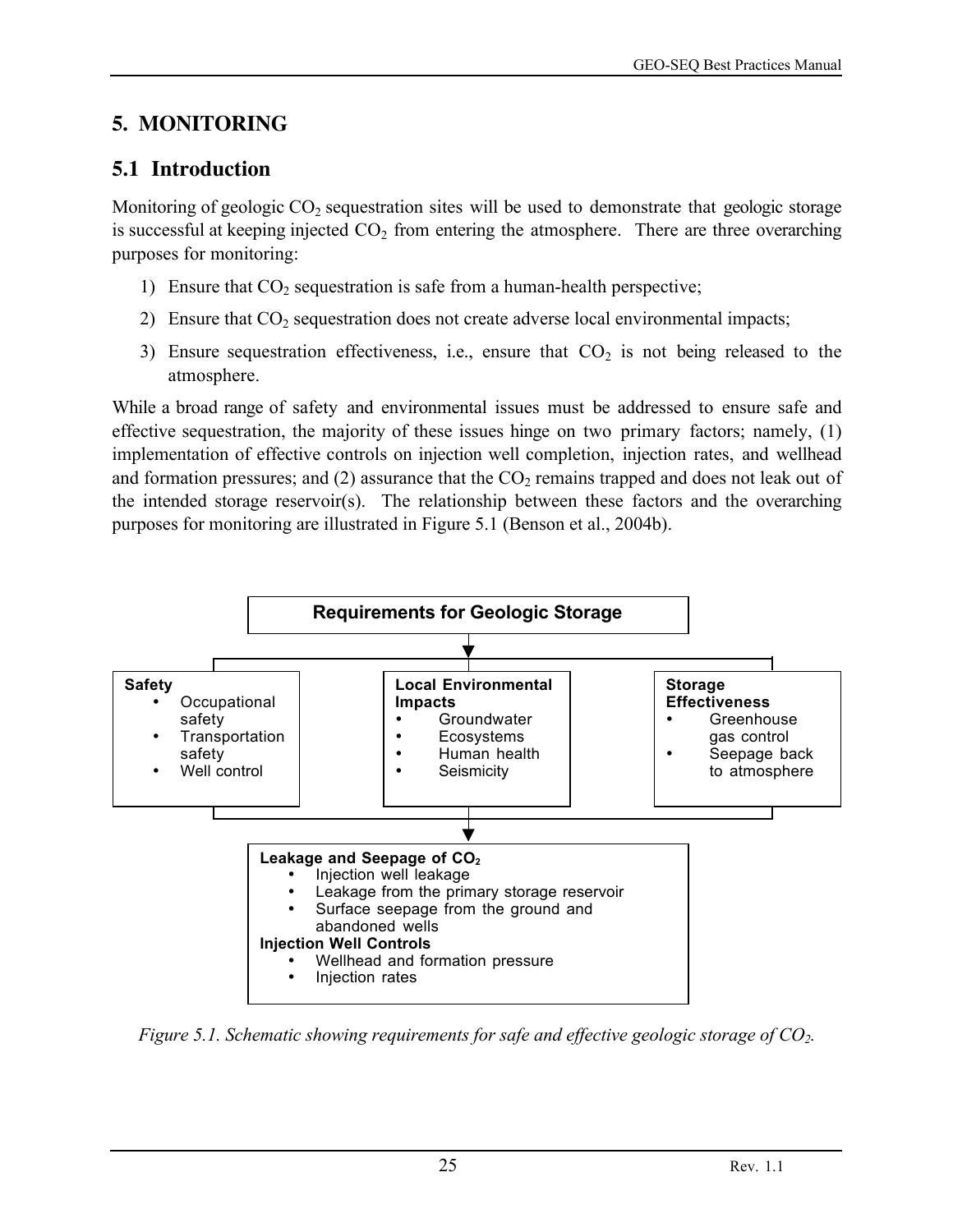## **5.2 Monitoring Activities**

#### **5.2.1 Phasing**

Benson et al. (2004b) identified a number of specific monitoring activities that are recommended in order to achieve the objectives identified in Figure 5.1. These activities are:

- Establishing baseline conditions from which the impacts of  $CO<sub>2</sub>$  storage can be assessed
- Monitoring to ensure effective injection controls
- Monitoring to detect the location of the injected  $CO<sub>2</sub>$  plume
- Assessing the integrity of shut-in, plugged, or abandoned wells
- Monitoring to identify and confirm storage efficiency and processes
- Monitoring for model calibration and performance confirmation–comparing model predictions to monitoring
- Monitoring to detect and quantify surface seepage
- Monitoring to assess health, safety, and environmental impacts of leakage
- Monitoring micro-seismicity associated with  $CO<sub>2</sub>$  injection
- Monitoring to design and evaluate remediation efforts, if needed
- Provide assurance and accounting for monetary transactions
- Evaluating interactions with or impacts on other geological resources
- Settling of legal disputes due to leaks, seismic events, or ground movement
- Assuring the public when visibility and transparency is of prime importance

Benson et al. (2004b) also introduced the concept of four distinct phases in the life-cycle of a geologic storage project. Monitoring activities will vary between these phases. The four phases are:

- 1) Pre-operation phase, in which project design is carried out, base-line conditions are established, geology is characterized, and risks are identified;
- 2) Operation phase, corresponding to periods of 30 to 50 years during which  $CO<sub>2</sub>$  will be injected into the storage reservoir;
- 3) Closure phase, beginning after injection has stopped, during which ongoing monitoring is used to demonstrate that the storage project is performing as expected and that it is safe to discontinue further monitoring;
- 4) Post-closure phase, during which monitoring will no longer be required except in the event of ongoing leakage, legal disputes, or other matters that may require new information about the status of the storage project.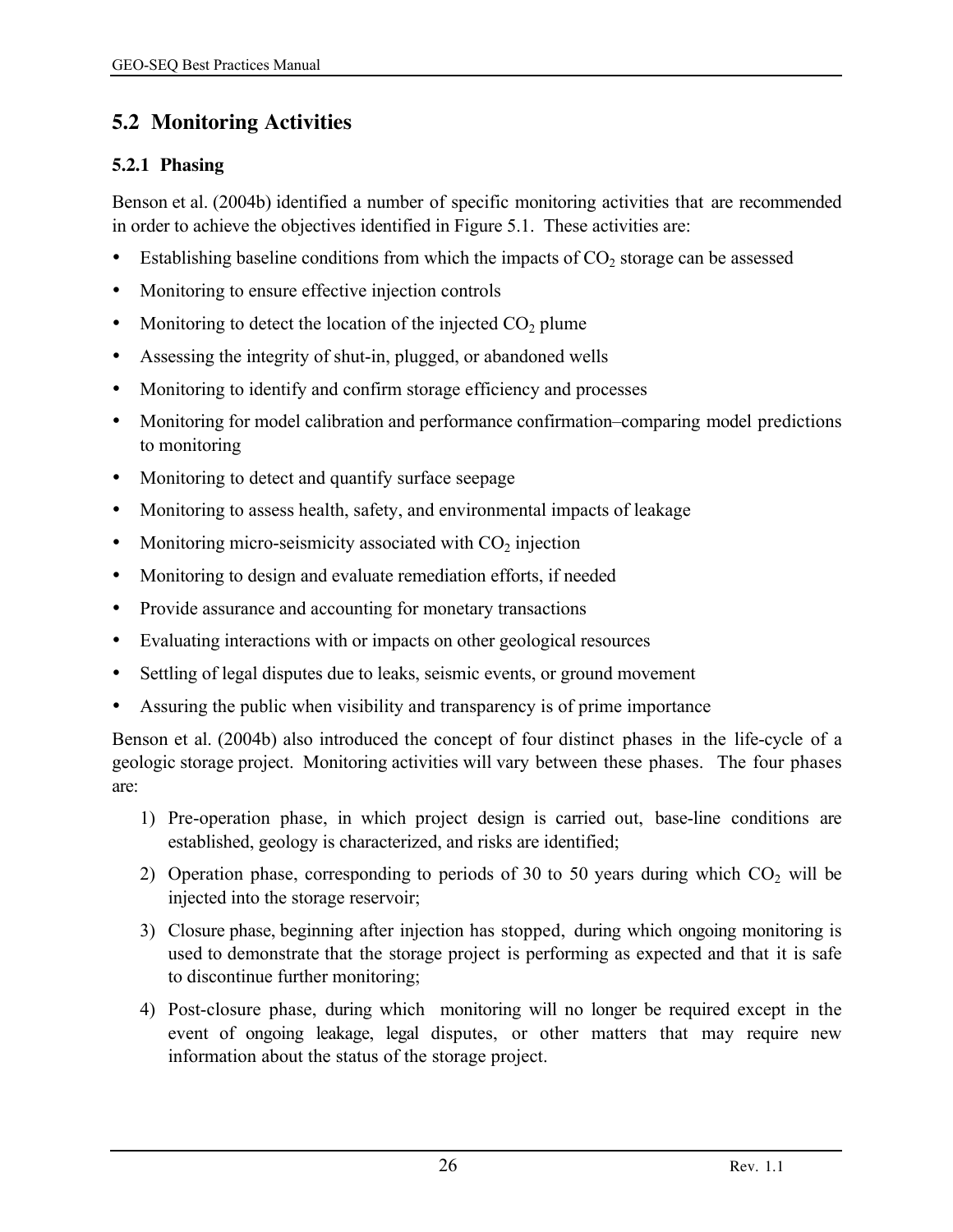Table 5.2 provides suggestions for the monitoring activities that would be appropriate for the different phases in the life-cycle of a storage project.

| <b>Monitoring Activity</b>                                                                                                                                                                 | Pre-<br>Operation<br>Phase | Operational<br><b>Phase</b>                                    | <b>Closure</b><br><b>Phase</b>                                 | <b>Post-Closure</b><br><b>Phase</b>                            |
|--------------------------------------------------------------------------------------------------------------------------------------------------------------------------------------------|----------------------------|----------------------------------------------------------------|----------------------------------------------------------------|----------------------------------------------------------------|
| Establishing baseline conditions from<br>which the impacts of $CO2$ storage can be<br>assessed                                                                                             | Yes                        |                                                                |                                                                |                                                                |
| Ensure effective injection controls                                                                                                                                                        |                            | Yes                                                            |                                                                |                                                                |
| Detect the location of the $CO2$ plume                                                                                                                                                     |                            | Yes                                                            | Yes                                                            |                                                                |
| Assessing the integrity of shut-in,<br>plugged or abandoned wells                                                                                                                          | Yes                        | If leakage<br>detected                                         | If leakage<br>not stopped                                      | If leakage not<br>stopped                                      |
| Identify and confirm storage efficiency<br>and processes                                                                                                                                   | Yes                        | Yes                                                            |                                                                |                                                                |
| Model calibration and performance<br>confirmation – comparing model<br>predictions to monitoring data                                                                                      |                            | Yes                                                            | Yes                                                            |                                                                |
| Detect and quantify surface seepage                                                                                                                                                        |                            | If leakage<br>detected                                         | If leakage<br>not stopped                                      | If leakage not<br>stopped                                      |
| Assess environmental, health and safety<br>impacts of leakage                                                                                                                              |                            | If leakage<br>detected                                         | If leakage<br>not stopped                                      | If leakage not<br>stopped                                      |
| Monitoring micro-seismicity associated<br>with $CO2$ injection                                                                                                                             | Yes                        | If micro-<br>seismicity<br>detected                            |                                                                |                                                                |
| Monitoring to design and evaluate<br>remediation efforts                                                                                                                                   |                            | If leakage<br>detected                                         | If leakage<br>detected                                         |                                                                |
| Provide assurance and accounting where<br>monetary transactions are involved such<br>as with carbon trading and emission tax<br>or emission reduction incentives                           |                            | Yes                                                            | Yes                                                            |                                                                |
| Evaluating interactions or impacts with<br>other geological resources: for example<br>nearby water, coal, oil & gas, mineral<br>reserves or other geological waste<br>disposal operations. |                            | $\overline{\text{If}}$<br>interactions<br>are possible         | $\overline{\text{If}}$<br>interactions<br>are possible         | If interactions<br>are possible                                |
| Settling of legal disputes for example<br>due to leaks, seismic events, ground<br>movement                                                                                                 |                            | If leakage,<br>seismicity or<br>ground<br>movement<br>detected | If leakage,<br>seismicity or<br>ground<br>movement<br>detected | If leakage,<br>seismicity or<br>ground<br>movement<br>detected |
| Assuring the public where visibility and<br>transparency is of prime importance                                                                                                            |                            | Yes                                                            | Yes                                                            |                                                                |

*Table 5.2. Summary of the purposes for monitoring during the phases of a storage project.*

Finally, Benson et al. (2004b) have recommended generic monitoring packages that would be appropriate for each phase in the life-cycle of a storage project. As will be discussed in a later section, the monitoring packages recommended for a particular storage project will depend on site-specific objectives. The first package, called the "basic monitoring package," is designed primarily to provide assurance that the  $CO<sub>2</sub>$  is staying within the intended storage formation. The second monitoring package, called the "enhanced monitoring package," includes groundwater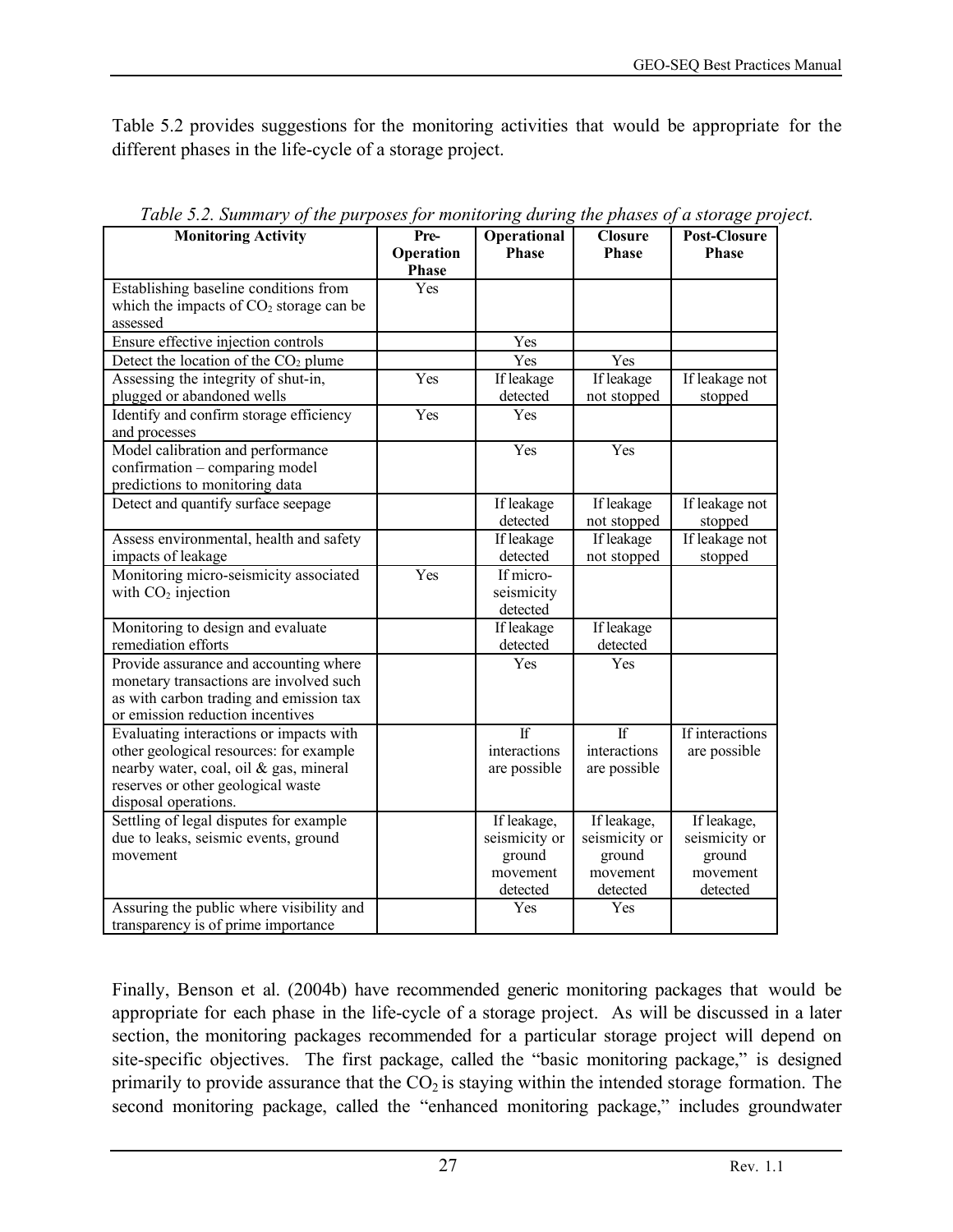sampling, surface CO<sub>2</sub> flux monitoring and a geophysical monitoring program includes gravity and electromagnetic measurements. Table 5.3 lists the components of both monitoring packages.

| <b>Basic Monitoring Package</b>                 | <b>Enhanced Monitoring Package</b>                                                        |
|-------------------------------------------------|-------------------------------------------------------------------------------------------|
| <b>Pre-Operational Monitoring</b>               | <b>Pre-Operational Monitoring</b>                                                         |
| Well Logs                                       | Well Logs                                                                                 |
| <b>Wellhead Pressure</b>                        | <b>Wellhead Pressure</b>                                                                  |
| <b>Formation Pressure</b>                       | <b>Formation Pressure</b>                                                                 |
| Injection and Production Rate Testing           | Injection and Production Rate Testing                                                     |
| Seismic Survey                                  | Seismic Survey                                                                            |
| Atmospheric CO <sub>2</sub> Monitoring          | <b>Gravity Survey</b>                                                                     |
|                                                 | Electromagnetic Survey                                                                    |
|                                                 | Atmospheric CO <sub>2</sub> Monitoring                                                    |
|                                                 | CO <sub>2</sub> Flux Monitoring                                                           |
|                                                 | Pressure and Water Quality Above the Storage Formation                                    |
| <b>Operational Monitoring</b>                   | <b>Operational Monitoring</b>                                                             |
| <b>Wellhead Pressure</b>                        | Well Logs                                                                                 |
| Injection and Production Rates                  | <b>Wellhead Pressure</b>                                                                  |
| Wellhead Atmospheric CO <sub>2</sub> Monitoring | Injection and Production Rates                                                            |
| Microseismicity                                 | Wellhead Atmospheric CO <sub>2</sub> Monitoring                                           |
| Seismic Surveys                                 | Microseismicity                                                                           |
|                                                 | Seismic Survey                                                                            |
|                                                 | <b>Gravity Survey</b>                                                                     |
|                                                 | Electromagnetic Survey                                                                    |
|                                                 | Continuous CO <sub>2</sub> Flux Monitoring at 10 Stations                                 |
|                                                 | Pressure and Water Quality Above the Storage Formation                                    |
| <b>Closure Monitoring</b>                       | <b>Closure Monitoring</b>                                                                 |
| Seismic Survey                                  | Seismic Survey                                                                            |
|                                                 | <b>Gravity Survey</b>                                                                     |
|                                                 | Electromagnetic Survey                                                                    |
|                                                 | Continuous $CO2$ Flux monitoring at 10 stations                                           |
|                                                 | Pressure and Water Quality Above the Storage Formation                                    |
|                                                 | Wellhead Pressure Monitoring for 5 years, After Which Time<br>the Wells Will Be Abandoned |

*Table 5.3. Components of the basic and enhanced monitoring packages.*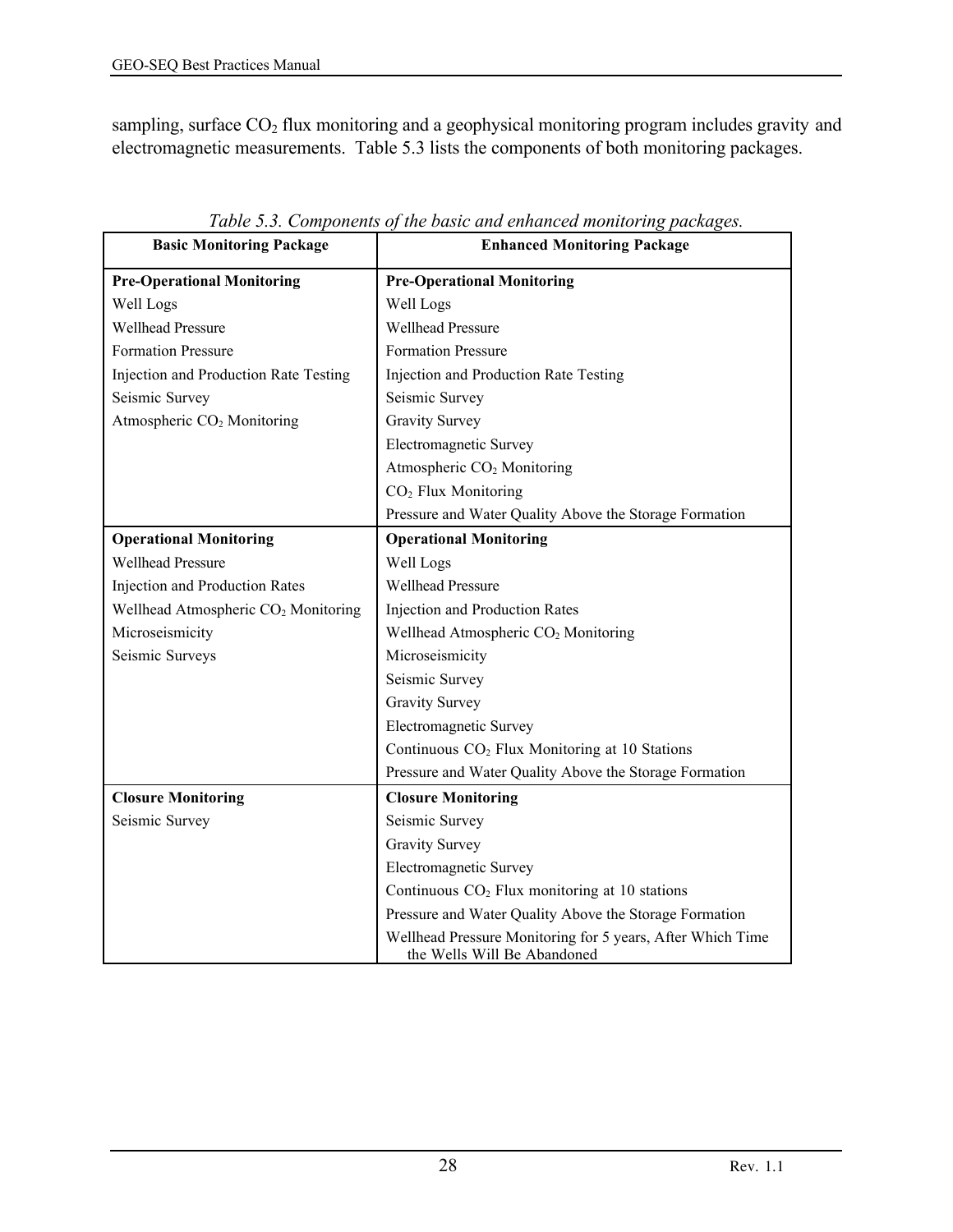#### **5.2.2 Tailored Monitoring Approach**

Monitoring for  $CO<sub>2</sub>$  storage projects should be tailored to the specific conditions and risks at the storage site. For example, if the storage project is in a depleted oil reservoir with a well-defined cap rock and storage trap, the most likely pathway for leakage is the injection well itself or (perhaps) abandoned wells from former reservoir operations. In this case, the monitoring program should focus on detecting leakage from injection wells, locating any abandoned wells in the area and ensuring that they are not leaking  $CO<sub>2</sub>$  to the land surface or shallow aquifers. On the other hand, if a project is in a brine-filled reservoir where the cap rock is less well defined or lacks a local structural trap, the monitoring program should focus on tracking the migration of the plume and ensuring that it does not leak through discontinuities in the cap rock. Similar arguments can be made about projects where solubility or mineral trapping is a critical component of the storage security. Here it would be necessary to demonstrate that the geochemical interactions were effective and progressing as predicted.

One can also imagine that the extent of land surface monitoring would depend on the proximity and size of the local population. If a project were located in an urban area, extra precautions would be put in place to assure the public that the storage project was not causing a safety or human health hazard.

The value of taking a tailored approach to monitoring is two-fold. First, the monitoring program focuses on the largest risks. Second, since monitoring may be expensive, a tailored approach will enable the most cost-effective use of monitoring resources. Having said this, however, it is likely that there will be a minimum set of monitoring requirements that will be based on experience and regulations from related activities such as natural gas storage,  $CO<sub>2</sub>$  enhanced oil recovery, and disposal of industrial wastes in deep geologic formations (Benson et al., 2002).

#### **5.2.3 Selecting Geophysical Monitoring Approaches**

Considerable effort in the GEO-SEQ project was devoted to assessing and demonstrating the application of geophysical methods for monitoring subsurface processes of interest in geologic sequestration projects. The workflow for application of geophysical methods in a geologic sequestration project involves the following steps:

- Identify subsurface processes or targets relevant to the particular monitoring activity of interest
- Select the suite of geophysical techniques best suited for the subsurface measurements
- Perform a baseline set of measurements before  $CO<sub>2</sub>$  injection
- Repeat measurements at intervals during and after injection
- Interpret results, focusing on time-lapse changes

The recommended steps for selection of suitable geophysical techniques include: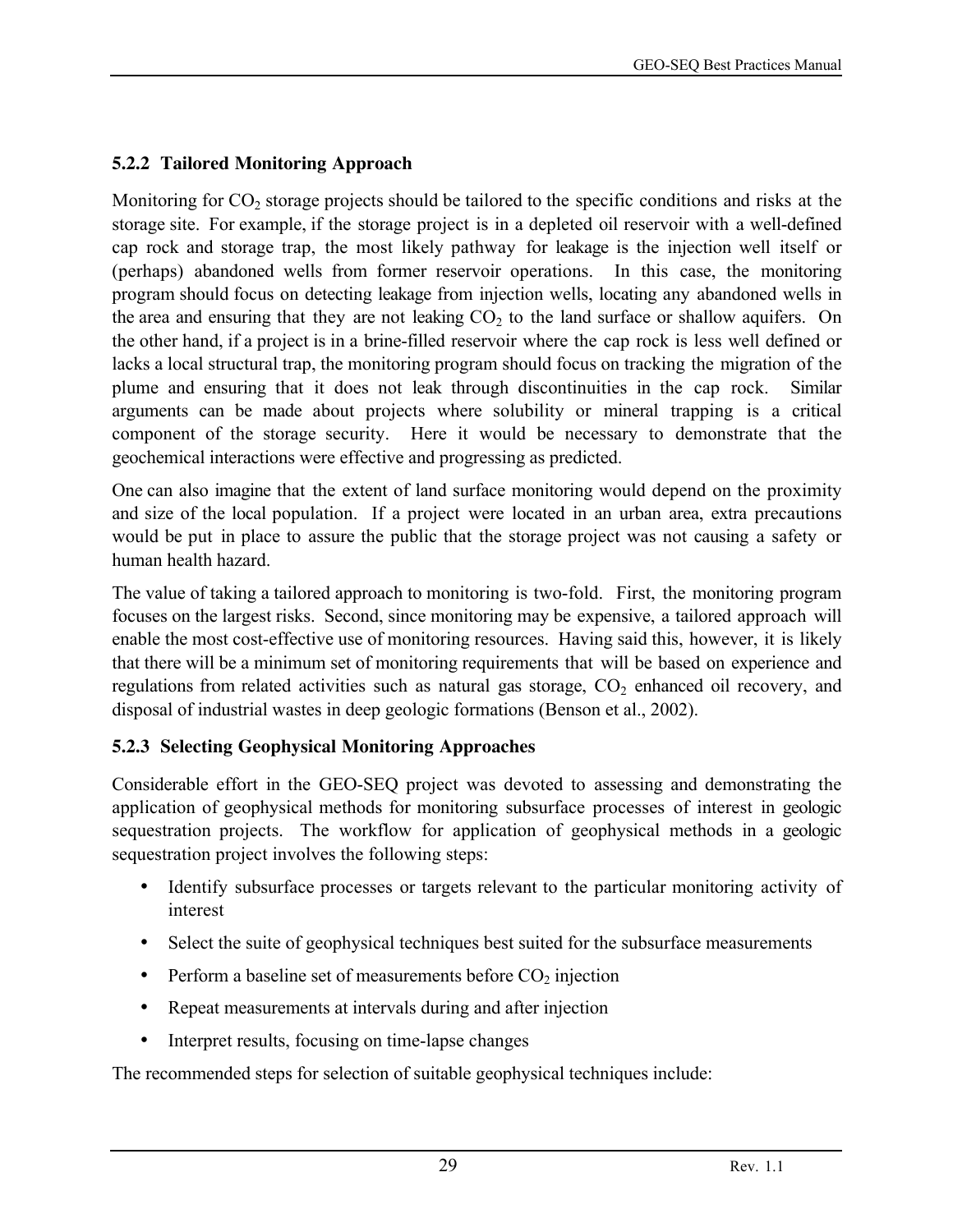- Develop a geologic model for the sequestration site that includes the reservoir, the seals, and overburden;
- Perform reservoir simulations of the sequestration processes of interest, such as prediction of changes and the distribution of fluid phases resulting from  $CO<sub>2</sub>$  injection;
- Using the geologic model and results of reservoir simulations, perform numerical simulations to predict the response of candidate geophysical techniques;
- Interpret the results of the geophysical modeling using the same techniques that would be used to interpret field measurements.

An example of this approach is the analysis done of a potential  $CO<sub>2</sub>$  flood at the Schrader Bluff field on the North Slope of Alaska (Hoversten and Gasperikova, 2004). In order to compare the spatial resolution and sensitivity of various geophysical techniques being considered for  $CO<sub>2</sub>$ sequestration monitoring, a 3D flow simulation model of the reservoir provided by BP was used in conjunction with rock-property relations developed from log data to produce geophysical models from the flow simulations. The Schrader Bluff reservoir is a sandstone unit between 25 and 30 m thick, at a depth of 1,100–1,400 m. Time-lapse snap shots of the reservoir at initial conditions and 5-year increments out to 2035 were used. A water after gas (WAG) injection strategy is considered, which produces complicated spatial variations in fluid  $(CO<sub>2</sub>)$ , brine, oil and gas) saturation within the reservoir over time.

The analysis considered the application of surface and borehole gravity, electromagnetic, and seismic geophysical techniques. The geophysical techniques were modeled in a time-lapse scenario, where baseline measurements were done (prior to  $CO<sub>2</sub>$  injection), and then subsequent measurements were made every year or so during injection. Results showed that there would be a clear change in seismic amplitudes associated with changes in water and  $CO<sub>2</sub>$  saturation. In addition, there would be changes in the AVO (amplitude versus offset) signature. Both amplitude and AVO effects could be used to make quantitative estimates of saturation changes. The gravity modeling evaluated the change in gravity and gravity gradient resulting from the change in density in the reservoir produced by injection of the  $CO<sub>2</sub>$ . Results showed that the difference in the vertical component of gravity on the surface caused by  $CO<sub>2</sub>$  injection over a 20year period would be below the level of repeatability of current field techniques. However, if measurements could be made in boreholes just above the reservoir, simulations showed that gravity could be used to map the areas of density changes caused by  $CO<sub>2</sub>$  injection. Finally, an electromagnetic (EM) surface technique was evaluated as a method to quantitatively measure changes in brine saturation in the reservoir. The EM configuration consisted of 100 m electric dipoles operating at 1 Hz, with electric field measurements at a separation of 2 km in line with the transmitting dipole. Results showed that the injected  $CO<sub>2</sub>$  would result in changes in the electric field of an order of magnitude above the background electric noise at 1 Hz.

The steps outlined above represent a comprehensive approach to assessing the sensitivity of geophysical techniques. This approach is justified in the early projects, when there is little experience in sequestration technology in general, and monitoring in particular. As experience is gained it may be reasonable to adopt less rigorous approaches.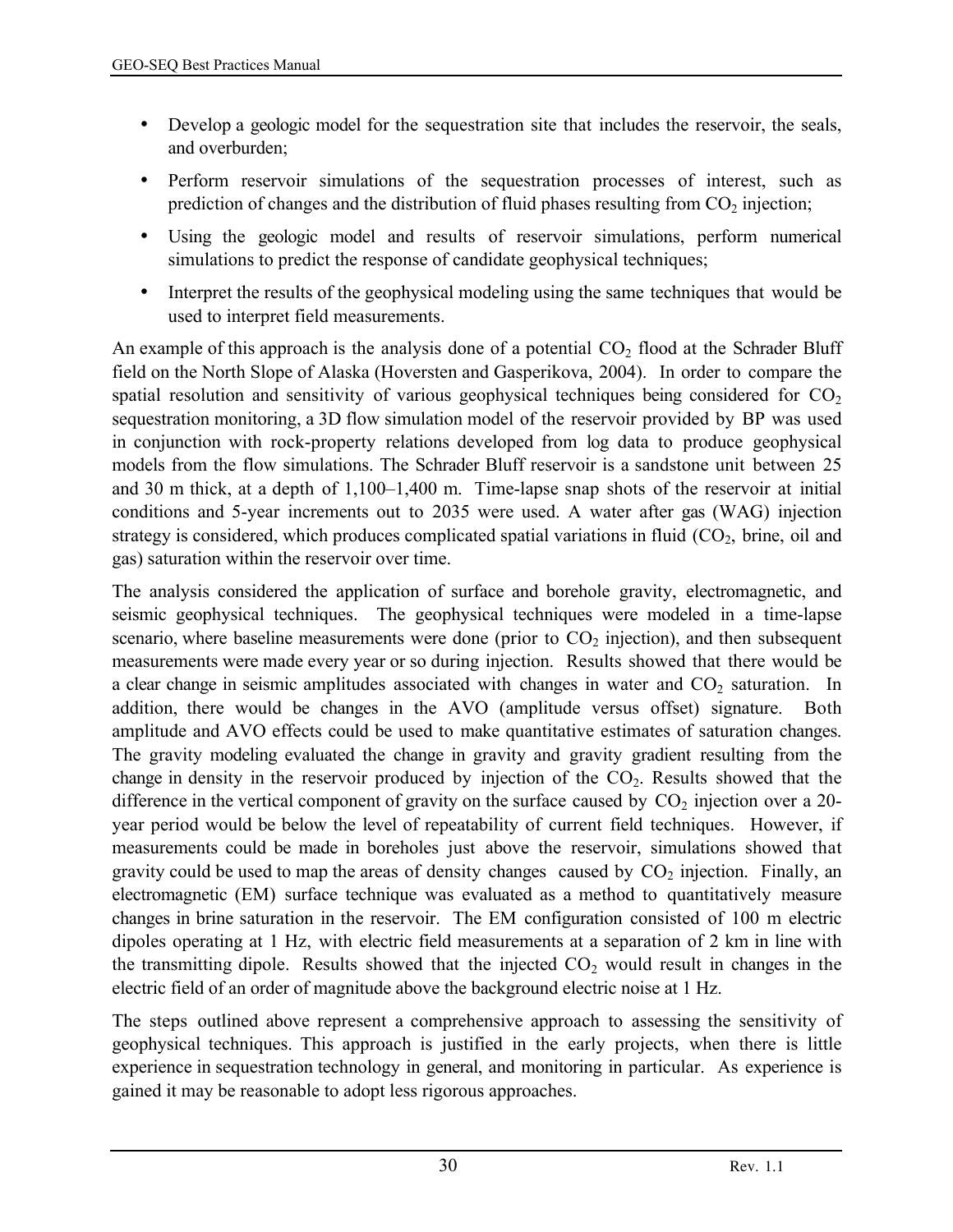### **5.2.4 Supplemental Geophysical Techniques**

In addition to the geophysical techniques discussed above, work in the GEO-SEQ project showed that crosswell seismic and EM technology, electrical resistance measurements, tilt, and streaming potential measurements should be included in the portfolio of geophysical methods available for storage monitoring.

Crosswell seismic and EM technology has developed over the past two decades to provide high spatial resolution images of the seismic velocities and electrical conductivity of the region between wells. Because of the cost and time involved in conducting surveys, it is not recommended that this technology be considered as a method of monitoring the entire reservoir storage volume. The potential application of these methods is in defining reservoir heterogeneity, leaks, and fluid saturation at higher spatial resolution than can be obtained from surface methods. The GEO-SEQ project field tested crosswell seismic and electromagnetic geophysical techniques for monitoring  $CO_2$  storage at the Lost Hills, California,  $CO_2$  EOR pilot (Hoversten et al., 2003). Results of this work (Figure 5.2) showed that these techniques could provide quantitative information on the saturation of  $CO<sub>2</sub>$  within the reservoir for the region between wells. The results also showed that the quantitative interpretation of saturation, particularly in the case of  $CO<sub>2</sub> EOR$  in which brine, oil, methane and  $CO<sub>2</sub>$  can be present as separate phases, required that the techniques be used jointly. Neither technique alone provides enough information to differentiate between the various phases as they change during a  $CO<sub>2</sub> EOR$  operation.

Numerical simulations showed that electrical resistance measurements made between wells could provide low-resolution images of  $CO<sub>2</sub>$  migration (Ramirez et al., 2003). In this technique, the steel casings of wells are used as electrodes and the resistance between wells is monitored to detect changes caused by  $CO<sub>2</sub>$  migration. Though low resolution, the method has the advantages of being low cost, with measurements made on the surface and with little or no interruption of normal field activities.

Numerical simulations also suggested that measuring the deformation (tilt) of the overburden above a storage project would provide additional information for monitoring purposes (Benson et al., 2004a). Tilt can be measured either on the ground surface or in wells, and it arises from changes in fluid pressure in a reservoir as  $CO<sub>2</sub>$  is injected. Inversion of the tilt measurements provides a low-resolution spatial image of where pressure has changed, and  $CO<sub>2</sub>$  has moved, in the reservoir.

Finally, numerical simulations indicated that streaming potential (SP) measurements might also provide additional monitoring information (Hoversten and Gasperikova, 2004). This method would measure the electric potential generated by displacement of brine by  $CO<sub>2</sub>$  in a storage reservoir. This is also a very low-resolution, but also low-cost form of monitoring measurement.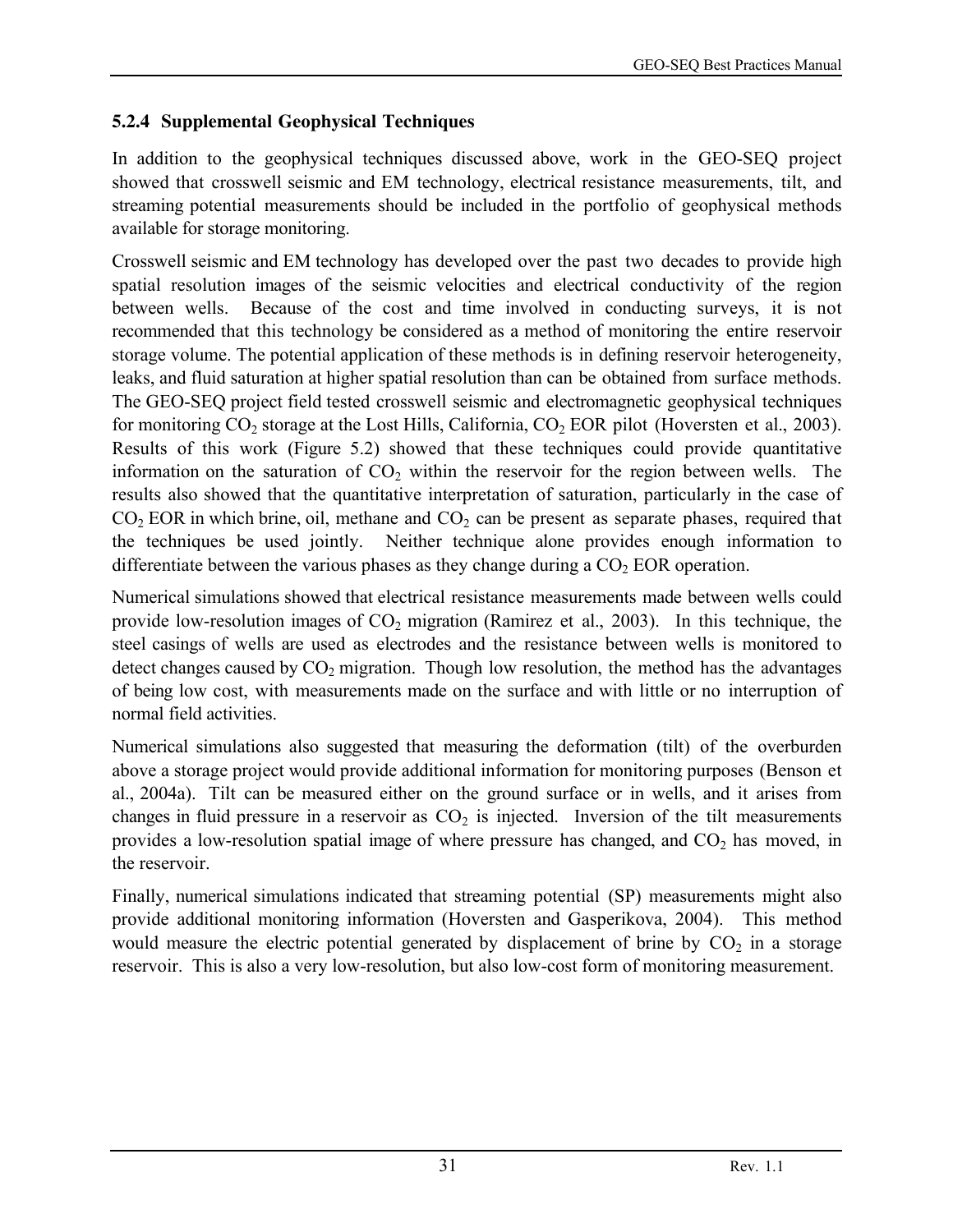

*Figure 5.2. Predicted CO<sub>2</sub>/oil ratio (R<sub>CO2</sub>). Left side shows absolute R<sub>CO2</sub>, right side shows R<sub>CO2</sub> as a percent of the maximum value for the given pressure and temperature. Major unit boundaries are shown as black subhorizontal lines, estimated location of the previous water injection fracture is shown as a vertical black line, estimated location of the*  $CO_2$  *injection fracture* is shown as a vertical green line, perforation intervals for  $CO<sub>2</sub>$  injection are shown as black dots *on top of the CO2 injection fracture, and the mapped location of a fault zone is shown as a red diagonal line.*

# **5.3 Summary of Monitoring Recommendations**

Monitoring programs need to be designed for multiple purposes which change over the life cycle of a sequestration project. We recommend an approach in which methods are selected from a portfolio of techniques and tailored to the specific conditions and risks at the storage site. For example, if the storage project is in a depleted oil reservoir with a well-defined cap rock and storage trap, the monitoring program should focus on detecting leakage from the injection well, and locating any abandoned wells in the area to ensure that they are not leaking  $CO<sub>2</sub>$  to the land surface or shallow aquifers. On the other hand, if a project is in a brine-filled reservoir, the monitoring program should focus on tracking migration of the plume and ensuring that is does not leak through discontinuities in the cap rock.

We recommend that the portfolio of techniques include a basic and enhanced monitoring package, which can then be tailored to site-specific requirements. Techniques included in these packages reflect a substantial technology base in the petroleum industry that can be directly applied to monitoring of geologic sequestration projects. We recommend using geophysical techniques for imaging and monitoring of processes in the storage reservoir and in the overburden, with seismic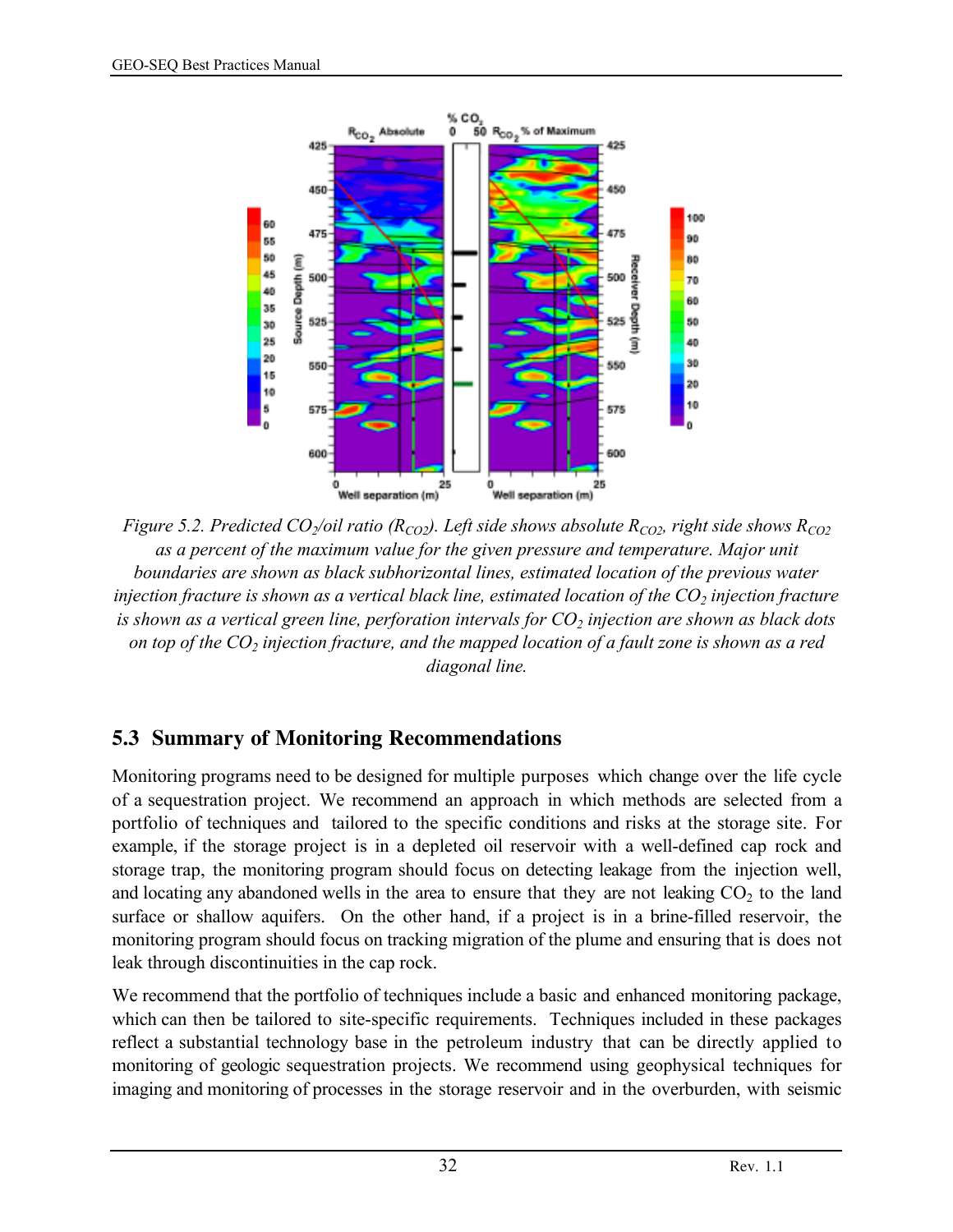methods being a central element of the basic and enhanced monitoring packages. A systematic set of steps should be followed in selecting the most appropriate set of geophysical techniques at a particular site. The basic and enhanced packages can be augmented by other geophysical techniques. We recommend crosswell seismic and EM techniques for applications requiring high resolution imaging. The applicability of other techniques, such as electrical resistance measurements, SP, and surface and borehole tilt measurements, should continue to be explored.

# **6. NEAR-SURFACE MONITORING**

# **6.1 Introduction**

Carbon dioxide seepage from a storage reservoir may create surface  $CO<sub>2</sub>$  fluxes of sufficient magnitude to distinguish from background  $CO<sub>2</sub>$  fluxes. The magnitude of  $CO<sub>2</sub>$  seepage fluxes will depend on a variety of factors, such as the style of emission (e.g., focused  $CO<sub>2</sub>$ ) flow along a nearsurface fault or more diffuse emission through sediments) and wind and density-driven atmospheric dispersion. Anomalous surface  $CO<sub>2</sub>$  fluxes may be detected using several welltested and readily available techniques. Relative to atmospheric gases, subsurface gases are less prone to dilution of the leakage  $CO<sub>2</sub>$  signal by background ecological and meteorological processes. As a result, monitoring for  $CO<sub>2</sub>$  migration from the storage reservoir should also focus on the shallow subsurface gas geochemistry. Several methods are available to measure surface  $CO<sub>2</sub>$  flux and subsurface  $CO<sub>2</sub>$  concentration and to determine the origin of  $CO<sub>2</sub>$ .

# **6.2 Methods**

## **6.2.1 Accumulation Chamber**

The accumulation chamber (AC) method (e.g., Norman et al., 1992) is used to measure soil  $CO<sub>2</sub>$ flux at discrete locations. In this technique, an AC with an open bottom  $(cm<sup>2</sup> scale)$  is placed either directly on the soil surface or on a collar installed on the ground surface, and the contained air is circulated through the AC and an infrared gas analyzer (IRGA). The rate of change of  $CO<sub>2</sub>$ concentration in the chamber is used to derive the flux of  $CO<sub>2</sub>$  across the ground surface at the point of measurement. To map the spatial trends in surface  $CO<sub>2</sub>$  flux and estimate the total  $CO<sub>2</sub>$ emission rate from an area of interest, flux measurements should be made along grids and standard statistical methods should be applied to these data. Repeated measurements or automated systems can be used to characterize the temporal variability.

## **6.2.2 Eddy Covariance**

Eddy covariance (EC), or eddy correlation, is a technique whereby high frequency measurements of atmospheric  $CO_2$  concentrations at a height above the ground are made by an IRGA, along with measurements of micrometeorological variables such as wind velocity, relative humidity, and temperature (e.g., Anderson and Farrar, 2001; Baldocchi et al., 1996). Integration of these measurements allows derivation of the net  $CO<sub>2</sub>$  flux over the upwind footprint, typically  $m<sup>2</sup>$  to  $km<sup>2</sup>$  in area depending on tower height. The primary limitation of the EC method is that it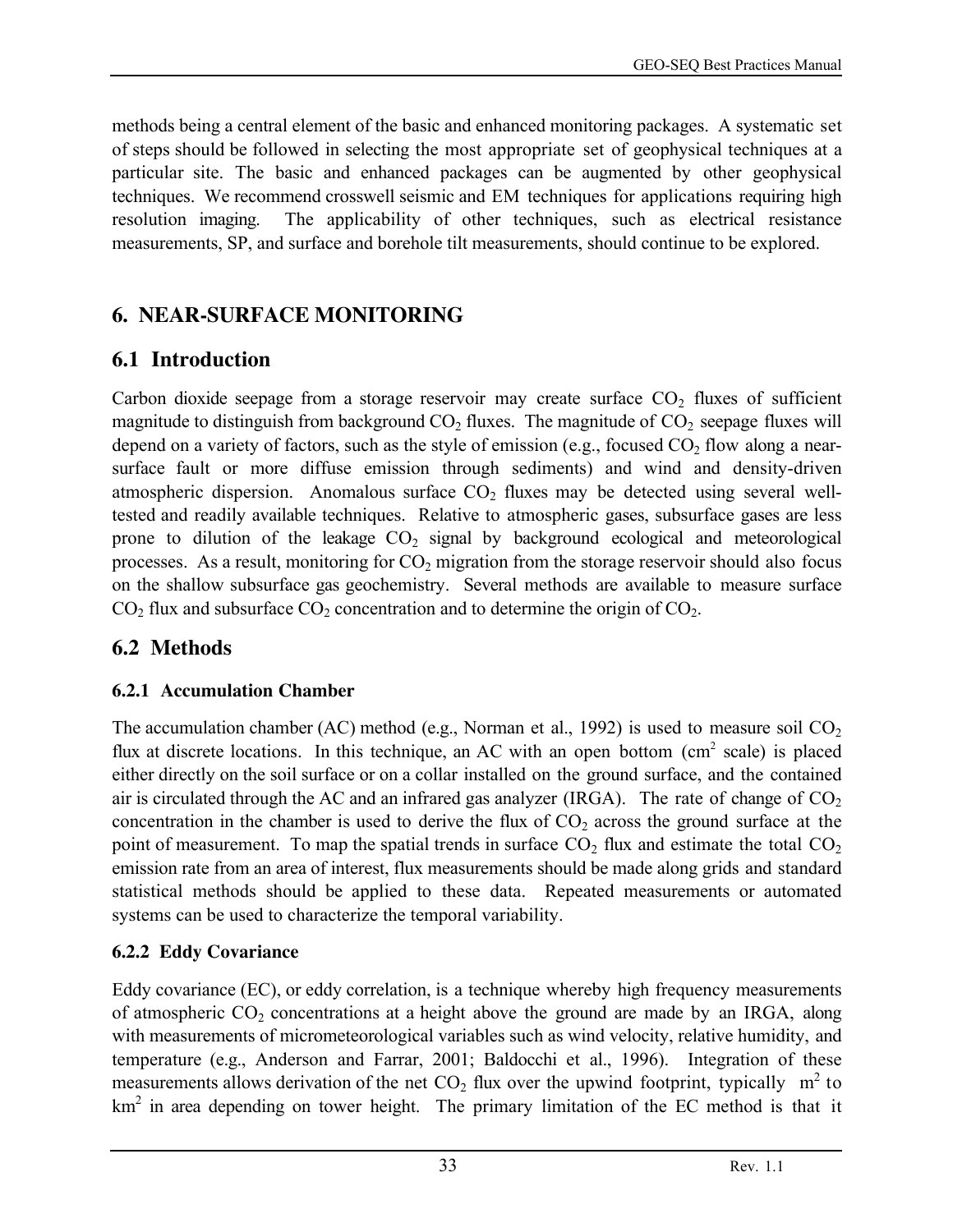assumes a horizontal and homogeneous surface, which is rarely found in natural systems. Also, the EC measurement should be made under statistically steady meteorologic conditions; morning and evening periods, as well as times of changing weather conditions should be avoided.

#### **6.2.3 Shallow Sub-Surface Gas Geochemistry**

Carbon isotopic compositions (carbon-13 and carbon-14) of vadose zone  $CO_2$  reflect the compositions and relative proportions of the contributing sources and therefore can serve as effective tracers of  $CO_2$  origin. Background isotopic compositions of  $CO_2$  in the soil column will be most strongly affected by contributions from root respiration, decay of organic material, and the atmosphere. At subsoil depths,  $CO<sub>2</sub>$  can be produced to a lesser extent by groundwater degassing of  $CO<sub>2</sub>$  derived from atmospheric and soil-respired sources and decay of organic matter; the carbon-13 and carbon-14 signatures of this  $CO<sub>2</sub>$  will depend on the relative proportions of the  $CO<sub>2</sub>$  from the different sources and may be close to values measured above in the soil. The average carbon-13 value of  $CO<sub>2</sub>$  derived from burning of fossil fuels (e.g., Hoefs, 1987) will distinguish it from  $CO_2$  derived from atmospheric and certain plant-derived (e.g.,  $C_4$ ) sources; however, it is similar to that of  $CO<sub>2</sub>$  from  $C<sub>3</sub>$  plants, and therefore alone would be problematic in distinguishing these sources. However, fossil-fuel-derived  $CO<sub>2</sub>$  is carbon-14 free. Leaking fossil  $CO<sub>2</sub>$  will therefore have a carbon-14 signal that is distinct from atmospheric and most biogenic respiration sources.

The bulk chemical composition of gases collected at soil and subsoil depths can also be used to assess whether  $CO<sub>2</sub>$  is produced at depth and if so, whether it is derived from nonbiologic respiration sources. In particular, numerical simulations of leakage and seepage show that  $CO<sub>2</sub>$ concentrations can reach very high levels in the shallow subsurface even for relatively modest CO2 leakage fluxes (Oldenburg and Unger, 2003). Therefore, measurement of shallow subsurface  $CO<sub>2</sub>$  concentrations at numerous locations within a study area, and contouring of the resulting data, can likely be used to detect leaking  $CO<sub>2</sub>$  and delineate the geometry of the anomaly. Measurement of  $CO_2$  concentration with depth will provide information about  $CO_2$  production; an increase in  $CO_2$  concentration below the soil indicates a  $CO_2$  source at depth.

# **6.3 Recommendations**

We recommend baseline studies as described above be carried out prior to  $CO<sub>2</sub>$  injection to characterize the background spatial trends and variability. Measurements should also be made repeatedly over time at several fixed "representative" sites to capture diurnal to seasonal variations. Special attention should be paid to making measurements near geologic features that may serve as conduits for gas flow from depth (e.g., geologic structures). Soil temperature and moisture should be monitored contemporaneously with fluxes. Atmospheric temperature, pressure, and wind speed and direction should also be measured at a weather station concurrently with soil  $CO<sub>2</sub>$  fluxes by the AC method. Correlation analysis of  $CO<sub>2</sub>$  flux and environmental parameters should be performed. Empirical relationships between correlated parameters should be established and used to predict the background  $CO<sub>2</sub>$  fluxes expected under a given set of environmental conditions. Gas-sampling profiles should be installed at selected locations within the study area and sampled, along with pre-existing wells within the study area, to characterize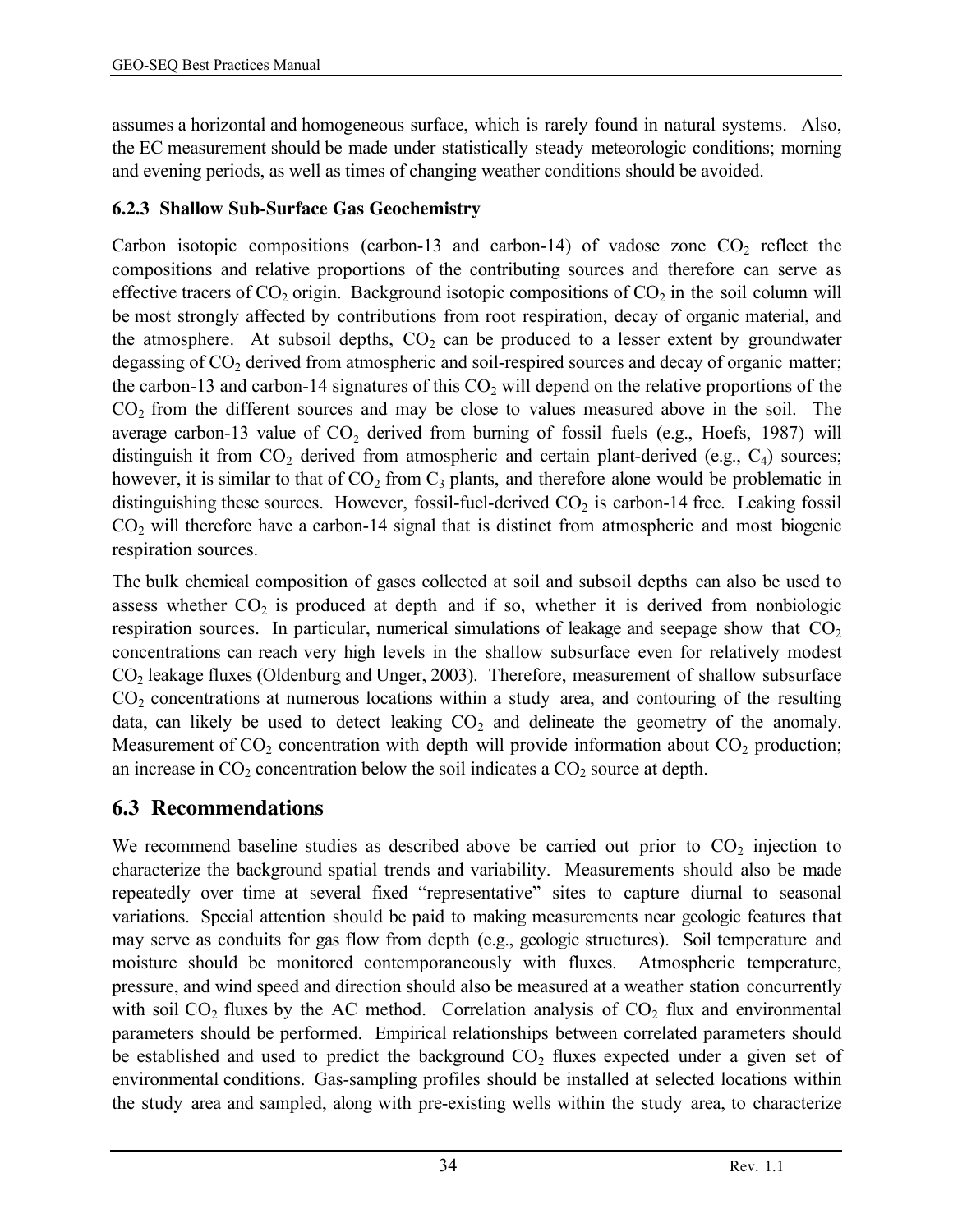background subsoil gas chemistry and isotopic compositions (i.e.,  $CO<sub>2</sub>$  concentration,  $O<sub>2</sub>$ concentration, carbon-13, and carbon-14 profiles with depth). If the study area meets the terrain conditions required by the EC method, then EC instrumentation should be deployed to characterize spatially averaged background  $CO<sub>2</sub>$  fluxes.

A range of measurements should be made during and after CO<sub>2</sub> injection into the storage reservoir at frequencies that will likely change with time following injection. During and after  $CO<sub>2</sub>$ injection, monitoring for  $CO<sub>2</sub>$  leakage and seepage should focus on rapid, economical, low-error measurements of soil  $CO_2$  concentration and surface  $CO_2$  fluxes along the grids established within the study area prior to injection. If terrain conditions allow, EC should be used in conjunction with AC and soil  $CO<sub>2</sub>$  concentration measurements. Where anomalously high soil  $CO<sub>2</sub>$ concentration and flux are located, gases should be sampled at regular intervals from the surface to the water table for chemical and carbon isotopic compositions. Overall, the observations of  $CO<sub>2</sub>$ concentration gradients with depth,  $CO<sub>2</sub>$  production distribution, surface  $CO<sub>2</sub>$  fluxes, and carbon isotopic compositions should be used together to determine if  $CO<sub>2</sub>$  derived from a deep fossilfuel source consistent with a geologic  $CO<sub>2</sub>$  storage site is present. Details of our proposed monitoring strategy can be found in Oldenburg et al. (2003).

# **6.4 Natural and Artificial Tracers**

Chemical tracers, both natural and introduced, can be used for *in situ* subsurface characterization as well as to calibrate and validate models used to (a) estimate  $CO<sub>2</sub>$  residence time, reservoir storage capacity, and storage mechanisms, (b) test injection scenarios for process optimization, and (c) assess the potential leakage of  $CO<sub>2</sub>$  from the storage reservoir. For example, reservoir characteristics (e.g., effective porosity) and *in situ* mass-transfer coefficients (e.g., diffusion coefficients) used in transport simulations can be constrained by simultaneous injection of multiple tracers.

Naturally occurring chemical constituents such as stable isotopes of O, H, C, S, and N, noble gases (He, Ne, Ar, Kr, Xe) and their isotopes, and radioactive isotopes (e.g., tritium, <sup>14</sup>C, <sup>36</sup>Cl,  $^{125}I$ ,  $^{129}I$ ,  $^{131}I$ ) can be used to assess fluid origin, migration, and interaction with host rocks along flow paths. For example, by monitoring how stable carbon and oxygen isotopes vary during and after  $CO_2$  injection, geochemical processes involving  $CO_2$  can be quantified (Cole et al., 2004). Introduced tracers (e.g., perfluorocarbon tracers, PFTs) can be injected into a system in different combinations, and at different concentrations and frequencies. By measuring changes in the concentration ratios of these tracers along the transport pathway, losses (e.g., sequestration through diffusion, reaction, or partitioning) and the mechanisms controlling the losses can be investigated (Fisher et al., 2003; McCallum et al., 2004). In particular, processes affecting solute transport such as diffusion into low-permeability materials, sorption, partitioning into nonaqueous phase liquids, partitioning into trapped gas phases, and leakage of the sequestered  $CO<sub>2</sub>$  can be constrained (Blencoe et al., 2001).

We investigated both introduced and natural stable isotope tracers in the context of process optimization for  $CO_2$  sequestration. For introduced tracers, (1) the utility of multiple introduced tracers for enhancing and interpreting transport processes and breakthrough behavior was tested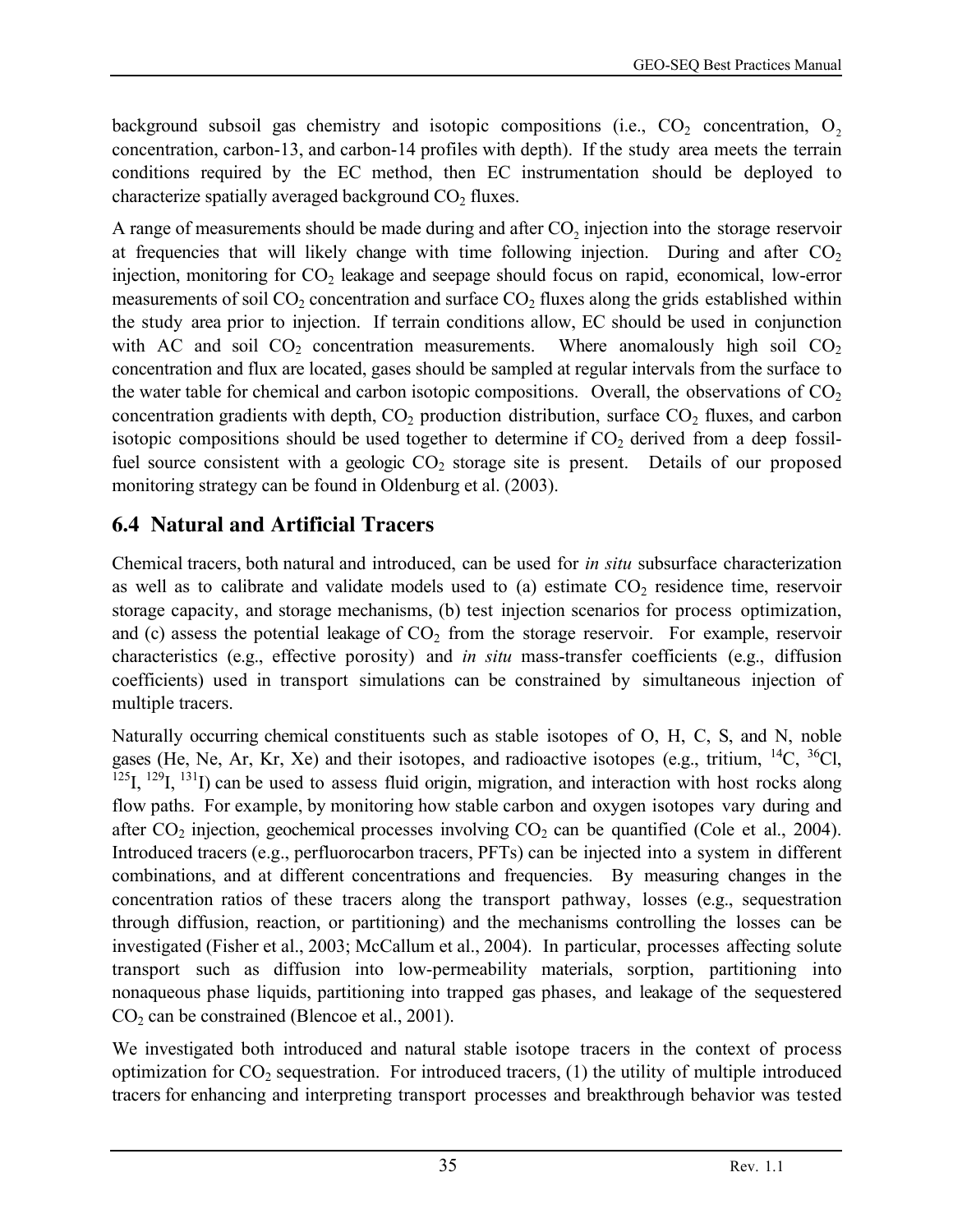using experiments on cores to investigate the relationship between fracture characteristics and the processes of matrix diffusion and sorption, (2) the suitability of various PFTs for use in sequestration field tests was evaluated through assessment of known properties and estimated predictions of their behavior at conditions relevant to subsurface reservoirs, (3) a laboratory dynamic flow system was constructed and used for testing the interactions of tracers with reservoir materials under a range of temperature and pressure conditions relevant for subsurface  $CO<sub>2</sub>$  injection and sequestration, and (4) gas chromatograph analytical protocols for separation and detection of PFTs at low concentrations were established.

We recommend that natural stable isotopes be considered for use in concert with multiple injected PFTs as a tool to interpret subsurface  $CO<sub>2</sub>$  transport processes, breakthrough behavior, and monitor for possible leakage of  $CO<sub>2</sub>$  from the storage reservoir. Multiple gas tracers should be injected with  $CO<sub>2</sub>$  in pilot studies to further investigate the utility and sampling protocols of tracers.

# **7. SEQUESTRATION OF IMPURE CO<sub>2</sub> STREAMS**

# **7.1 Introduction**

The cost of geological carbon sequestration is dominated by the costs of separating  $CO<sub>2</sub>$  from the flue gas and compressing the separated  $CO<sub>2</sub>$ . These two processes can account for 75% or more of the total cost. One possible approach to cost reduction is to sequester less-pure  $CO<sub>2</sub>$  waste streams that are less expensive or require less energy to separate from, for example, a flue gas or a coal gasification process. Typical co-contaminants in the gas waste stream are the acid-producing gases:  $H_2S$ ,  $SO_2$ , and  $NO_2$ . The increased acidity produced by the co-contaminant gases in water could result in adverse effects to carbon sequestration (e.g., well-bore and caprock seal integrity compromised or porosity loss due to clay production or impeding the solubility and mineral  $CO<sub>2</sub>$ trapping mechanisms). However, at least one of these acid gases  $(H<sub>2</sub>S$ , sour gas) is routinely injected for disposal purposes, so this suggests that other gases might also be co-injected.

# **7.2 Assessing Impacts**

The geochemical effects of injecting co-contaminants need to be assessed as a basis for recommendations on the type and amount of these substances which could be tolerated in the injected  $CO<sub>2</sub>$  stream. The GEO-SEQ project conducted both equilibrium thermodynamic rockwater-gas-interaction geochemical simulations and chemical kinetic simulations.

In initial simulations, generic sandstone and carbonate reservoir rocks were defined. The feldspathic sandstone reservoir consisted of 88.5% quartz, 9% K-feldspar, 1% calcite, 0.5% siderite, 0.5% pyrite, and 0.5% muscovite. The siderite was added to the mix as a proxy for solid solution of Fe in the calcite. The muscovite was added as a proxy for all clay-like phases, e.g., illite. The carbonate reservoir consisted of: 49.25% calcite, 49.25% dolomite, 0.75% siderite and 0.75% pyrite. Both generic reservoirs were assumed to have 33% porosity. The simplified brine composition consisted of 0.7 m NaCl. The equilibrium thermodynamic and chemical kinetic (no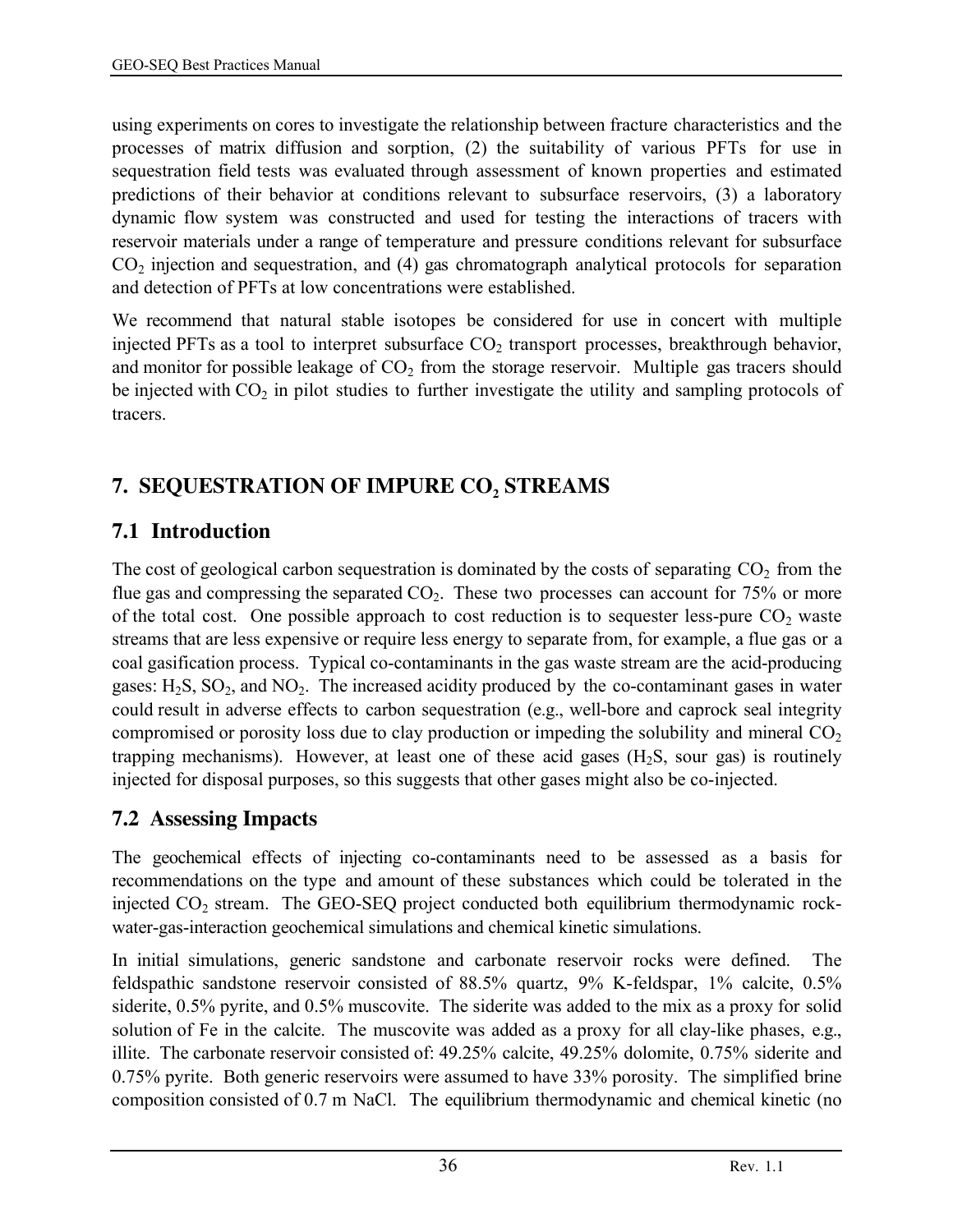transport) simulations were done using the codes EQ3/6 and REACT. These simulations permitted definition of generic waste-gas phase compositions based on actual field experience (in the case of  $H_2S$ ) or chemically reasonable gas fugacities that result in aqueous pH values of no less than pH 1 (in the cases of  $NO<sub>2</sub>$  and  $SO<sub>2</sub>$ ). Numerous simulations were carried out for the two generic reservoirs assuming four injected gas compositions:  $CO_2$ ,  $CO_2$  +  $H_2S$ ,  $CO_2$  +  $NO_2$ and  $CO<sub>2</sub> + SO<sub>2</sub>$  (Knauss et al., 2003a).

Later simulations (Knauss et al., 2003b) focused on the reactive transport processes expected to occur at the  $CO<sub>2</sub>$  injection pilot study in the Frio Formation in Texas. In the studies, the actual formation mineralogy and water chemistry was used. To study longer-term effects, simulations were carried out in which  $CO<sub>2</sub>$  injection was carried out for 5 years, followed by a 95-year postinjection phase of slow regional groundwater flow. Results suggested that significant amounts of carbon can be sequestered essentially permanently as carbonate minerals in the Frio Formation.

## **7.3 Recommendations**

These preliminary simulations suggest that large amounts of co-injected  $H_2S$  should not prove problematic for a  $CO_2$  injection process in terms of impact on sequestration. In the case of  $SO_2$ , if conditions allow the sulfur to be oxidized to sulfate (and this reaction is thermodynamically favored), only minor amounts of this gas could be tolerated, because of the extremely low pH generated. Potential for porosity loss resulting from the formation of anhydrite will also need to be assessed. For  $NO_2$  the situation is intermediate between  $H_2S$  and  $SO_2$ ; significantly more  $NO_2$ than  $SO<sub>2</sub>$  could be tolerated, but the amount may be similarly limited by the potential for oxidation to nitrate.

# **ACKNOWLEDGMENTS**

This report is based upon the technical contributions of the members of the GEO-SEQ team, including: Sally Benson, Larry Myer, Curt Oldenburg, Chris Doughty, Karsten Pruess, Jennifer Lewicki, Mike Hoversten, Erika Gasperikova, Thomas Daley, Ernie Majer, Marcelo Lippmann, and Chin-Fu Tsang of Lawrence Berkeley National Laboratory; Kevin Knauss, James Johnson, William Foxall, Abe Ramirez, and Robin Newmark of Lawrence Livermore National Laboratory; David Cole, Tommy Phelps, J. Parker, A. Palumbo, J. Horita, S. Fisher, and Gerry Moline of Oak Ridge National Laboratory; Lynn Orr, Tony Kovscek, K. Jessen, Y. Wang, J. Zhu, and M. Cakici of Stanford University; Susan Hovorka, Mark Holtz, and Shinichi Sakurai of Texas Bureau of Economic Geology; Bill Gunter and David Law of Alberta Research Council; and Bert van der Meer of TNO, The Netherlands. Sally Benson is acknowledged for leading the GEO-SEQ project. We thank Kenzi Karasaki and Marcelo Lippmann (LBNL) for constructive comments and reviews of this report. This work was supported by the Assistant Secretary for Fossil Energy, Office of Coal and Power Systems, of the U.S. Department of Energy (DOE) under Contract No. DE-AC03-76SF00098.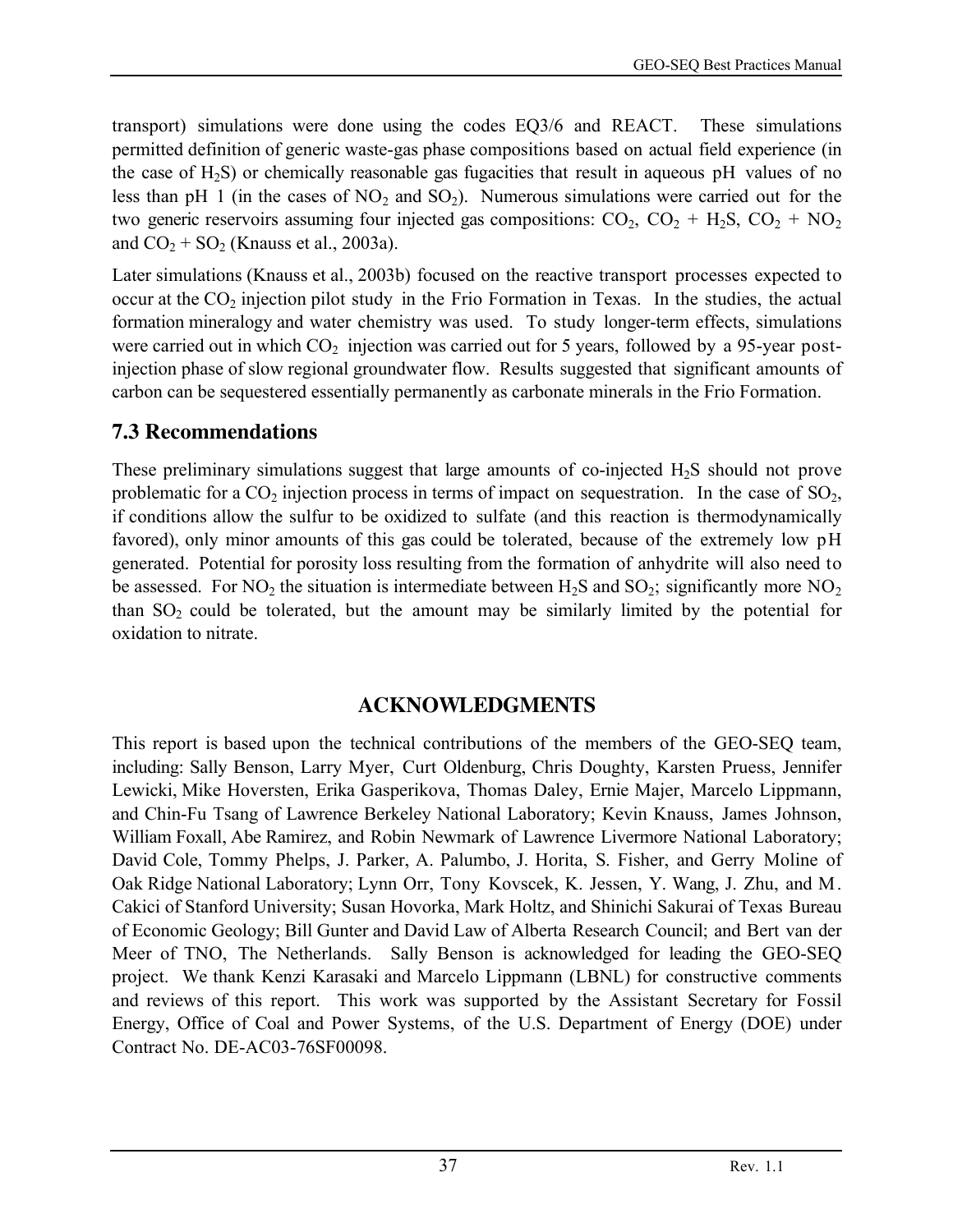### **REFERENCES**

- Anderson, D.E. and and C.D. Farrar, Eddy covariance measurement of  $CO<sub>2</sub>$  flux to the atmosphere from an area of high volcanogenic emissions, Mammoth Mountain, California, *Chem. Geology, 177*, 31–42, 2001.
- Baldocchi, D.D., R. Valentini, S. Running, W. Oechel, and R. Dahlman, Strategies for measuring and modeling carbon dioxide and water vapor fluxes over terrestrial ecosystems, *Global Change Biology*, *2*, 159–168, 1996.
- Benson, S. M., R. Hepple, J. Apps, C.-F. Tsang, and M. Lippmann, Lessons Learned from Natural and Industrial Analogues for Storage of Carbon Dioxide in Deep Geological Formations, Lawrence Berkeley Laboratory Berkeley *LBNL-51170*, CA, 2002.
- Benson, S.M., et al., The GEO-SEQ Project Results, Lawrence Berkeley National Laboratory, April 26, 2004a.
- Benson, S.M., E. Gasperikova, and G.M. Hoversten, Overview of monitoring techniques and protocols for geologic storage projects, IEA Greenhouse Gas R&D Program Report, *in press*, 2004b.
- Blencoe, J.G., D.R. Cole, J. Horita, and G.R. Moline, Experimental geochemical studies relevant to carbon sequestration. Proceedings ofthe First National Conference on Carbon Sequestration, Washington, DC, May 15–17, 2001.
- Buckley, S.E. and M.C. Leverett, Mechanism of fluid displacement in sands, *Transactions AIME*, *<sup>146</sup>*, 107–116, 1942.
- Cole, D.R., J. Horita, M.C. van Soest, B.M. Kennedy, and M.F. Morea, Gas chemistry and isotopic monitoring during the CO<sub>2</sub> injection test at Lost Hills, CA, *Applied Geochemistry*, submitted, 2004.
- Doughty, C., K. Pruess, S.M. Benson, S.D. Hovorka, P.R. Knox, and C.T. Green, Capacity investigation of brine-bearing sands of the Frio Formation for geologic sequestration of  $CO<sub>2</sub>$ , First National Conference on Carbon Sequestration, May 14-17, Washington DC, National Energy Technology Laboratory, 2001.
- Doughty, C., S.M. Benson, and K. Pruess, Capacity investigation of brine-bearing sands for geologic sequestration of  $CO<sub>2</sub>$ , Presented at GHGT-6 Conference, Kyoto, Japan, September 30–October 4, 2002.
- Doughty, C. and K. Pruess, Modeling supercritical  $CO<sub>2</sub>$  injection in heterogeneous porous media, *Vadose Zone Journal*, *3*, 837–847, 2004
- Fisher, L.S., D.R. Cole, J.G. Blencoe, G.R. Moline, J.C. Parker, and T.J. Phelps, High pressure flow-through column for assessing subsurface carbon sequestration, Proceedings of the Second Annual Conference on Carbon Sequestration, Alexandria, VA, 2003.
- Hoefs, J., *Stable Isotope Geochemistry*, Springer-Verlag, New York, NY, 1987.
- Hoversten, G.M. and Gasperikova, E., Non-seismic Geophysical Approaches to Monitoring, in *Carbon Dioxide Capture for Storage in Deep Geologic Formations - Results from the CO2 Capture Project, Volume 2: Geologic Storage of Carbon Dioxide with Monitoring and*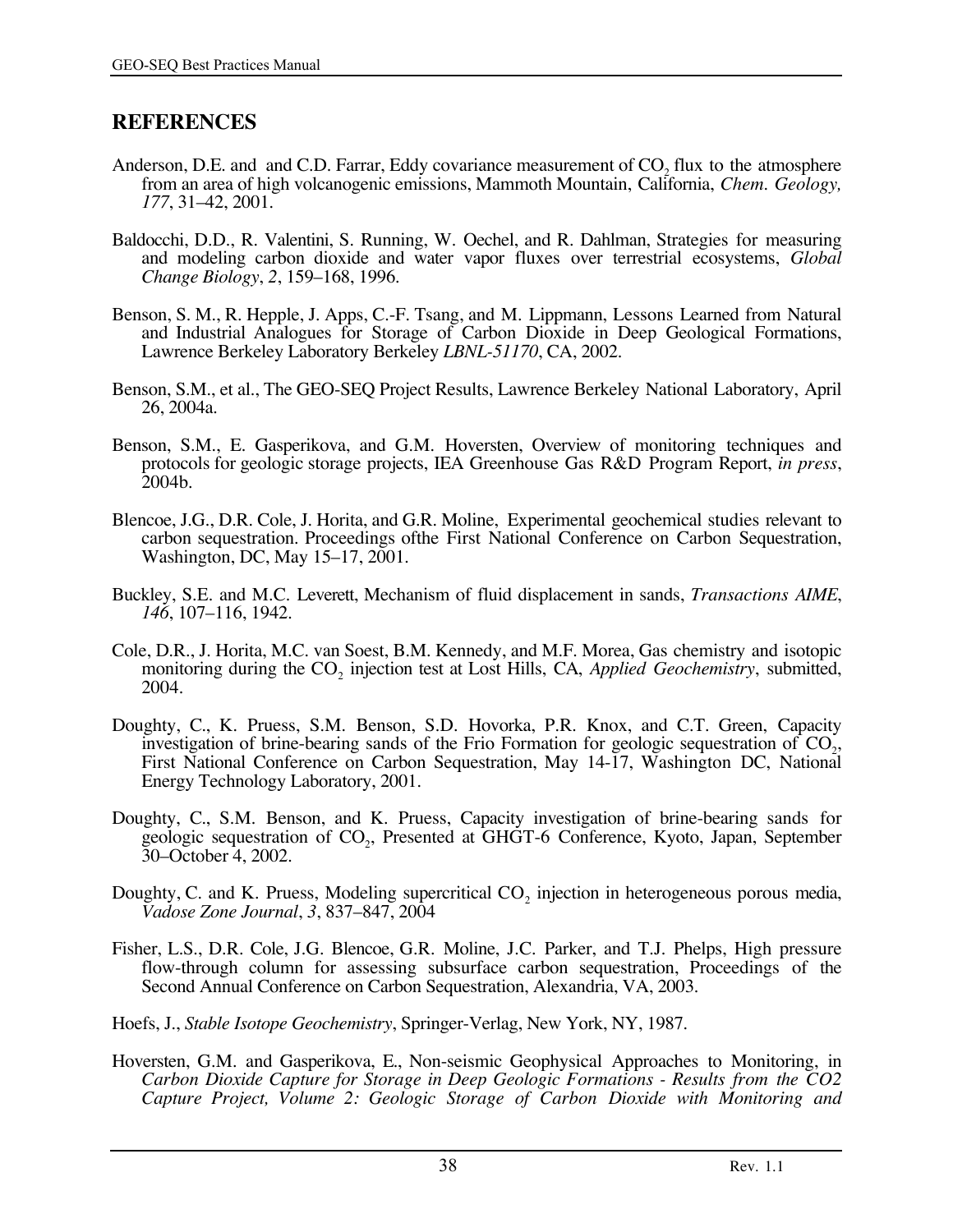*Verification*; Elsevier Ltd., in press, 2004.

- Hoversten, G.M., R. Gritto, J. Washbourne, and T.M. Daley, Pressure and fluid saturation prediction in a multicomponent reservoir using combined seismic and electromagnetic imaging: *Geophysics, 68*, 1580–1591, 2003.
- Hovorka, S.D., C. Doughty, P.R. Knox, C.T. Green, K. Pruess, and S.M. Benson, Evaluation of brine-bearing sands of the Frio Formation, upper Texas Gulf Coast for geological sequestration of CO2, First National Conference on Carbon Sequestration, May 14–17, Washington DC, National Energy Technology Laboratory, 2001.
- Hovorka, S. D., C. Doughty, S.M. Benson, K. Pruess, and P.R. Knox, The impact of geological heterogeneity on CO2 storage in brine formations: a case study from the Texas Gulf Coast, In Geological Storage of Carbon Dioxide, S.J. Baines and R.H. Worden, Editors, Geological Society, London, *Special Publications*, *233*, in press, 2004a.
- Hovorka, S.D., C. Doughty, and M.H. Holtz, Testing efficiency of storage in the subsurface: Frio Brine Pilot Experiment, Presented at Seventh International Conference on Greenhouse Gas Control Technologies (GHGT-7), IEA Greenhouse Gas R&D Programme, Vancouver, Canada, September 5–9, 2004b.
- Jessen, K., A.R. Kovscek, and F.M. Orr, Jr., Increasing CO<sub>2</sub> storage in oil recovery, *Energy Conversion and Management*, *46,* 293–311, 2005.
- Knauss, K.G., J.W. Johnson, and C.I. Steefel, Evaluation of the impact of  $CO<sub>2</sub>$ , co-contaminant gas, aqueous fluid and reservoir rock interactions on the geologic sequestration of CO<sub>2</sub>. *Chem. Geol.*, submitted, 2003a.
- Knauss, K.G., J.W. Johnson, and C.I. Steefel, CO<sub>2</sub> sequestration in the Frio Fm, TX: Evaluation of the impact of  $CO<sub>2</sub>$ , co-contaminant gas, aqueous fluid and reservoir rock interactions. *Proceedings of the Second National Conference on Carbon Sequestration*, 2003b.
- Kovscek, A.R., Screening criteria for CO<sub>2</sub> storage in oil reservoirs, Petroleum Science and *Technology*, *20*(7&8), 841–866, 2002.
- Kovscek, A.R., and M.D. Cakici, Geologic storage of carbon dioxide and enhanced oil recovery II: Cooptimization of storage and recovery, *Energy Conversion and Management*, in press, 2005.
- Kovscek, A.R. and Y. Wang, Geologic storage of carbon dioxide and enhanced oil recovery I: Uncertainty quantification employing a streamline-based proxy for reservoir flow simulation," *Energy Conversion and Management*, in press, 2005.
- Laherrere, J., Distribution and evolution of "recovery factor," Presented at the Oil Reserves Conference, Paris, France, 11 November 1997 (http://www.dieoff.org/page183.htm).
- McCallum, S.D., S. Fisher, D.R. Cole, J.G. Blencoe, G.R. Moline, J. Parker, D.E. Riestenberg, and T.J. Phelps, High pressure flow-through column for simulating fluid and gas flow in geologic material, Proceedings of the Third National Conference on Carbon Sequestration, Alexandria, VA, 2004.
- Norman, J.M., R. Garcia, and S.B. Verma, Soil surface  $CO<sub>2</sub>$ , fluxes and the carbon budget of a grassland, *J. Geophys. Res., 97*, 18,845–18,853, 1992.